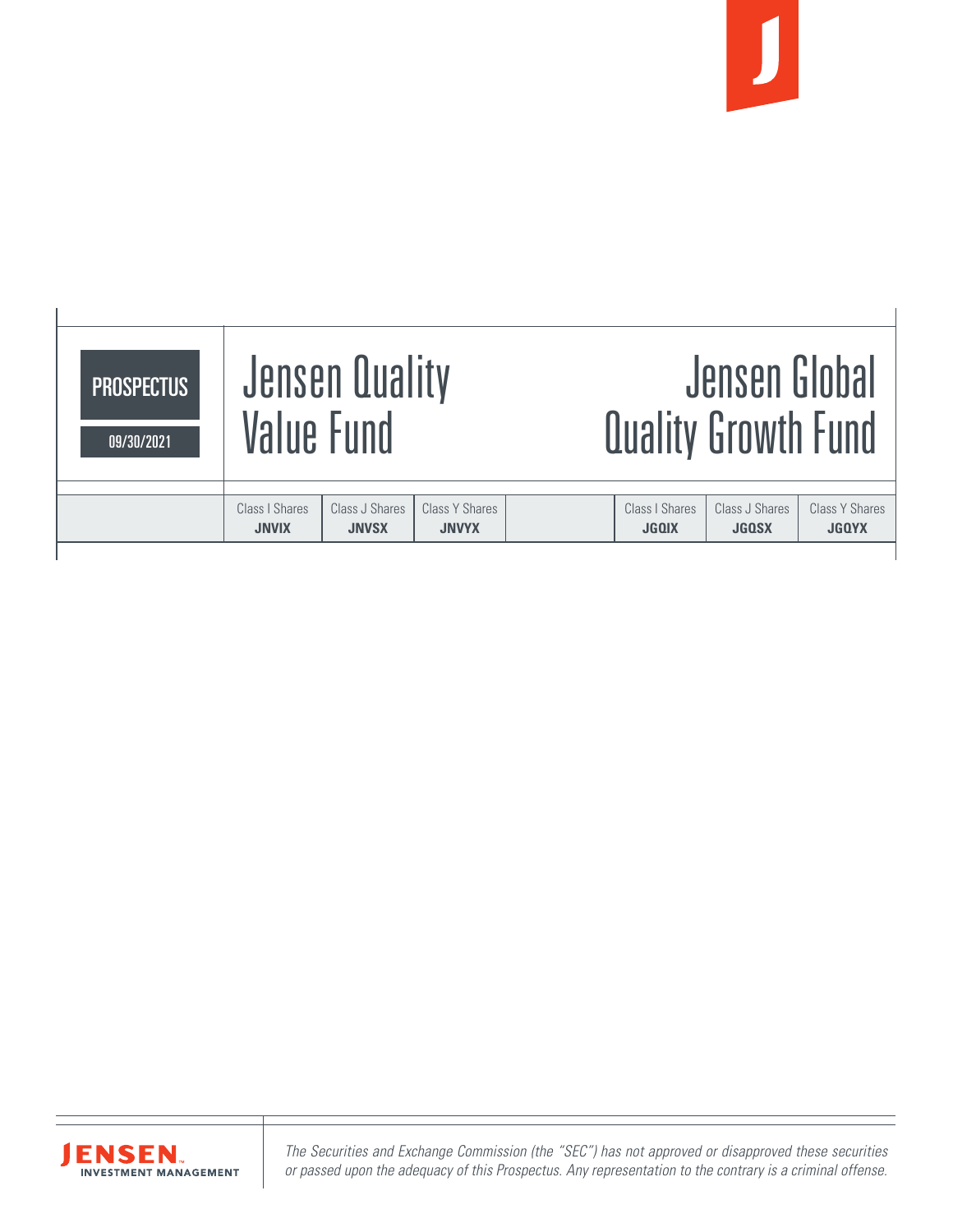# **Jensen Quality Value Fund**

**Class J Shares JNVSX Class I Shares JNVIX Class Y Shares JNVYX**

Each a series of Trust for Professional Managers (the "Trust") 615 East Michigan Street Milwaukee, WI 53202 800-992-4144 www.jenseninvestment.com

### **TABLE OF CONTENTS**

# **Jensen Global Quality Growth Fund**

**Class J Shares JGQSX Class I Shares JGQIX Class Y Shares JGQYX**

| <b>Summary Section - Quality Value Fund</b>                                      | $\overline{c}$    |
|----------------------------------------------------------------------------------|-------------------|
| <b>Summary Section - Global Quality Growth Fund</b>                              | 7                 |
| <b>Investment Objective, Principal Investment Strategies and Principal Risks</b> | 11                |
| Other Investment Risks                                                           | 18                |
| <b>Management of the Fund</b>                                                    | 19                |
| <b>Investment Adviser</b>                                                        | 19                |
| Portfolio Managers                                                               | 20                |
| <b>Shareholder Information</b>                                                   | 21                |
| Choosing a Share Class                                                           | 21                |
| Distribution and Shareholder Servicing Plan - Class J Shares                     | 21                |
| Shareholder Servicing Plan - Class I Shares                                      | 22                |
| Pricing of Fund Shares                                                           | 22                |
| Fair Value Pricing                                                               | 23                |
| How to Purchase Shares                                                           | 23                |
| How to Redeem Shares                                                             | 28                |
| <b>Distribution and Servicing of Fund Shares</b>                                 | 31                |
| Distributor                                                                      | 31                |
| Sub-Transfer Agency Fees - Class J Shares                                        | 32                |
| <b>Distribution and Taxes</b>                                                    | 32                |
| <b>Distributions</b>                                                             | 32                |
| Federal Income Tax Consequences                                                  | 32                |
| <b>Confirmation and Statements</b>                                               | 35                |
| <b>Disclosure of Portfolio Holdings Information</b>                              | 35                |
| <b>Shareholder Inquiries</b>                                                     | 35                |
| <b>Financial Highlights</b>                                                      | 36                |
| <b>Notice of Privacy Policy</b>                                                  | PN-43             |
| <b>For More Information</b>                                                      | <b>Back Cover</b> |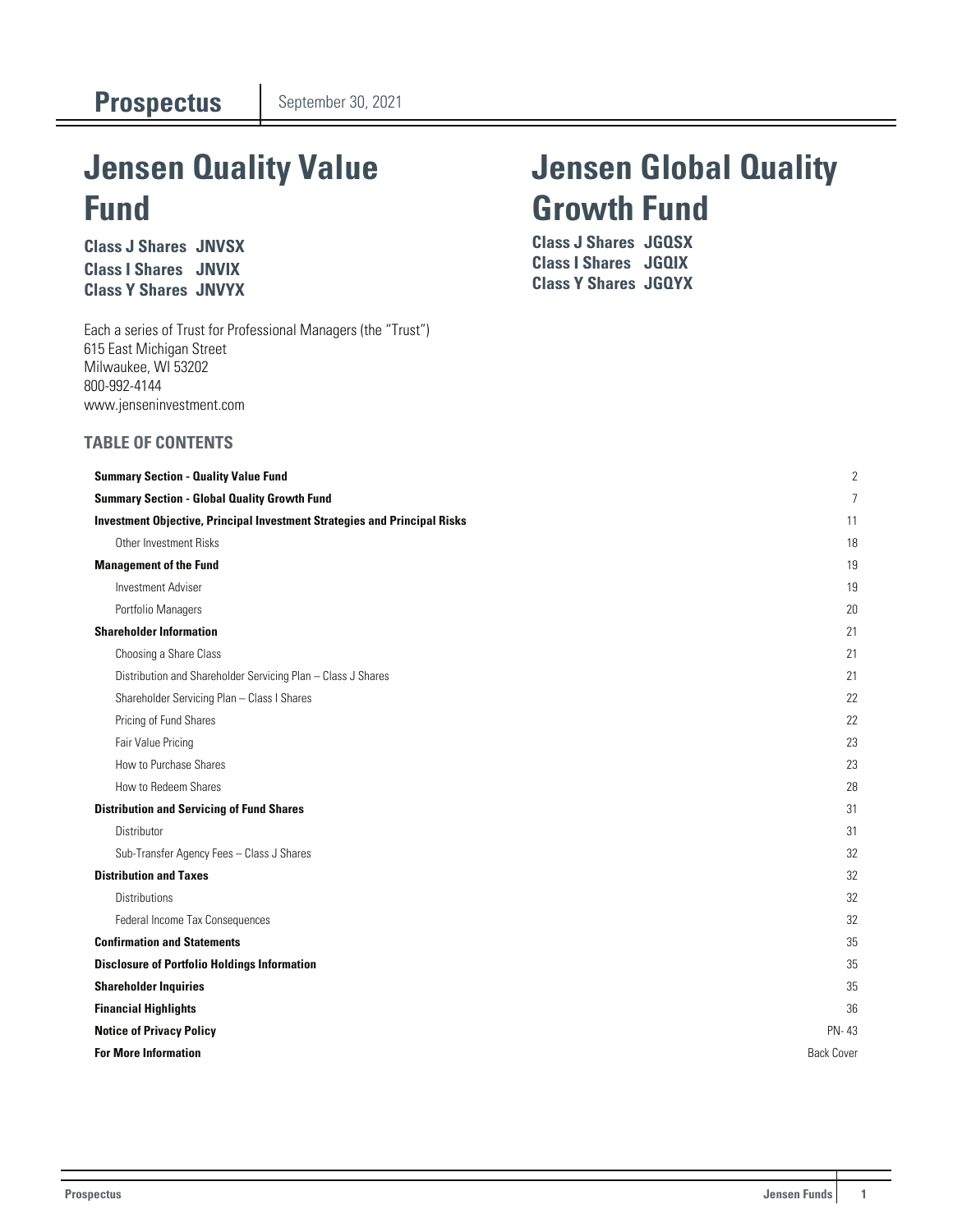## <span id="page-2-0"></span>**Summary Section - Quality Value Fund**

### **Investment Objective**

The objective of the Jensen Quality Value Fund (the "Quality Value Fund" or the "Fund") is long-term capital appreciation.

## **Fees and Expenses of the Fund**

This table describes the fees and expenses that you may pay if you buy, hold and sell shares of the Fund. You may pay other fees, such as brokerage commissions and other fees to financial intermediaries, which are not reflected in the table and Example below.

#### **Shareholder Fees**

(fees paid directly from your investment)

| Class $J$ | <b>Class I</b> | <b>Class Y</b> |
|-----------|----------------|----------------|
| None      | <b>None</b>    | <b>None</b>    |

#### **Annual Fund Operating Expenses**

(expenses that you pay each year as a percentage of the value of your investment)

|                                                                                                         | Class J     | <b>Class I</b> | <b>Class Y</b> |
|---------------------------------------------------------------------------------------------------------|-------------|----------------|----------------|
| <b>Management Fees</b>                                                                                  | 0.65%       | 0.65%          | 0.65%          |
| Distribution and Shareholder<br>Servicing (12b-1) Fees                                                  | 0.25%       | <b>None</b>    | <b>None</b>    |
| Shareholder Servicing Fee <sup>1</sup>                                                                  | <b>None</b> | $0.02\%$       | <b>None</b>    |
| Other Expenses                                                                                          | 0.35%       | 0.33%          | 0.40%          |
| <b>Total Annual Fund Operating</b><br>Expenses                                                          | 1.25%       | 1.00%          | 1.05%          |
| Fee Waiver/Expense<br>Reimbursements                                                                    | $-0.20%$    | $-0.18%$       | $-0.25\%$      |
| <b>Total Annual Fund Operating</b><br>Expenses after Fee Waiver/<br>Expense Reimbursements <sup>2</sup> | 1.05%       | 0.82%          | $0.80\%$       |

- 1. The Trust's Board of Trustees (the "Board of Trustees") has authorized a shareholder servicing plan fee in the amount of 0.10% of the Fund's average daily net assets for Class I shares. Currently, the shareholder servicing plan fee being charged is 0.02% of the Fund's average daily net assets for Class I shares; however, the fee may be increased to 0.10% of the Fund's average daily net assets for Class I shares at any time.
- 2. Pursuant to an operating expense limitation agreement between the Fund's investment adviser, Jensen Investment Management, Inc. (the "Adviser"), and the Trust, on behalf of the Fund, the Adviser has agreed to waive its management fees and/or reimburse expenses of the Fund to ensure that Total Annual Fund Operating Expenses (exclusive of front-end or contingent deferred loads, Rule 12b-1 plan fees, shareholder servicing plan fees, interest (including interest incurred in connection with bank and custody overdrafts), acquired fund fees and expenses, leverage (i.e., any expenses incurred in connection with borrowings made by the Fund), tax expenses, dividends and interest on short positions, brokerage commissions, merger or reorganization expenses and extraordinary expenses), do not exceed 0.80% of the Fund's average daily net assets through September 30, 2022. This operating expense limitation agreement can be terminated only by, or with the consent of, the Board of Trustees. The Adviser may request recoupment of previously waived fees and paid expenses from the Fund up to three years from the date such fees and expenses were waived or paid, subject to the operating expense limitation agreement, if such reimbursement will not cause the Fund's Total Annual Operating Expenses (after the amount of the reimbursement is taken into account) to exceed the lesser of: (1) the expense limitation in

place at the time of the waiver and/or expense payment; or (2) the expense limitation in place at the time of the recoupment.

## **Example**

This Example is intended to help you compare the costs of investing in the Fund with the cost of investing in other mutual funds. The Example assumes that you invest \$10,000 in the Fund for the time periods indicated and either redeem or hold all of your shares at the end of those periods. The Example also assumes that your investment has a 5% return each year and that the Fund's operating expenses remain the same. The operating expense limitation agreement discussed above is reflected only through September 30, 2022. Although your actual costs may be higher or lower, based on these assumptions, your costs would be:

|                | Year  | 3<br>Years | 5<br>Years | 10<br>Years |
|----------------|-------|------------|------------|-------------|
| Class J        | \$107 | \$377      | \$667      | \$1,494     |
| <b>Class I</b> | \$84  | \$300      | \$535      | \$1,208     |
| <b>Class Y</b> | \$82  | \$309      | \$555      | \$1,260     |

#### **Portfolio Turnover**

The Fund pays transaction costs, such as commissions, when it buys and sells securities (or "turns over" its portfolio). A higher portfolio turnover rate may generate higher transaction costs and may result in higher taxes when Fund shares are held in a taxable account. These transaction costs, and potentially higher taxes, which are not reflected in the annual fund operating expenses or in the Example, affect the Fund's performance. For the fiscal year ended May 31, 2021, the Fund's portfolio turnover rate was 18.15% of the average value of its portfolio.

#### **Principal Investment Strategies**

The Fund's investment strategy seeks to identify companies the Adviser deems to be undervalued. To achieve its objective, the Fund invests in equity securities of companies that satisfy the investment criteria described below. These companies are selected from a universe of publicly traded U.S. companies that, as determined by the Adviser, have produced long-term records of consistently high returns on shareholder equity. In order to qualify for this universe, each company must have a market capitalization between \$100 million and the capitalization of the largest company in the Russell Midcap<sup>®</sup> Index, and a return on equity of 15% or greater in each of the last ten years as determined by the Adviser and may include companies with negative equity resulting from debt-financing of large share repurchases. These companies may have unique risk profiles depending on the amount of debt incurred relative to the company's ability to repay that debt.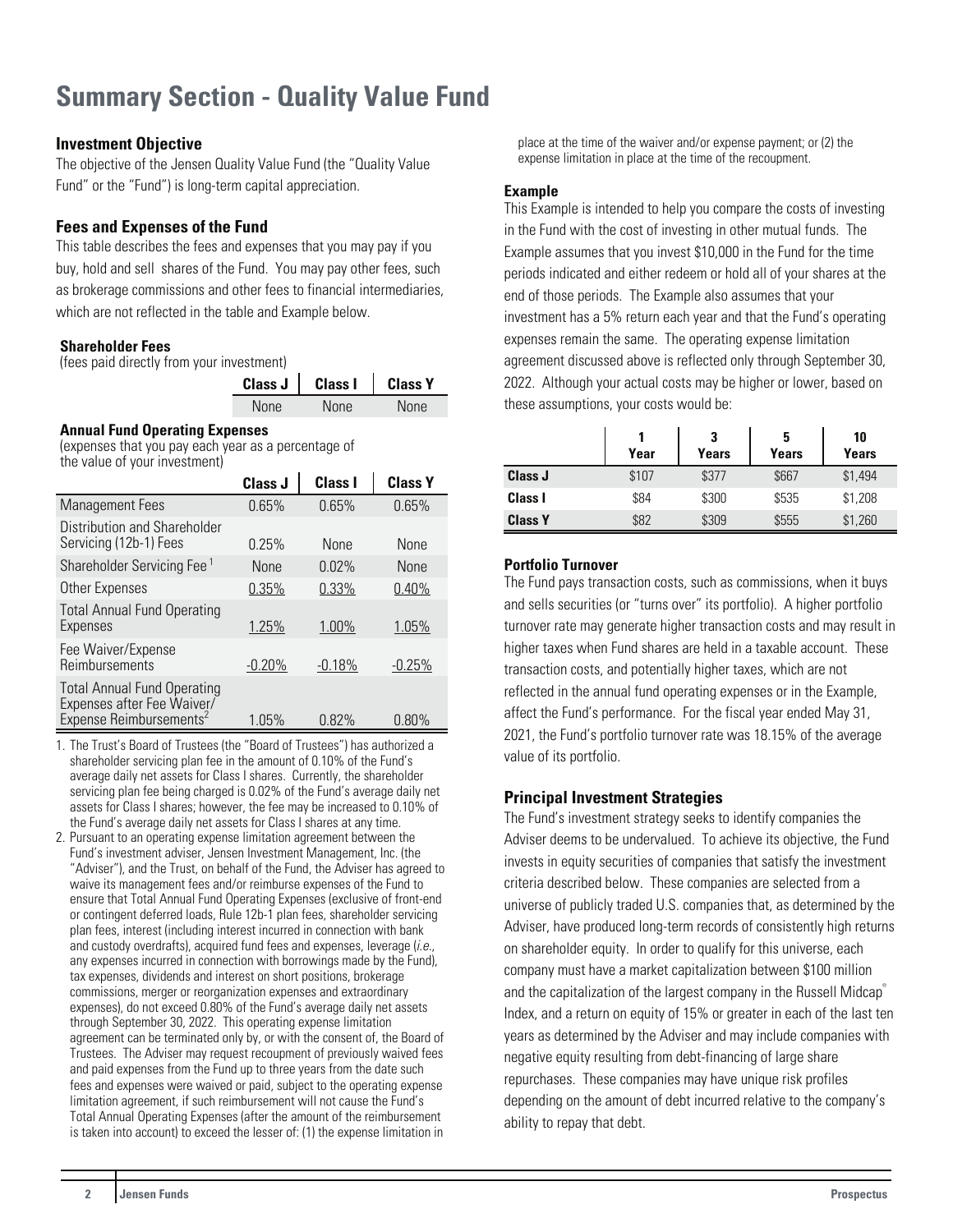Equity securities in which the Fund may invest as a principal strategy consist primarily of common stocks of small- and mid-cap U.S. companies. For purposes of the Fund, the Adviser considers a company to be a small- or mid-cap company if it has a market capitalization between \$100 million and the capitalization of the largest company in the Russell Midcap® Index at the time of the Fund's investment. The Adviser determines the companies that qualify for inclusion in the Fund's investable universe on at least an annual basis.

The Fund's investment strategy is based on applying fundamental analysis and valuation models to this select universe of companies in order to identify investment opportunities. Fundamental analysis includes assessment of the company's industry, strategy, competitive advantages, business segments, geographic distribution, growth and profitability, financial statements (income statement, cash flow statement, balance sheet), and the company's other financial reports. The valuation models are rooted in fundamentals-based investment principles and include discounted cash flow models (for example, determining the present value of expected future cash flows), relative valuation methods (for example, a company's valuation relative to its own history, its industry peers, or the broader stock market), and ratio methods (for example, a company's price-to-earnings ratios).

The Fund may sell all or part of its position in a company when the Adviser has determined that another qualifying security has a greater opportunity to achieve the Fund's objective. In addition, the Fund generally sells its position in a company when the company no longer meets one or more of the Fund's investment criteria described above for inclusion in the universe of companies in which the Fund may invest. In the event that the company no longer satisfies the investment criteria and the failure is due to an extraordinary situation that the Adviser believes will not have a material adverse impact on the company's operating performance, the Fund may continue to hold and invest in the company. Examples of such extraordinary situations include a significant acquisition, divestiture, or accounting rule change that results in a significant change to a company's equity balance and a non-meaningful return on equity number.

The Adviser expects to include in the Fund's investment portfolio at any time securities of approximately 30 to 50 primarily domestic companies. The Fund must always own the securities of a minimum of 25 different companies in its portfolio. The Fund strives to be fully invested at all times in publicly traded common stocks and other eligible equity securities issued by companies that meet the investment criteria described in this Prospectus.

#### **Principal Risks of Investing in the Fund**

Before investing in the Fund, you should carefully consider your own investment goals, the amount of time you are willing to leave your money invested, and the amount of risk you are willing to take. Remember, in addition to possibly not achieving your investment goals, **you could lose money by investing in the Fund**. The principal risks of investing in this Fund are:

+ Stock Market Risk

 The market value of stocks held by the Fund may decline over a short, or even an extended period of time, resulting in a decrease in the value of a shareholder's investment.

+ Management Risk

 The investment process used by the Adviser, including the Adviser's valuation models, to select securities for the Fund's investment portfolio may not prove effective, and the Adviser's judgments about the attractiveness, value and potential appreciation of the Fund's investments may prove to be incorrect in that the investments chosen by the Adviser may not perform as anticipated. Certain risks are inherent in the ownership of any security, and there is no assurance that the Fund's investment objective will be achieved.

+ General Market Risk

Certain securities selected for the Fund's portfolio may be worth less than the price originally paid for them, or less than they were worth at an earlier time.

+ Recent Market Events Risk

U.S. and international markets have experienced significant periods of volatility in recent months and years due to a number of economic, political and global macro factors including the impact of the coronavirus (COVID-19) global pandemic which resulted in a public health crisis, business interruptions, growth concerns in the U.S. and overseas, travel restrictions, changed social behaviors, rising inflation, and reduced consumer spending. While U.S. and global economies are recovering from the effects of COVID-19 the recovery is proceeding at slower than expected rates and may last for a prolonged period of time.

+ Company and Sector Risk

The Fund's investment strategy requires that a company selected for investment must, among other criteria and in the determination of the Adviser, have attained a return on equity of at least 15% per year for each of the prior 10 years. Due to the relatively limited number of companies that meet this investment criteria and thereby qualify for investment consideration, at times the Fund is prohibited from investing in certain companies and sectors that are experiencing strong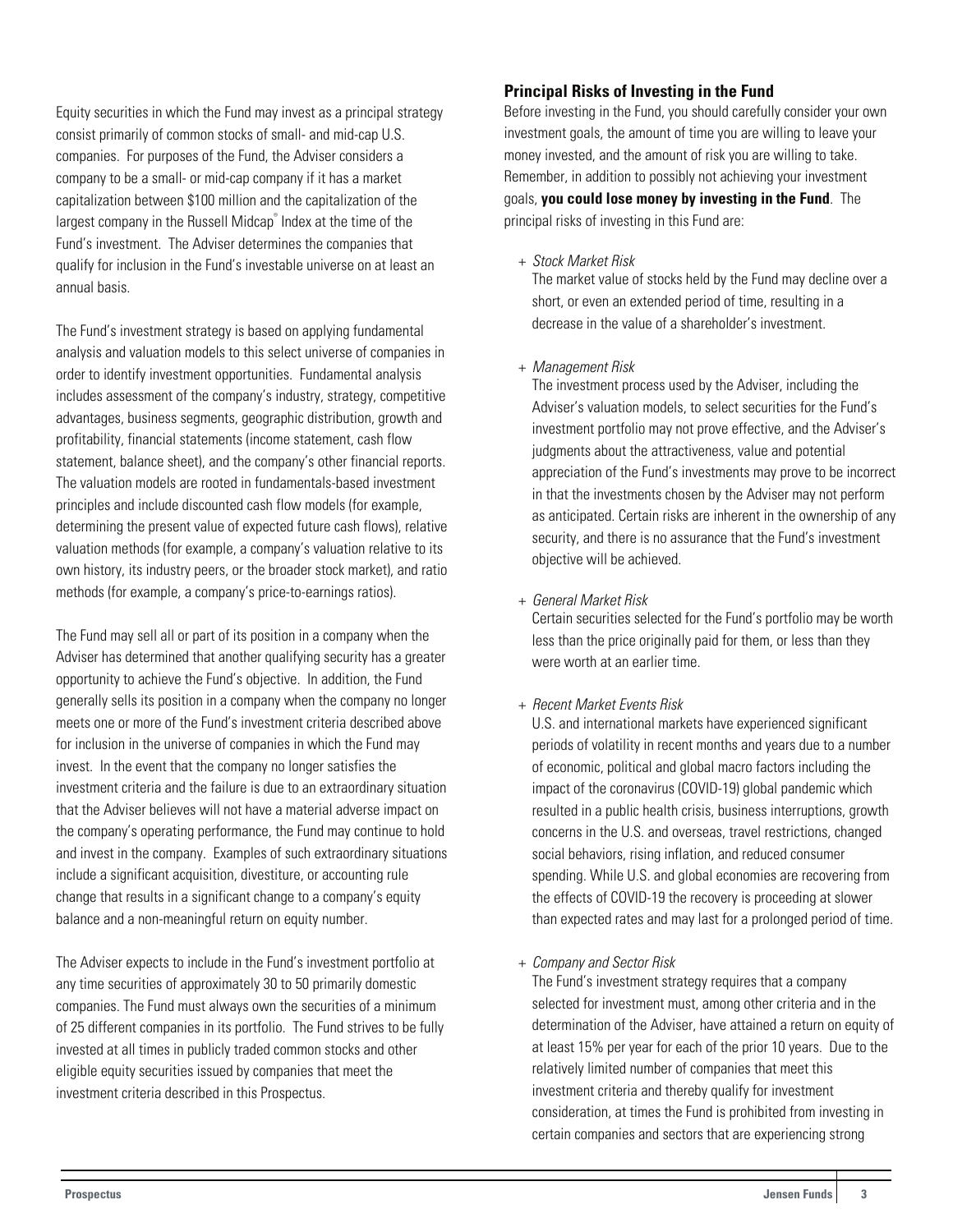market appreciation, but have not attained the high level of consistent, long-term business performance that is required for investment consideration by the Fund. As a result, the Fund's performance may trail the overall market over a short or extended period of time compared to what its performance may have been if the Fund was able to invest in such rapidly growing, non-qualifying companies.

#### + Value Style Investing Risk

 A value investing style subjects the Fund to the risk that the prices of securities the Adviser believes are undervalued may not appreciate as anticipated or may go down, the valuations never improve or that the returns on value equity securities are less than returns on other styles of investing or the overall stock market.

#### + Small- and Mid-Cap Company Risk

 The securities of small-cap and mid-cap companies may be more volatile and less liquid than the securities of large-cap companies.

#### + Regulatory Risk

Legal, tax and regulatory changes could occur that may adversely affect the Fund's ability to pursue its investment

#### **Jensen Quality Value Fund - Class J Shares<sup>1</sup>**

Calendar Year Returns as of December 31



+ Competitive Risk

Individual companies may report poor results or be negatively affected by industry and/or economic trends and developments.

#### **Investment Suitability**

The Fund is designed for long-term investors who are willing to accept short-term market price fluctuations.

#### **Performance**

The performance information below demonstrates the risks of investing in the Fund by showing changes in the Fund's performance from year to year and by showing how the Fund's average annual total returns for the one year, five year, ten year and since inception periods compare with those of a broad measure of market performance. The Fund's past performance information, both before and after taxes, is not necessarily an indication of how the Fund will perform in the future. Updated performance information is available on the Fund's website at www.jenseninvestment.com, or by calling the Fund toll-free at 800-992-4144.



The returns in the bar chart are for the Class J shares. Class I and Class Y shares would have substantially similar annual returns as Class J shares because the shares are invested in the same portfolio of securities and the annual returns would differ only to the extent that the classes have different expenses.

The Fund's calendar year-to-date return for Class J shares as of June 30, 2021 was 14.75%. During the period of time shown in the bar chart, the Fund's highest quarterly return for Class J shares was 21.16% for the quarter ended June 30, 2020, and the lowest

quarterly return for Class J shares was -23.33% for the quarter ended March 31, 2020.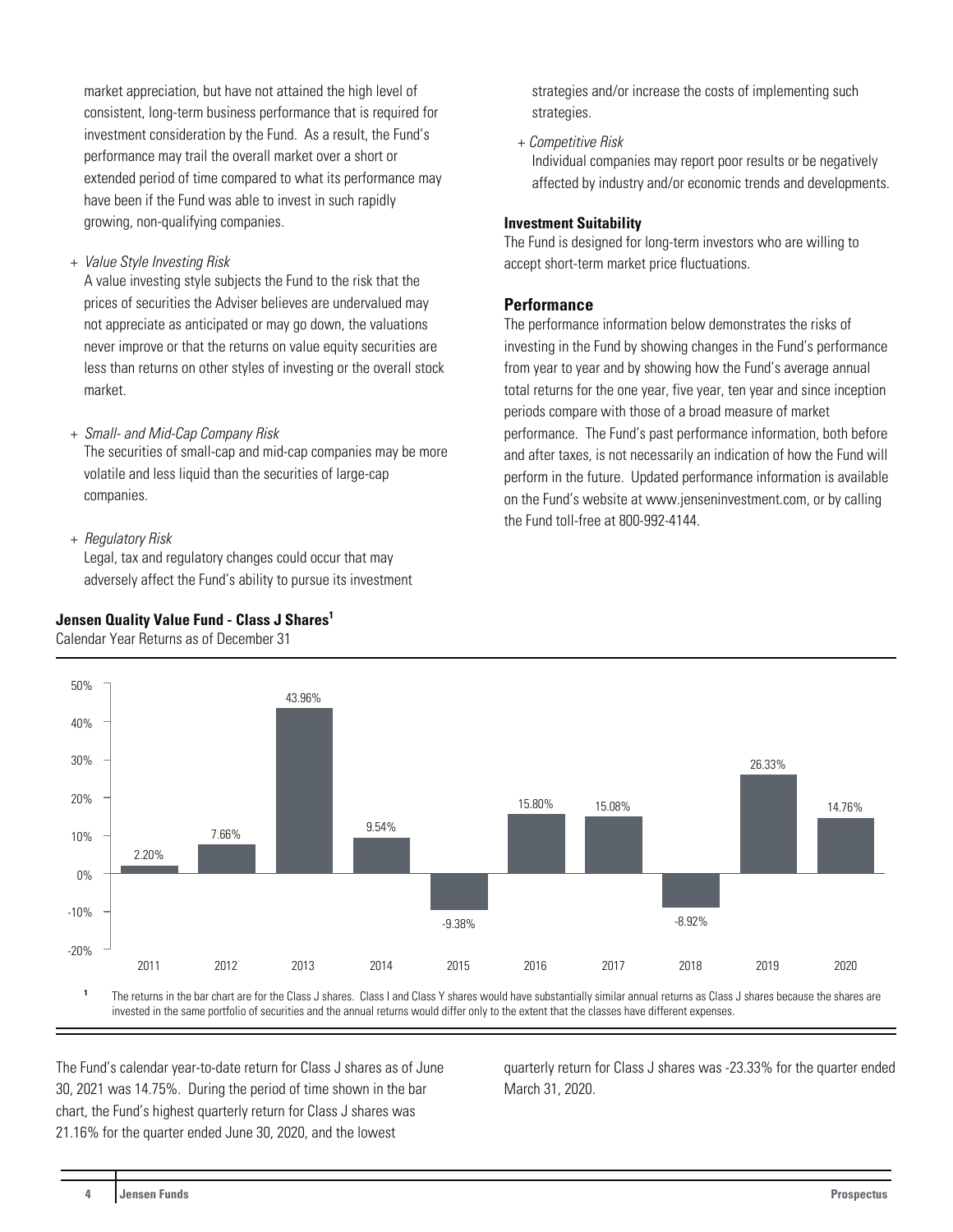| <b>Average Annual Total Returns</b>                                                                           |        |                             |          |                                               |
|---------------------------------------------------------------------------------------------------------------|--------|-----------------------------|----------|-----------------------------------------------|
| For the Periods Ended<br>December 31, 2020                                                                    |        | <b>One Year   Five Year</b> | Ten Year | <b>Since</b><br><b>Inception</b><br>3/31/2010 |
| <b>Class J Shares</b>                                                                                         |        |                             |          |                                               |
| Return Before Taxes                                                                                           | 14.76% | 11.97%                      | 10.71%   | 10.23%                                        |
| Return After Taxes on Distributions                                                                           | 14.33% | 11.05%                      | 8.98%    | 8.62%                                         |
| Return After Taxes on Distributions<br>and Sale of Fund Shares                                                | 8.91%  | 9.36%                       | 8.22%    | 7.89%                                         |
| <b>Class I Shares</b>                                                                                         |        |                             |          |                                               |
| Return Before Taxes                                                                                           | 15.09% | 12.22%                      | 10.91%   | 10.44%                                        |
| <b>Class Y Shares*</b>                                                                                        |        |                             |          |                                               |
| Return Before Taxes                                                                                           | 15.12% | 12.24%                      | 10.94%   | 10.46%                                        |
| <b>Russell Midcap Total Return**</b><br><b>Index</b> (reflects no deductions for<br>fees, expenses, or taxes) | 17.10% | 13.40%                      | 12.41%   | 13.00%                                        |
| Russell 2500° Total Return Index                                                                              |        |                             |          |                                               |
| (reflects no deductions for fees,<br>expenses, or taxes)                                                      | 19.99% | 13.64%                      | 11.97%   | 12.63%                                        |

\*Class Y shares commenced operations on January 15, 2020. Performance shown for Class Y shares prior to their inception (five year, ten year and since inception columns) reflects the performance of the Class I shares, adjusted to reflect Class Y expenses.

\*\* Effective as of the date of this prospectus, the Russell Midcap Index has replaced the Russell 2500 Index as the Fund's primary benchmark. The Adviser believes the Russell Midcap Index better represents

the investable opportunity set for the Fund than does the Russell 2500 Index.

After-tax returns are calculated using the historical highest individual federal marginal income tax rates and do not reflect the impact of state and local taxes. Actual after-tax returns depend on each investor's individual tax situation and may differ from those shown. Furthermore, the after-tax returns shown are not relevant to those who hold their shares through tax-deferred or other tax-advantaged arrangements such as 401(k) plans or individual retirement accounts ("IRAs"). After-tax returns are shown for the Class J shares only and after-tax returns for the Class I and Class Y shares will vary.

#### **Management**

#### **Investment Adviser**

Jensen Investment Management, Inc. is the Fund's investment adviser.

#### **Portfolio Managers**

The Fund is managed by the Adviser's investment team for the Fund, which is composed of:

| Portfolio Manager   | Years of Service<br>with the Fund | <b>Primary Title</b>                                               |
|---------------------|-----------------------------------|--------------------------------------------------------------------|
| Eric H. Schoenstein | <b>Since 2010</b>                 | <b>Chief Investment</b><br>Officer and<br><b>Managing Director</b> |
| Kurt M. Havnaer     | <b>Since 2010</b>                 | Portfolio Manager                                                  |
| Adam D. Calamar     | <b>Since 2013</b>                 | Portfolio Manager                                                  |
| Tyra S. Pratt       | <b>Since 2021</b>                 | Portfolio Manager                                                  |

All members of the Fund's portfolio management team share responsibility in managing the Fund and making decisions regarding the Fund's investments.

#### **Purchase and Sale of Fund Shares**

You may purchase or redeem shares by mail (Jensen Quality Value Fund, c/o U.S. Bank Global Fund Services, P.O. Box 701, Milwaukee, WI 53201-0701 (for regular mail) or 615 East Michigan Street, 3rd Floor, Milwaukee, WI 53202 (for overnight or express mail)), by telephone at 800-992-4144, on any day the New York Stock Exchange ("NYSE") is open for trading, or by wire. Investors who wish to purchase or redeem Fund shares through a financial intermediary should contact the financial intermediary directly. The minimum initial and subsequent investment amounts are as follows:

|                       | Minimum<br><b>Investment Amount</b> |       |  |
|-----------------------|-------------------------------------|-------|--|
|                       | <b>Additional</b><br><b>Initial</b> |       |  |
| Class J Shares        | \$2,500                             | \$100 |  |
| Class I Shares        | \$250,000                           | \$100 |  |
| <b>Class Y Shares</b> | \$1,000,000                         | \$100 |  |

These minimums may be waived for accounts held in qualified retirement or profit sharing plans, and/or omnibus accounts established by financial intermediaries where the investment in the Fund is expected to meet the minimum investment amount within a reasonable time period as determined by the Adviser. Registered investment advisors and broker-dealers may generally meet the minimum investment amount by aggregating multiple accounts with common ownership or discretionary control within the Fund.

#### **Tax Information**

The Fund's distributions will be taxed as ordinary income or longterm capital gains, unless you are a tax-exempt investor or are investing through a tax-deferred or other tax-advantaged arrangement, such as a 401(k) plan or an IRA. You may be taxed later upon withdrawal of monies from such tax-deferred or other taxadvantaged arrangements.

## **Payments to Broker-Dealers and Other Financial Intermediaries**

If you purchase Fund shares through a broker-dealer or other financial intermediary (such as a bank), the Fund and its related companies may pay the intermediary for the sale of Fund shares and related services. These payments may create conflicts of interest by influencing the broker-dealer or other intermediary and your salesperson to recommend the Fund over another investment. You may be required to pay commissions and/or other forms of compensation to the broker-dealer or other intermediaries for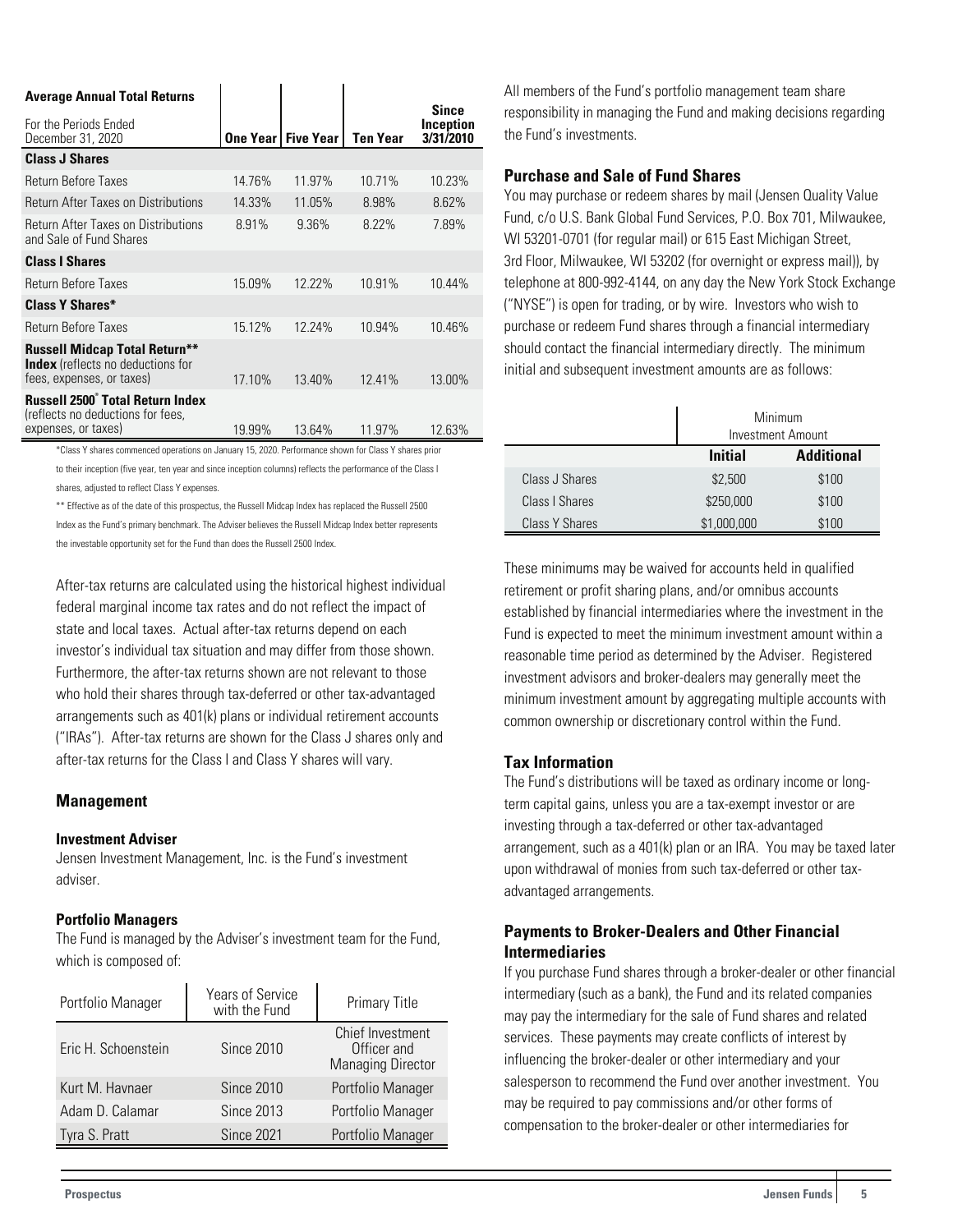transactions in the Fund, which are not reflected in the fee table or expense example. Ask your adviser or visit your financial intermediary's website for more information.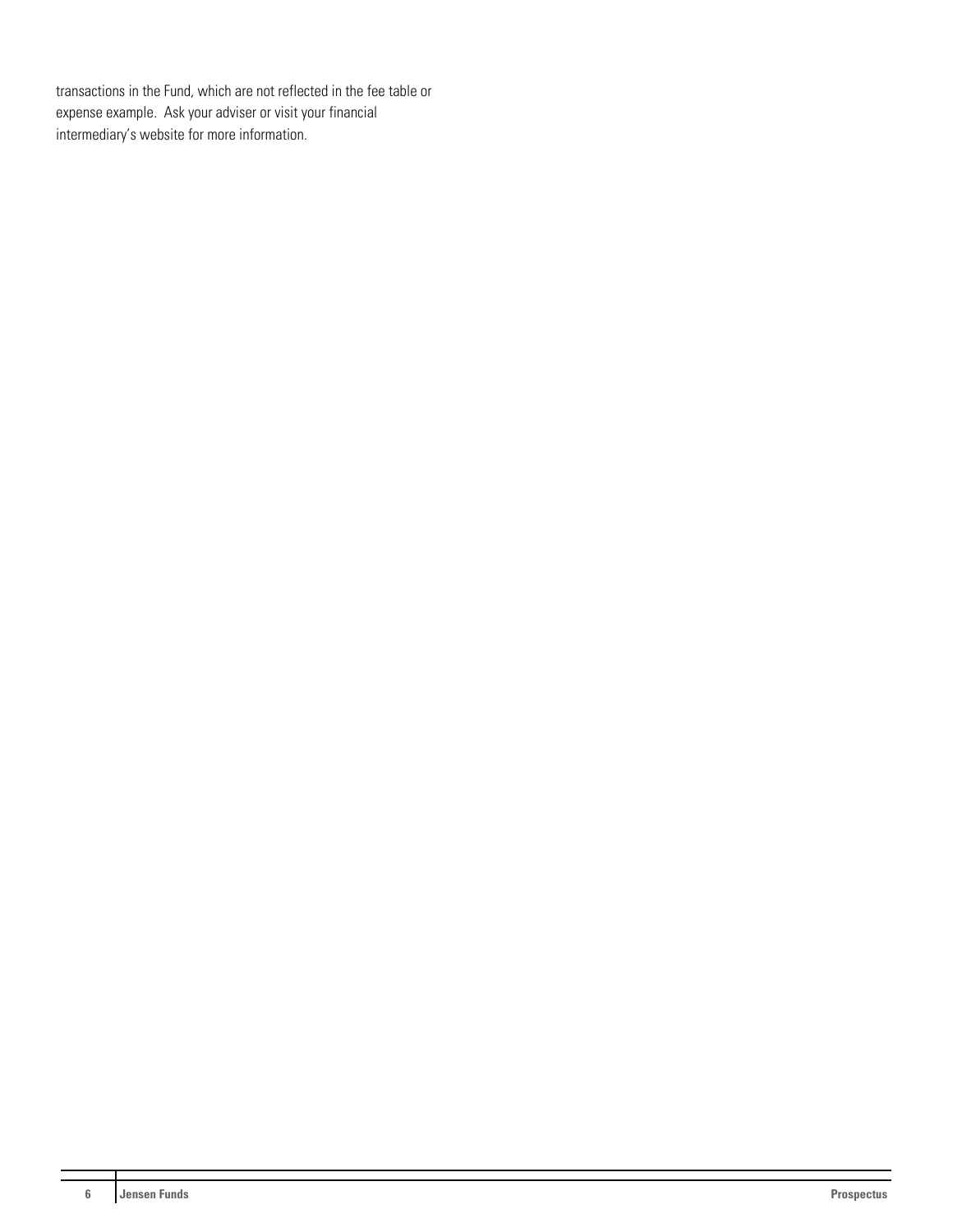## <span id="page-7-0"></span>**Summary Section - Global Quality Growth Fund**

## **Investment Objective**

The objective of the Jensen Global Quality Growth Fund (the "Global Quality Growth Fund" or the "Fund") is long-term capital appreciation.

## **Fees and Expenses of the Fund**

This table describes the fees and expenses that you may pay if you buy, hold and sell shares of the Fund. You may pay other fees, such as brokerage commissions and other fees to financial intermediaries, which are not reflected in the tables and Example below.

#### **Shareholder Fees**

(fees paid directly from your investment)

|             | Class J   Class I   Class Y |             |
|-------------|-----------------------------|-------------|
| <b>None</b> | <b>None</b>                 | <b>None</b> |

## **Annual Fund Operating Expenses**

(expenses that you pay each year as a percentage of the value of your investment)

|                                                                                                     | Class J  | Class I     | <b>Class Y</b> |
|-----------------------------------------------------------------------------------------------------|----------|-------------|----------------|
| <b>Management Fees</b>                                                                              | 0.75%    | 0.75%       | 0.75%          |
| Distribution and Shareholder Servicing (12b-1)<br>Fees                                              | 0.25%    | <b>None</b> | <b>None</b>    |
| Shareholder Servicing Fee <sup>1</sup>                                                              | None     | 0.02%       | <b>None</b>    |
| Other Expenses                                                                                      | 1.68%    | 1.34%       | 1.40%          |
| Acquired Fund Fees and Expenses                                                                     |          |             |                |
| <b>Total Annual Fund Operating Expenses</b>                                                         | 2.68%    | 2.11%       | 2.15%          |
| Fee Waiver/Expense Reimbursements                                                                   | $-1.43%$ | $-1.09%$    | $-1.15%$       |
| <b>Total Annual Fund Operating Expenses after Fee</b><br>Waiver/Expense Reimbursements <sup>2</sup> | 1.25%    | 1.02%       | 1.00%          |

1. The Trust's Board of Trustees (the "Board of Trustees") has authorized a shareholder servicing plan fee in the amount of 0.10% of the Fund's average daily net assets for Class I shares. Currently, the shareholder servicing plan fee being charged is 0.02% of the Fund's average daily net assets for Class I shares; however, the fee may be increased to 0.10% of the Fund's average daily net assets for Class I shares at any time.

2. Pursuant to an operating expense limitation agreement between the Fund's investment adviser, Jensen Investment Management, Inc. (the "Adviser"), and the Trust, on behalf of the Fund, the Adviser has agreed to waive its management fees and/or reimburse expenses of the Fund to ensure that Total Annual Fund Operating Expenses (exclusive of front-end or contingent deferred sales loads, Rule 12b-1 plan fees, shareholder servicing plan fees, interest (including interest incurred in connection with bank and custody overdrafts), acquired fund fees and expenses, leverage (i.e., any expenses incurred in connection with borrowings made by the Fund), tax expenses, dividends and interest on short positions, brokerage commissions, merger or reorganization expenses and extraordinary expenses), do not exceed 1.00% of the Fund's average daily net assets through September 30, 2022. This operating expense limitation agreement can be terminated only by, or with the consent of, the Board of Trustees. The Adviser may request recoupment of previously waived fees and paid expenses from the Fund up to three years from the date such fees and expenses were waived or paid, subject to the operating expense limitation agreement, if such reimbursement will not cause the Fund's

Total Annual Fund Operating Expenses (after the amount of the reimbursement is taken into account) to exceed the lesser of: (1) the expense limitation in place at the time of the waiver and/or expense payment; or (2) the expense limitation in place at the time of the recoupment.

## **Example**

This Example is intended to help you compare the costs of investing in the Fund with the cost of investing in other mutual funds. The Example assumes that you invest \$10,000 in the Fund for the time periods indicated and either redeem or hold all of your shares at the end of those periods. The Example also assumes that your investment has a 5% return each year and that the Fund operating expenses remain the same. The operating expense limitation agreement discussed above is reflected only through September 30, 2022. Although your actual costs may be higher or lower, based on these assumptions, your costs would be:

|         | Year  | 3<br><b>Years</b> | <b>Years</b> | 10<br>Years |
|---------|-------|-------------------|--------------|-------------|
| Class J | \$127 | \$696             | \$1,292      | \$2,907     |
| Class I | \$104 | \$556             | \$1,034      | \$2,355     |
| Class Y | \$102 | \$562             | \$1,049      | \$2,392     |

## **Portfolio Turnover**

The Fund pays transaction costs, such as commissions, when it buys and sells securities (or "turns over" its portfolio). A higher portfolio turnover rate may generate higher transaction costs and may result in higher taxes when Fund shares are held in a taxable account. These transaction costs, and potentially higher taxes, which are not reflected in the annual fund operating expenses or in the Example, affect the Fund performance. For the fiscal year ended May 31, 2021, the Fund's portfolio turnover rate was 4.05% of the average value of its portfolio.

## **Principal Investment Strategies**

The primary focus of the Adviser is on the management of equity portfolios that are derived from a select universe of companies that produce long-term records of persistently high returns on shareholder equity. The Fund's approach to investing focuses on companies determined by the Adviser to have a record of achieving a high level of business performance over the long term and which are, in the opinion of the Adviser, well positioned to maintain competitive advantages and continued high returns on equity and free cash flow.

The Fund will invest in equity securities of approximately 25 to 40 U.S. and foreign companies that satisfy the investment criteria described below. Equity securities in which the Fund invests as a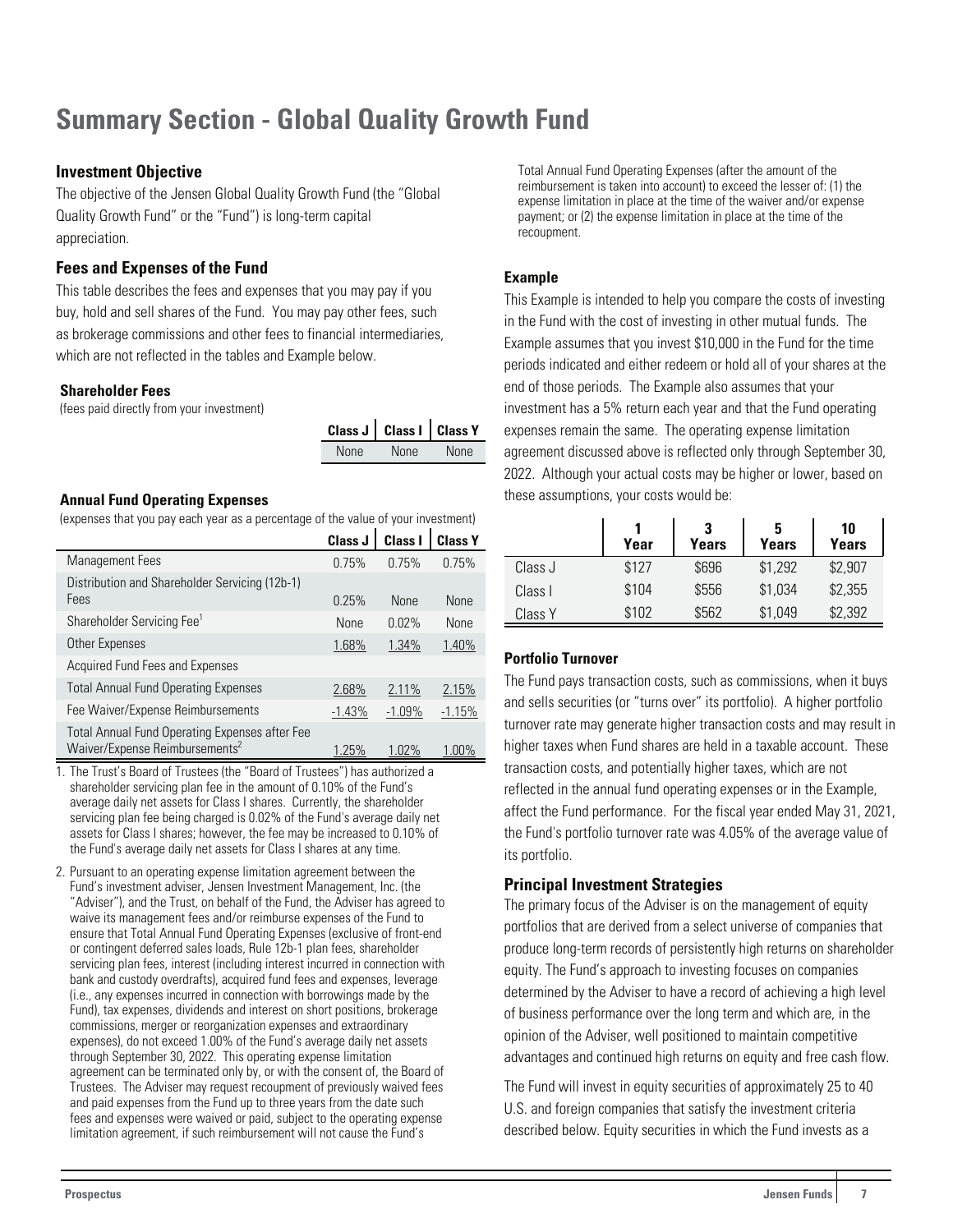principal strategy consist of publicly traded companies around the world, including securities issued by corporations located in developing or emerging markets. Generally, each company in which the Fund invests must, as determined by the Adviser: (1) have consistently achieved a high return on equity over the prior ten years; (2) be in excellent financial condition; and (3) be capable of sustaining outstanding business performance. These companies are selected from a universe of companies that, as determined by the Adviser, have produced long-term records of consistently high returns on shareholder equity. In order to qualify for this universe, each company must have a market capitalization of \$1 billion or more, and a return on equity of 15% or greater in each of the last 10 years as determined by the Adviser. The Adviser determines on an annual basis the companies that qualify for inclusion in the Fund's investable universe.

The Fund must always own the securities of a minimum of 15 different companies in its portfolio. The Fund strives to essentially be fully invested at all times in publicly traded common stocks and other eligible equity securities issued by companies that meet the investment criteria described in this Prospectus. The Fund's investments in other eligible equity securities may include depositary receipts, such as American Depositary Receipts ("ADRs"), European Depositary Receipts ("EDRs"), Global Depositary Receipts (GDRs"), or other forms of depositary receipts. The Fund typically invests in securities of issuers from at least three or more countries, including the United States, with at least 40% of the Fund's net assets invested in foreign securities. In making a determination of whether an issuer will be classified as "domestic" or "foreign," the Adviser will generally look to the location of the issuer's domicile or principal headquarters. However, if the Adviser believes the issuer is headquartered in a jurisdiction primarily for tax purposes, it will consider other factors, such as the location of the issuer's operational headquarters and senior management.

The Fund may purchase securities when they are priced below their full values as determined by the Adviser. The Fund may sell all or part of its position in a company when the Adviser has determined that another qualifying security has a greater opportunity to achieve the Fund's objective. In addition, the Fund generally sells its position in a company when the company no longer meets one or more of the Fund's investment criteria. In the event that the company no longer satisfies the investment criteria and the failure is due to an extraordinary situation that the Adviser believes will not have a material adverse impact on the company's operating performance, the Fund may continue to hold and invest in the company.

The Fund is non-diversified, which means that a relatively high percentage of its assets may be invested in a limited number of securities.

#### **Principal Risks of Investing in the Fund**

Before investing in the Fund, you should carefully consider your own investment goals, the amount of time you are willing to leave your money invested, and the amount of risk you are willing to take. Remember, in addition to possibly not achieving your investment goals, **you could lose money by investing in the Fund**. The principal risks of investing in this Fund are:

+ Stock Market Risk

The market value of stocks held by the Fund may decline over a short, or even an extended period of time, resulting in a decrease in the value of a shareholder's investment.

+ Management Risk

The Adviser may be incorrect in its judgment of the value of particular stocks. The investments chosen by the Adviser may not perform as anticipated. Certain risks are inherent in the ownership of any security, and there is no assurance that the Fund's investment objective will be achieved.

+ Newer Fund Risk

The Fund is newer with a limited operating history, and there can be no assurance that the Fund will grow to or maintain an economically viable size, in which case the Board may determine to liquidate the Fund.

+ General Market Risk

Certain securities selected for the Fund's portfolio may be worth less than the price originally paid for them, or less than they were worth at an earlier time.

+ Recent Market Events Risk

U.S. and international markets have experienced significant periods of volatility in recent months and years due to a number of economic, political and global macro factors including the impact of the coronavirus (COVID-19) global pandemic which resulted in a public health crisis, business interruptions, growth concerns in the U.S. and overseas, travel restrictions, changed social behaviors, rising inflation, and reduced consumer spending. While U.S. and global economies are recovering from the effects of COVID-19 the recovery is proceeding at slower than expected rates and may last for a prolonged period of time.

+ Company and Sector Risk

The Fund's investment strategy requires that a company selected for investment by the Fund must have attained, among other criteria, a return on equity of at least 15% per year for each of the prior 10 years as determined by the Adviser. Because of the relatively limited number of companies that have achieved this strong level of consistent, long-term business performance, the Fund at times is prohibited from investing in certain companies and sectors that may be experiencing a shorter-term period of robust earnings growth. As a result, the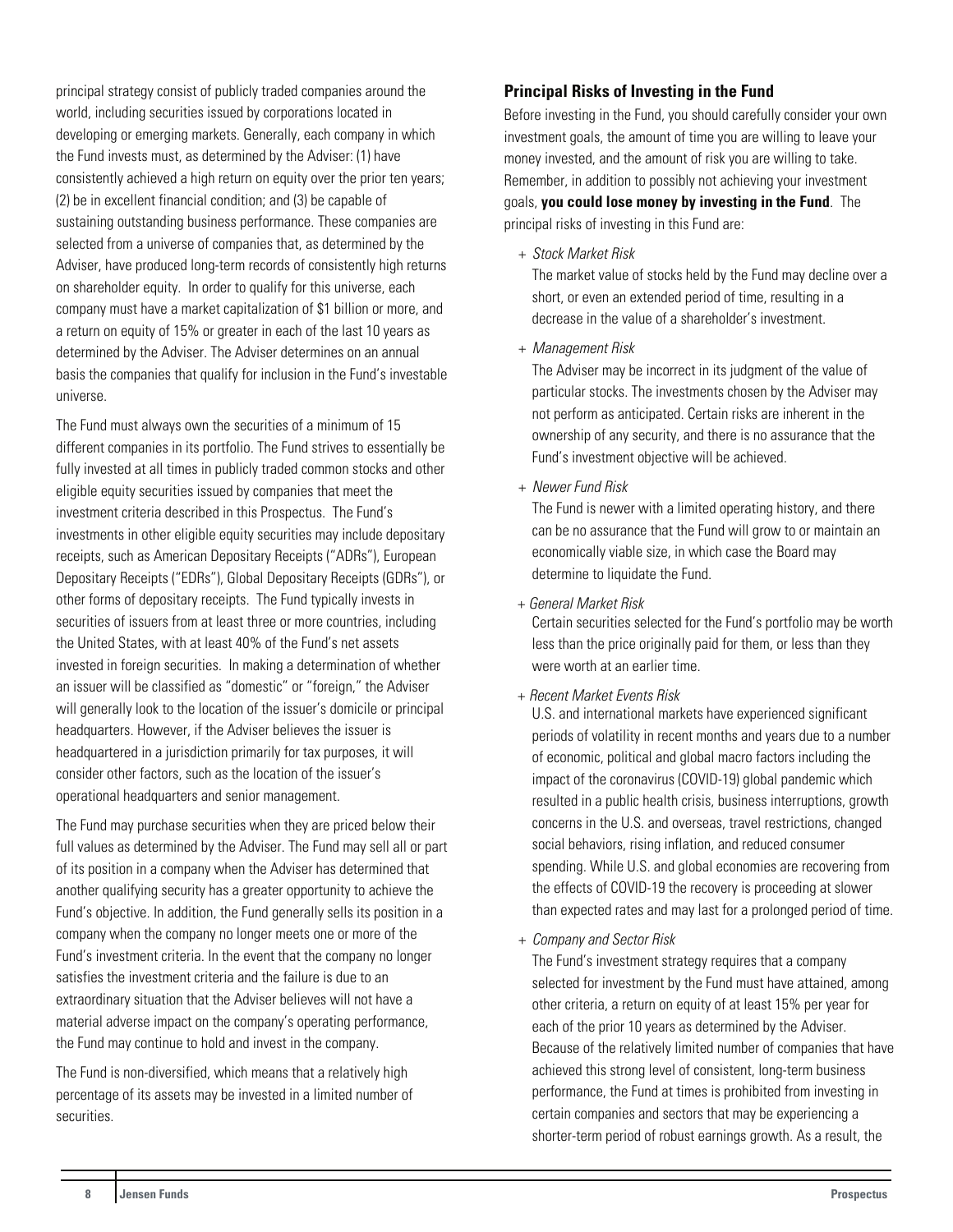Fund's performance may trail the overall market over a short or extended period of time compared to what its performance may have been if the Fund was able to invest in such rapidly growing, non-qualifying companies.

+ Non-diversification Risk

The Fund is classified as a "non-diversified" investment company under the Investment Company Act of 1940, as amended (the "1940 Act"). Therefore, the Fund may invest a relatively high percentage of its assets in a smaller number of issuers or may invest a larger proportion of its assets in the obligations of a single issuer. As a result, the gains and losses on a single investment may have a greater impact on the Fund's net asset value ("NAV") and may make the Fund more volatile than more diversified funds.

## + Foreign Securities and Currency Risk

Non-U.S. securities are subject to risks relating to political, social and economic developments abroad and differences between U.S. and foreign regulatory requirements and market practices, including fluctuations in foreign currencies. A change in the value of a foreign currency against the U.S. dollar will result in a corresponding change in value of securities denominated in that currency. Issuers of foreign securities may not be required to provide operational or financial information that is as timely or reliable as those required for issuers of U.S. securities. The income or dividends earned on foreign securities may be subject to foreign withholding taxes. The securities of foreign companies are frequently denominated in foreign currencies. To the extent that a market is closed while the markets for the underlying currencies remain open, certain markets may not always reflect significant price and rate movements.

+ Brexit Risk

The United Kingdom withdrew from the European Union (EU) on January 31, 2020 following a June 2016 referendum referred to as "Brexit." Although the UK and EU have made a trade agreement that was entered into force on May 1, 2021, certain post-EU arrangements were outside the scope of the negotiating mandate and remain unresolved and subject to further negotiation and agreement. There is significant market uncertainty regarding Brexit's ramifications, and the range of possible political, regulatory, economic and market outcomes are difficult to predict. The uncertainty surrounding the UK's economy, and its legal, political, and economic relationship with the remaining member states of the EU, may continue to be a source of instability and cause considerable disruption in securities markets, including increased volatility and illiquidity, as well as currency fluctuations in the British pound's exchange rate against the U.S. dollar.

### + Emerging Markets Risk

Countries in emerging markets are generally more volatile and can have relatively unstable governments, social and legal systems that do not protect shareholders, economies based on only a few industries, and securities markets that trade a small number of issues. Emerging market securities may be subject to relatively more abrupt and severe price declines due to the smaller securities markets, lower trading volumes and less government regulation of securities markets in emerging market countries compared to those in developed countries. Investments in emerging market securities generally are more illiquid and volatile and subject to a higher risk of settlement disruptions than investments in securities of issuers in developed countries.

+ Large-Cap Company Risk

Larger, more established companies may be unable to respond quickly to new competitive challenges such as changes in consumer tastes or innovative smaller competitors. Also, largecap companies are sometimes unable to attain the high growth rates of successful, smaller companies, especially during extended periods of economic expansion. The Adviser considers companies with market capitalizations in excess of \$10 billion to be large-cap companies.

+ Growth Stock Risk

The prices of growth stocks may be more sensitive to changes in current or expected earnings than the prices of other stocks and may be out of favor with investors at different periods of time. Compared to value stocks, growth stocks may experience larger price swings.

+ Depositary Receipts Risk

Investments in depositary receipts may entail the special risks of foreign investing, including currency exchange fluctuations, government regulations, and the potential for political and economic instability.

+ Regulatory Risk

Legal, tax and regulatory changes could occur that may adversely affect the Fund's ability to pursue its investment strategies and/or increase the costs of implementing such strategies.

+ Competitive Risk

Individual companies may report poor results or be negatively affected by industry and/or economic trends and developments.

#### **Investment Suitability**

The Fund is designed for long-term investors who are willing to accept short-term market price fluctuations.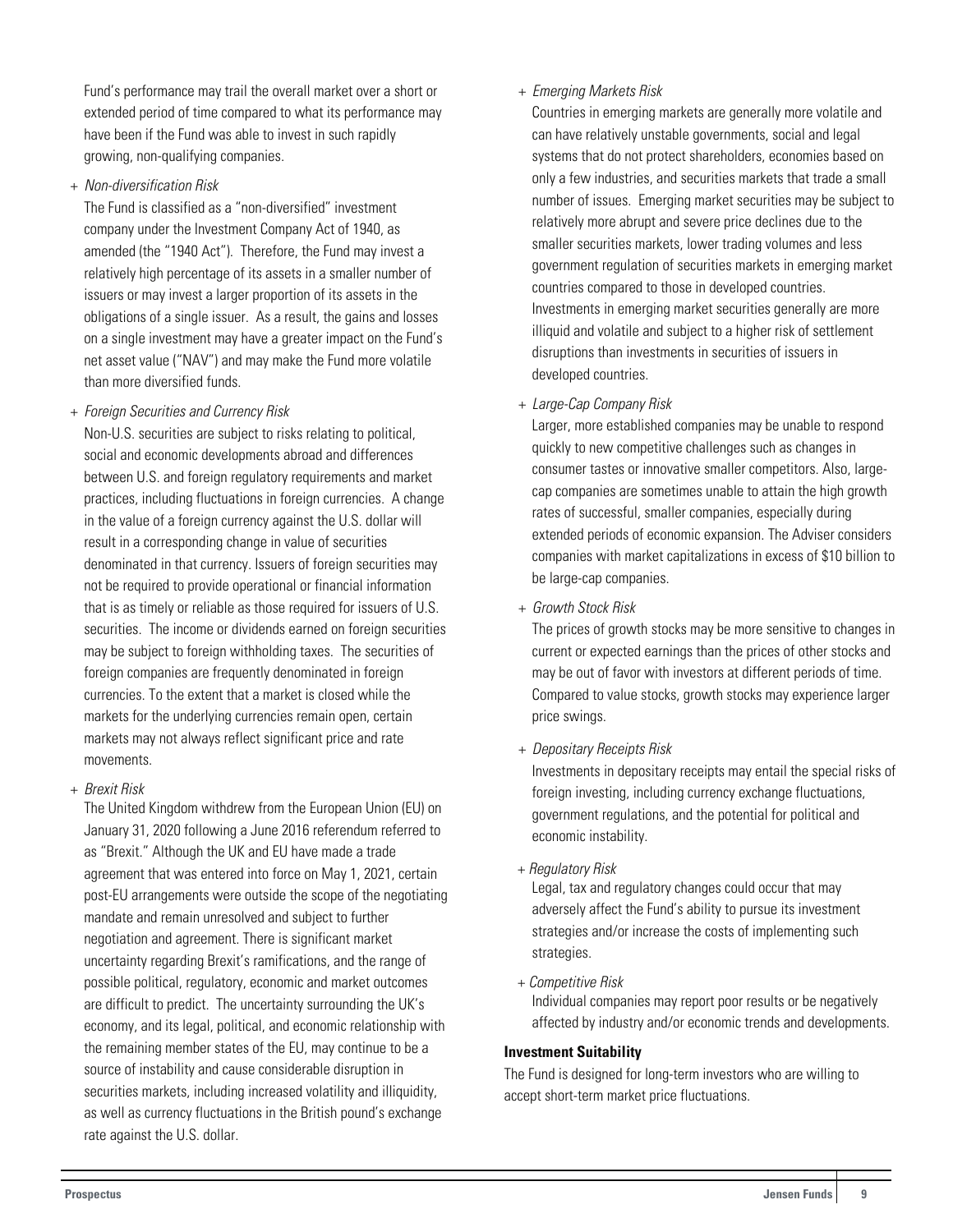### **Performance**

When the Fund has been in operation for a full calendar year, performance information will be shown here. Updated performance information is available on the Fund's website at www.jenseninvestment.com, or by calling the Fund toll-free at 800-992-4144.

## **Management**

#### **Investment Adviser**

Jensen Investment Management, Inc. is the Fund's investment adviser.

#### **Portfolio Managers**

The Fund is managed by the Adviser's investment team for the Fund, which is composed of:

| Portfolio Manager   | <b>Years of Service</b><br>with the Fund | <b>Primary Title</b>                                 |
|---------------------|------------------------------------------|------------------------------------------------------|
| Eric H. Schoenstein | Since April 2020                         | Chief Investment<br>Officer and Managing<br>Director |
| Robert D. McIver    | Since April 2020                         | President and<br><b>Managing Director</b>            |
| Allen T. Bond       | Since April 2020                         | Head of Research and<br><b>Managing Director</b>     |
| Kevin J. Walkush    | Since April 2020                         | Head of ESG and<br>Portfolio Manager                 |

All members of the Fund's portfolio management team share responsibility jointly and primarily in managing the Fund and making decisions regarding the Fund's investments.

#### **Purchase and Sale of Fund Shares**

You may purchase or redeem shares by mail (Jensen Global Quality Growth Fund, c/o U.S. Bank Global Fund Services, P.O. Box 701, Milwaukee, WI 53201-0701 (for regular mail) or 615 East Michigan Street, 3rd Floor, Milwaukee, WI 53202 (for overnight or express mail)), by telephone at 800-992-4144, on any day the New York Stock Exchange ("NYSE") is open for trading, or by wire. Investors who wish to purchase or redeem Fund shares through a financial intermediary should contact the financial intermediary directly. The minimum initial and subsequent investment amounts are as follows:

|                       | Minimum<br>Investment Amount        |       |  |
|-----------------------|-------------------------------------|-------|--|
|                       | <b>Additional</b><br><b>Initial</b> |       |  |
| Class J Shares        | \$2,500                             | \$100 |  |
| Class   Shares        | \$250,000                           | \$100 |  |
| <b>Class Y Shares</b> | \$1,000,000                         | \$100 |  |

These minimums may be waived for accounts held in qualified retirement or profit sharing plans, and/or omnibus accounts established by financial intermediaries where the investment in the Fund is expected to meet the minimum investment amount within a reasonable time period as determined by the Adviser. Registered investment advisors and broker-dealers may generally meet the minimum investment amount by aggregating multiple accounts with common ownership or discretionary control within the Fund.

## **Tax Information**

The Fund's distributions will be taxed as ordinary income or longterm capital gains, unless you are a tax-exempt investor or are investing through a tax-deferred or other tax-advantaged arrangement, such as a 401(k) plan or an IRA. You may be taxed later upon withdrawal of monies from such tax-deferred or other taxadvantaged arrangements.

## **Payments to Broker-Dealers and Other Financial Intermediaries**

If you purchase Fund shares through a broker-dealer or other financial intermediary (such as a bank), the Fund and its related companies may pay the intermediary for the sale of Fund shares and related services. These payments may create conflicts of interest by influencing the broker-dealer or other intermediary and your salesperson to recommend the Fund over another investment. You may be required to pay commissions and/or other forms of compensation to the broker-dealer or other intermediaries for transactions in the Fund, which are not reflected in the fee table or expense example. Ask your adviser or visit your financial intermediary's website for more information.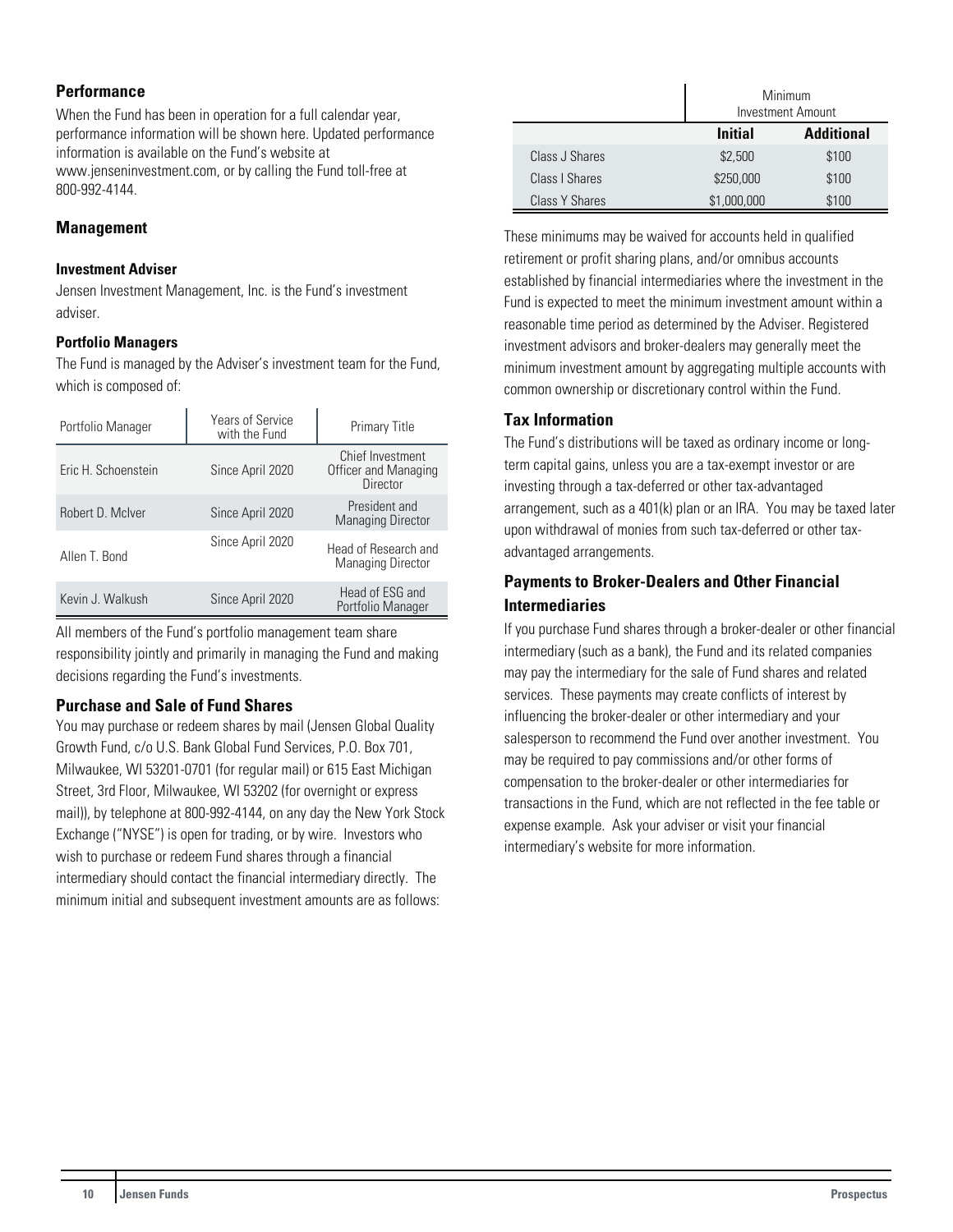## <span id="page-11-0"></span>**Investment Objective, Principal Investment Strategies and Principal Risks**

### **Investment Objective - Both Funds**

Each Fund's investment objective is long-term capital appreciation. Each Fund's investment objective is not a fundamental policy and may be changed by the Board of Trustees without shareholder approval upon 60 days' written notice to Fund shareholders.

#### **Investment Process - Quality Value Fund**

The Quality Value Fund's investment strategy seeks to identify companies the Adviser deems to be undervalued. To achieve the Fund's objective of long-term capital appreciation, the Fund invests primarily in the common stocks of approximately 30 to 50 U.S. companies selected according to the specific criteria established by the Adviser and described more fully below.

The Adviser selects investments for the Fund from a universe of publicly traded U.S. companies that, as determined by the Adviser, have produced long-term records of consistently high returns on shareholder equity. The Fund's investment strategy is based on applying fundamental analysis and valuation models to this select universe of companies in order to identify investment opportunities. Fundamental analysis includes assessment of the company's industry, strategy, competitive advantages, business segments, geographic distribution, growth and profitability, financial statements (income statement, cash flow statement, balance sheet), and the company's other financial reports. The valuation models are rooted in fundamentals-based investment principles and include discounted cash flow models (for example, determining the present value of expected future cash flows), relative valuation methods (for example, a company's valuation relative to its own history, its industry peers, or the broader stock market), and ratio methods (for example, a company's price-to-earnings ratios). Underpinnings of the philosophy are embedded in academic research, the Adviser's history as an investor and extensive back-testing of the Fund's investment universe.

The Fund's strategy employs a multi-step process that defines the Fund's investable universe as publicly traded U.S. companies with a market capitalization between \$100 million and the capitalization of the largest company in the Russell Midcap® Index, and a return on equity of 15% or greater in each of the last ten years. The return on equity is determined by the Adviser and may include companies with negative equity resulting from debt-financing of large share repurchases. These companies may have unique risk profiles depending on the amount of debt incurred relative to the company's ability to repay that debt. The Adviser determines the companies

#### **Principal Investment Strategies - Both Funds**

The Funds' approach to investing focuses on those companies with a record of achieving a high level of business performance over the long term and which are, in the opinion of the Adviser, well positioned to continue to do so.

that qualify for inclusion in the Fund's investable universe on at least an annual basis. The Adviser then conducts fundamental research on companies and applies valuation models to determine potential investments.

The Fund will invest primarily in small- or mid-cap companies. For purposes of the Fund, the Adviser considers a company to be a smallor mid-cap company if it has a market capitalization between \$100 million and the capitalization of the largest company included in the Russell Midcap® Index at the time of the Fund's investment. Securities of companies whose market capitalizations no longer meet this definition after purchase may continue to be held in the Fund. To a limited extent, the Fund may also purchase stocks of companies with business characteristics similar to small- and mid-cap companies, but that may have market capitalizations above the market capitalization of the largest member of the Russell Midcap® Index. As of May 7, 2021, the market capitalization of the largest company in the Russell Midcap® Index was \$46.4 billion.

The Fund may sell all or part of its position in a company when the Adviser has determined that another qualifying security has a greater opportunity to achieve the Fund's objective. In addition, the Fund generally sells its position in a company when the company no longer meets one or more of the Fund's investment criteria. In the event that the company no longer satisfies the investment criteria and the failure is due to an extraordinary situation that the Adviser believes will not have a material adverse impact on the company's operating performance, the Fund may continue to hold and invest in the company. Examples of such extraordinary situations include a significant acquisition, divestiture, or accounting rule change that results in a significant change to a company's equity balance and a non-meaningful return on equity number.

In its determination of which companies qualify for purchase by the Fund, the Adviser also assesses a company's competitive, regulatory, and environmental, social and governance ("ESG") risks to assess whether company management has, in the opinion of the Adviser, adequately managed the impact of those risks to mitigate business risk and enhance shareholder value. The Adviser does not make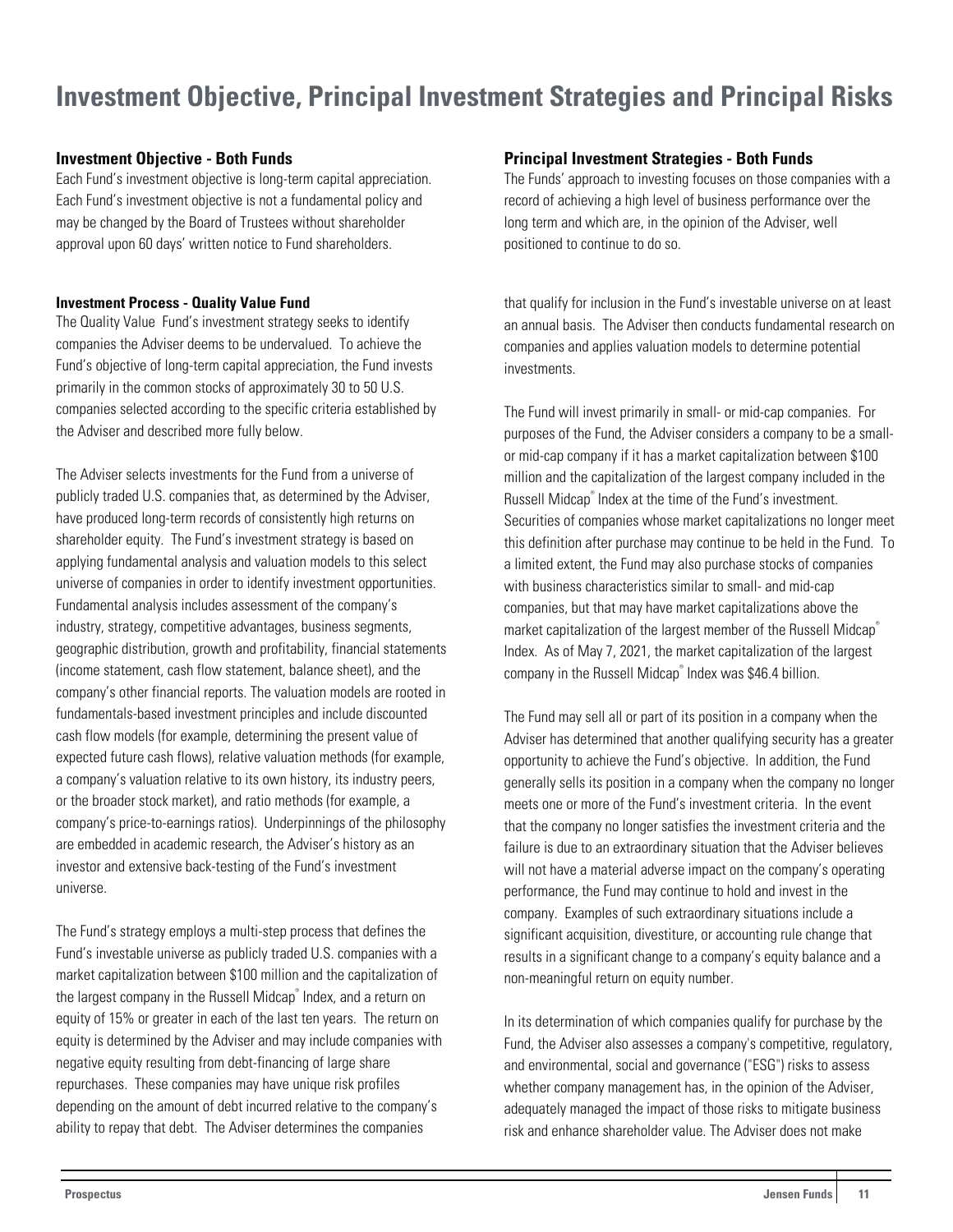portfolio purchase or sale decisions solely based on its evaluation of ESG factors

## **The Quality Value Fund's Portfolio Securities**

Although the Fund invests primarily in common stocks of U.S. companies, it may invest in any of the securities set forth below, referred to as eligible equity securities, issued by companies that meet the Fund's investment criteria at the time the Fund purchases the security.

- + Voting common stock that is registered under the Securities Exchange Act of 1934, as amended (the "Exchange Act"), and is listed on a major U.S. stock exchange, including the NYSE and the NASDAQ® Stock Market LLC ("NASDAQ").
- + Convertible debt securities and convertible preferred stock listed on a major U.S. stock exchange, including the NYSE and the NASDAQ, if the holder has the right to convert the debt securities or preferred stock into common stock that satisfies all the requirements above (as a non-principal strategy).
- + American Depositary Receipts ("ADRs") for the common stock of foreign corporations, if the ADRs are issued in sponsored programs, registered under the Exchange Act and listed on a major U.S. stock exchange, including the NYSE and the NASDAQ (as a non-principal strategy). ADRs are receipts issued by domestic banks or trust companies that represent the deposit of a security of a foreign issuer and are publicly traded in the U.S.
- + Equity securities listed on a major U.S. stock exchange, including the NYSE and the NASDAQ, issued by foreign companies (as a non-principal strategy). There are no restrictions on the amount of securities of foreign issuers that

#### **Investment Process - Global Quality Growth Fund**

To achieve the Fund's investment objective of long-term capital appreciation, the Fund invests primarily in the publicly traded common stocks of approximately 25 to 40 U.S. and foreign companies selected according to the specific, long-term investment criteria established by the Adviser and described more fully below. The Adviser believes these criteria provide objective evidence that a company's management is capable and dedicated to providing aboveaverage returns to the company's shareholders. These companies are selected from a universe of companies that have produced long-term records of consistently high returns on shareholder equity. In order to qualify for this universe, each company must have a market capitalization of \$1 billion or more, and a return on equity of 15% or greater in each of the last 10 years as determined by the Adviser. The the Fund may own. The Fund, however, does not expect securities of foreign issuers to comprise a significant amount of the Fund's total assets. In making a determination of whether an issuer will be classified as "domestic" or "foreign," the Adviser will generally look to the location of the issuer's domicile or principal headquarters. However, if the Adviser believes the issuer is headquartered in a jurisdiction primarily for tax purposes, it will consider other factors, such as the location of the issuer's operational headquarters and senior management.

The Fund purchases investment securities with the expectation of holding them for long-term appreciation. The Fund's investment policy governs the portfolio turnover rate. The Fund's investment policy permits the Fund to sell all or part of its securities of a portfolio company when the Adviser determines that the security should be replaced with another qualifying security that has a greater opportunity for appreciation. In addition, the Fund generally sells its position in a company if that company no longer satisfies the investment criteria specified above, unless the failure is due to an extraordinary situation that the Adviser believes will not have a material adverse impact on the company's operating performance, in which case the Fund may continue to hold and invest in the company. Once the Fund makes a determination, however, that it must sell its securities of a portfolio company no longer meeting the investment criteria, it will sell its position within a reasonable period of time. The Fund is subject to some restrictions governing the percentage of its assets that may be invested in the securities of any one company. See "Fundamental Investment Restrictions," "Portfolio Turnover" and "Tax Status of the Fund" in the Fund's Statement of Additional Information ("SAI") for more information on the Fund's investment policies and restrictions.

Adviser determines on an annual basis the companies that qualify for inclusion in the Fund's investable universe.

As determined by the Adviser in each case, a company must satisfy all of the following criteria to be purchased by the Fund:

- As determined annually, have a market capitalization of \$1 billion or more and attained a return on equity of at least 15% per year for each of its prior 10 fiscal years (which, for example, may include companies with negative equity resulting from debt-financing of large share repurchases);
- Be in excellent financial condition based on certain qualitative factors such as a company's ability to grow its business from free cash flow;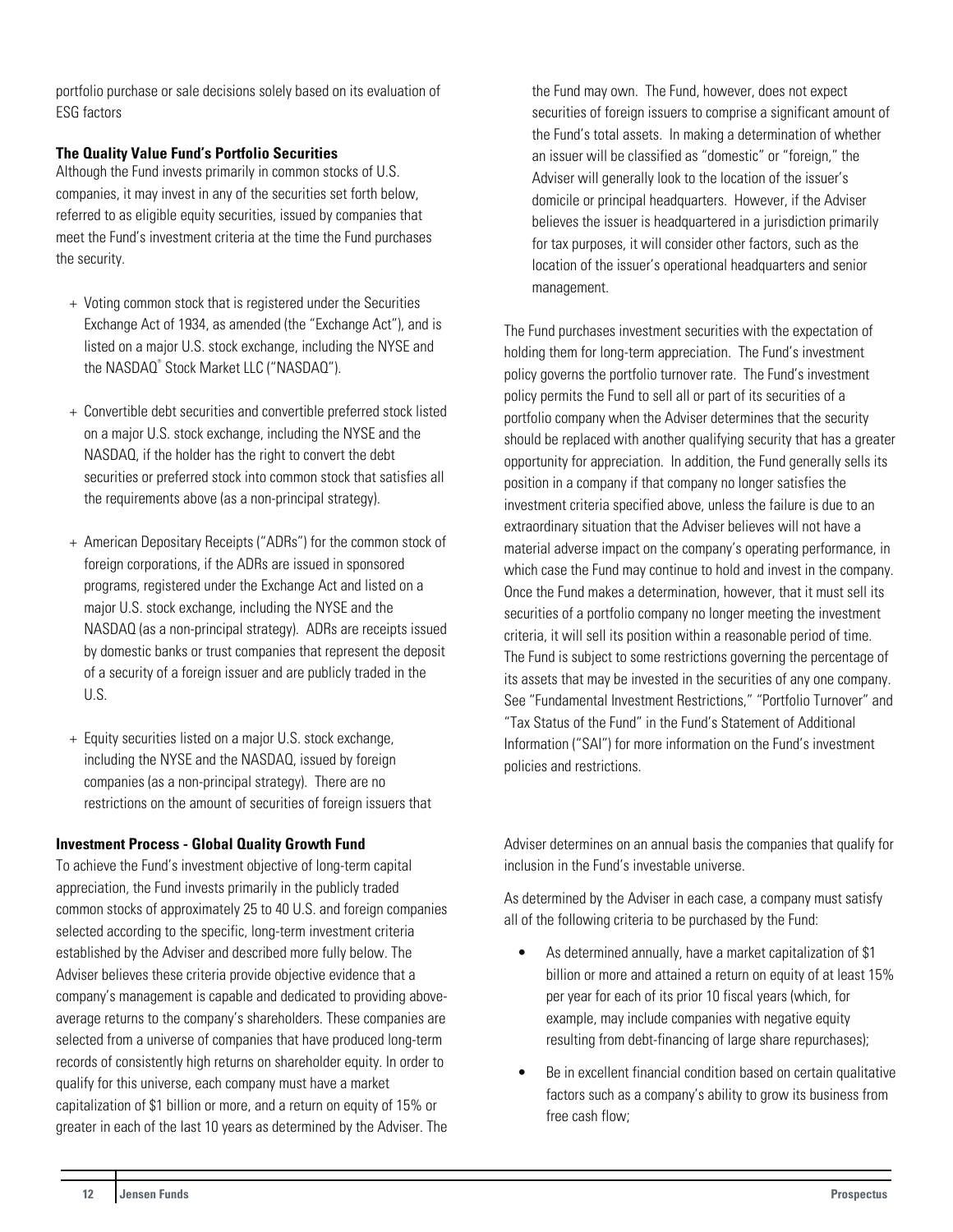- Have established entry barriers as evidenced by: (a) differentiated products, which can be protected from competition by patents, copyright protection, effective advertising or other means; (b) economies of scale in the production, marketing, or maintenance of the company's products or services; (c) absolute cost advantages, such as obtaining raw materials at lower costs; (d) capital requirements at a level which make it impractical for other firms to enter the business; or (e) other sustainable competitive advantages identified by the Adviser;
- Have demonstrated a commitment to mitigating business risk and increasing shareholder value by strategically investing free cash flow, acquiring companies that contribute to their competitive advantage, repurchasing outstanding shares or increasing dividends;
- Have the capability of continuing to meet all of the above criteria; and
- Be priced at a discount to its intrinsic value. Intrinsic value represents the value of all estimated future cash flows generated by the company discounted to the present. By acquiring the securities of companies having market prices below intrinsic value, the Fund attempts to create a portfolio with less risk than the overall securities markets.

In its determination of which companies qualify for purchase by the Fund, the Adviser also assesses a company's competitive, regulatory, and ESG risks to assess whether company management has, in the opinion of the Adviser, adequately managed the impact of those risks to mitigate business risk and enhance shareholder value. The Adviser does not make portfolio purchase or sale decisions solely based on its evaluation of ESG factors.

The Adviser believes that its focus on companies that historically have been able to achieve strong, consistent business performance and earnings growth over the long term, as determined by the Adviser using the above-referenced criteria, is consistent with the Fund's investment objective of long-term capital appreciation.

The Fund purchases investment securities with the expectation of holding them for long-term appreciation. The Fund's investment policy governs the portfolio turnover rate. The Fund's investment policy permits the Fund to sell all or part of its securities of a portfolio company when the Adviser determines that the security should be replaced with another qualifying security that has a greater opportunity for appreciation. In addition, the Fund will begin to sell its position in a portfolio company if that company no longer satisfies the investment criteria specified above, including if its price exceeds intrinsic value, unless the failure is due to an extraordinary situation that the Adviser believes will not have a material adverse impact on

the company's operating performance, in which case the Fund may continue to hold and invest in the company. The strategies and timing for disposing of a position in any portfolio company that no longer satisfies the Fund's investment criteria are based on various and ongoing security-specific and portfolio-level considerations taken into account by the Adviser. As a result, the Fund's sale of its position in a portfolio company may occur over an extended period of time. The Fund is subject to some restrictions governing the percentage of its assets that may be invested in the securities of any one company. See "Fundamental Investment Restrictions" "Portfolio Turnover" and "Tax Status of the Fund" in the Fund's Statement of Additional Information ("SAI") for more information on the Fund's investment policies and restrictions.

The Fund does not engage in active and frequent trading of portfolio securities to achieve its principal investment strategies.

## **The Global Quality Growth Fund's Portfolio Securities**

Although the Fund invests primarily in common stocks of U.S. and foreign companies, it may invest in any of the securities set forth below, referred to as eligible equity securities, issued by companies that meet the Fund's investment criteria at the time the Fund purchases the security.

- + Voting common stock that is registered under the Exchange Act, and is listed on a major U.S. stock exchange, including the NYSE and the NASDAQ.
- + ADRs for the common stock of foreign corporations, if the ADRs are issued in sponsored programs, registered under the Exchange Act and listed on a major U.S. stock exchange, including the NYSE and the NASDAQ. ADRs are receipts issued by domestic banks or trust companies that represent the deposit of a security of a foreign issuer and are publicly traded in the U.S.
- + EDRs are negotiable securities issued by a European bank that represent the public securities of non-European companies and trade on local exchanges. The shares issued by the bank are priced in local currencies. EDRs are comparable to ADRs in the U.S.
- + GDRs are bank certificates issued in more than one country for shares of a non-U.S. company. The bank certificate represents shares of the non-U.S. company, and an international bank holds the shares.
- + Equity securities listed on a major U.S. stock exchange, including the NYSE and the NASDAQ, issued by foreign companies.
- + Convertible debt securities and convertible preferred stock listed on a major U.S. stock exchange, including the NYSE and the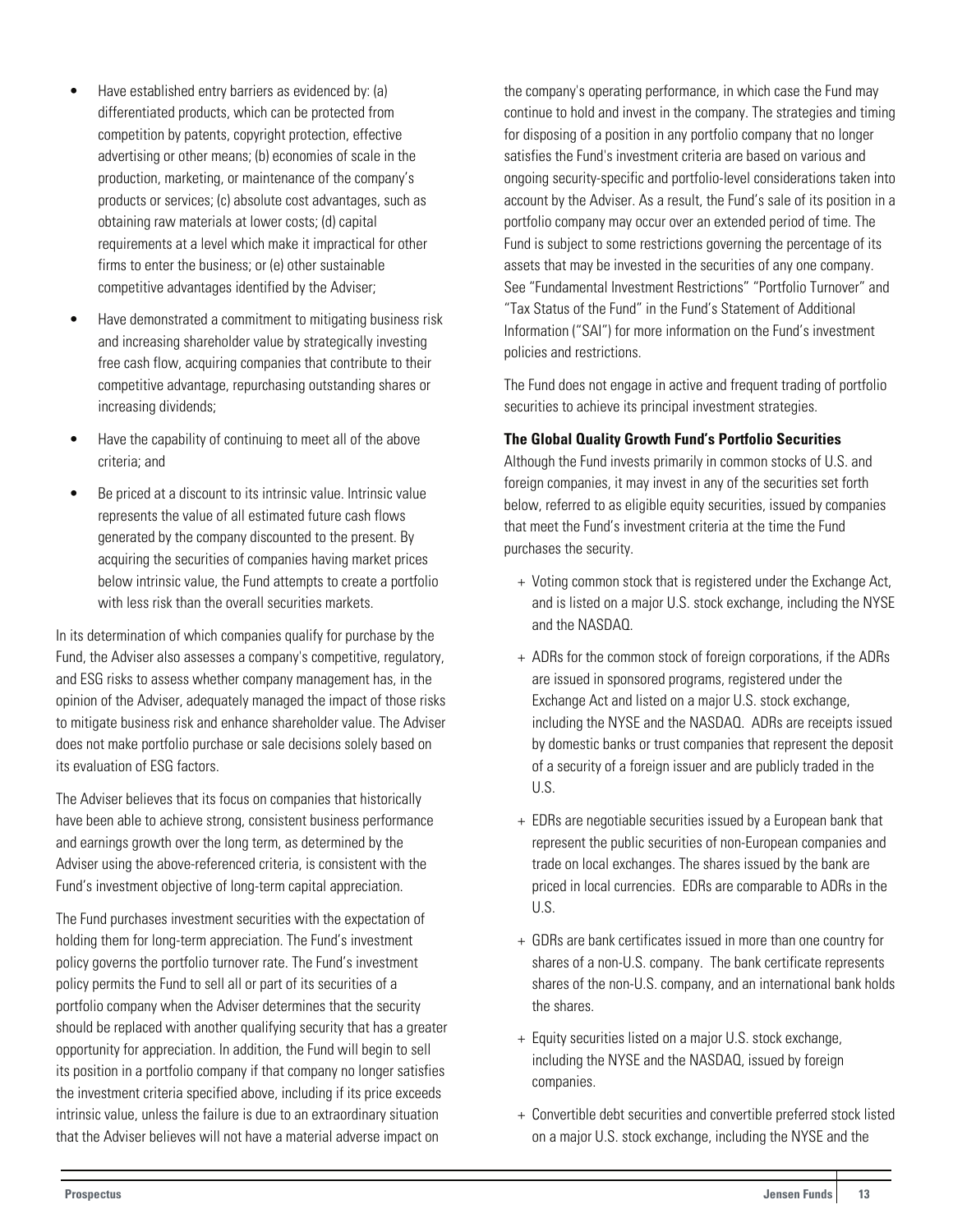NASDAQ, if the holder has the right to convert the debt securities or preferred stock into common stock that satisfies all the requirements above (as a non-principal strategy).

## **Foreign Currency or Equivalents - Global Quality Growth Fund**

The Fund may invest in foreign currency exchange transactions as a non-principal strategy. Exchange rates between the U.S. dollar and foreign currencies are a function of such factors as supply and demand in the currency exchange markets, international balances of payments, governmental intervention, speculation and other economic and political conditions. Foreign exchange dealers may realize a profit on the difference between the price at which the Fund buys and sells currencies.

#### **The Funds' Other Investments**

As a non-principal strategy, each Fund may also invest in cash or cash equivalents. Some of these short-term instruments include:

- + Cash held by the Funds' custodian, U.S. Bank National Association;
- + Money market mutual funds;
- + FDIC-insured bank deposits;
- + United States Treasury bills;
- + Commercial paper rated A-1 by Standard and Poor's Corporation ("S&P") or Prime-1 by Moody's Investor Services, Inc. ("Moody's");
- + Demand notes of companies whose commercial paper receives the same ratings listed above by S&P or Moody's;
- + Institutional-grade paper maturing at 13 months or less; and
- + U.S. government agency discount notes.

#### **Implementation of Investment Objective and Strategies**

Each Fund has developed a quality control program to ensure that the Fund's investment strategy, research process and administration are implemented properly. The objectives of this program are to ensure that:

- + A Fund's investment strategy is applied consistently over time;
- + The objective investment criteria are applied on a uniform basis; and
- + Management focuses at all times on the best interests of the shareholders of a Fund.

Each Fund's investment strategy has been blended with certain administrative policies to accomplish its investment objective. Each Fund has:

+ Established an investment team to execute the investment discipline;

- + Objectively defined each Fund's research process so that every security in the Fund's portfolio has met specific objective and analytical tests;
- + Defined each Fund's trading policy to ensure that the Fund (a) purchases only eligible equity securities issued by companies that meet the Fund's investment criteria and (b) makes changes to its portfolio only when such changes are consistent with the Fund's investment discipline; and
- + Established investment policies that prohibit each Fund from trading on margin, lending securities, selling short, or trading in futures or options.

#### **Temporary Strategies; Cash or Similar Investments.**

For temporary defensive purposes, the Adviser may invest up to 100% of a Fund's total assets in high-quality, short-term debt securities and money market instruments. These short-term debt securities and money market instruments include shares of other mutual funds, commercial paper, certificates of deposit, bankers' acceptances, U.S. Government securities and repurchase agreements. Taking a temporary defensive position may result in a Fund not achieving its investment objective. Furthermore, to the extent that a Fund invests in money market mutual funds for its cash position, there will be some duplication of expenses because the Fund would bear its pro rata portion of such money market funds' management fees and operational expenses.

For longer periods of time, a Fund may hold a substantial cash position. If the market advances during periods when a Fund is holding a large cash position, the Fund may not participate to the extent it would have if the Fund had been more fully invested.

These measures are in addition to those required by the 1940 Act. See the SAI for more information on compliance with the 1940 Act.

## **Principal Risks**

#### **Stock Market Risk - Both Funds**

Because the Funds invest in common stock, the Funds are subject to the risk that the market value of their securities may decrease over a short or extended period of time. The prices of equity securities may change, sometimes rapidly and unpredictably, in response to many different factors such as general economic conditions, interest rates, the historical and prospective financial performance of a company, the value of its assets, and investor sentiment and perception of a company. In addition, particular sectors of the stock market may underperform or outperform the market as a whole, and the value of an individual security held by a Fund may be more volatile than the market as a whole.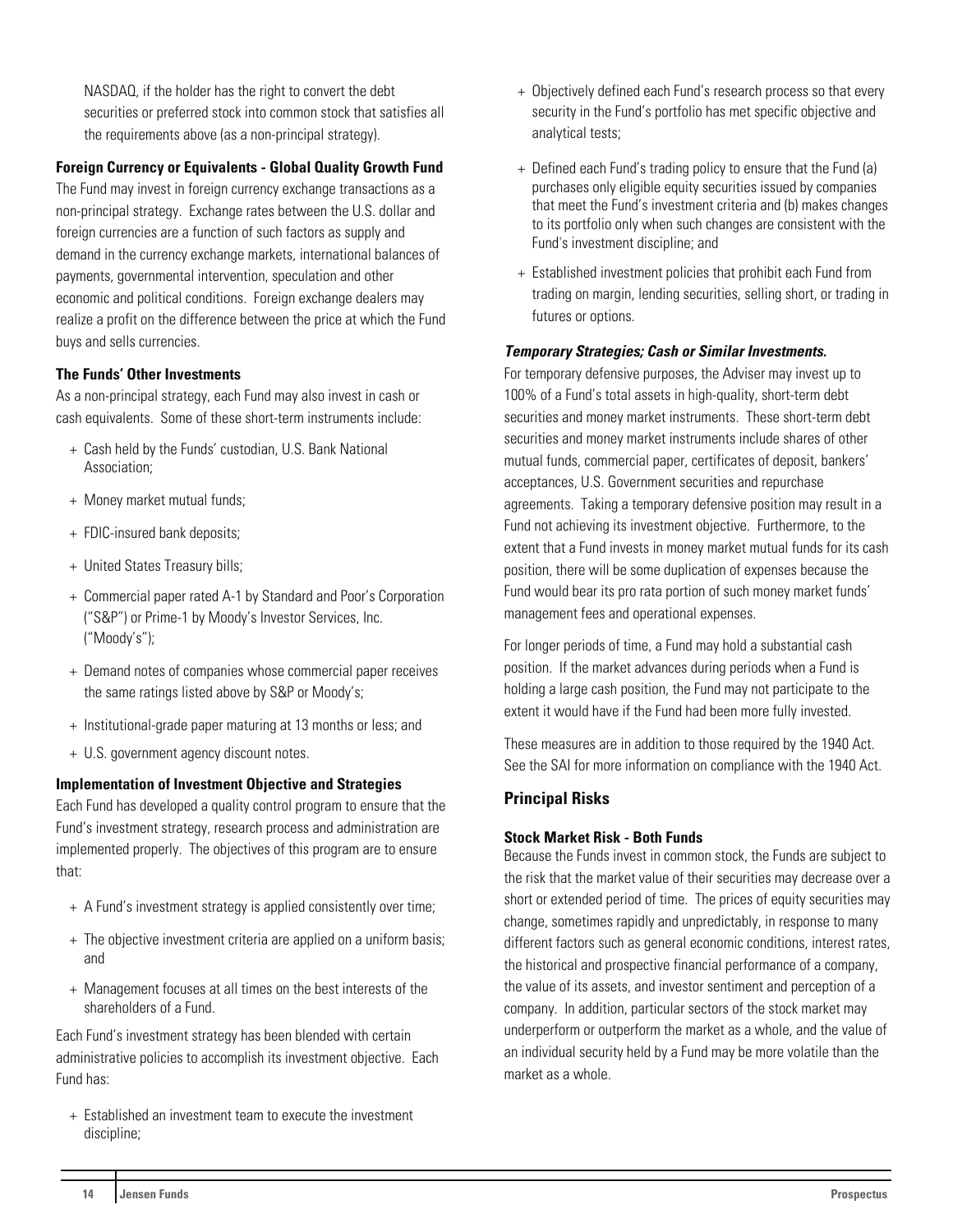#### **General Market Risk - Both Funds**

The market value of a security may move up or down, sometimes rapidly and unpredictably. These fluctuations may cause a security to be worth less than the price originally paid for it, or less than it was worth at an earlier time. Market risk may affect a single issuer, industry, or sector of the economy or the market as a whole. Global economies and financial markets are increasingly interconnected, which increases the probabilities that conditions in one country or region might adversely impact issues in a different country or region. In some cases, the stock prices of individual companies have been negatively impacted even though there may be little or no apparent degradation in the financial condition or prospects of that company. As a result of this volatility, many of the risks associated with an investment in the Funds may be increased. Continuing market problems may have adverse effects on the Funds.

#### **Recent Markets Events Risk - Both Funds**

U.S. and international markets have experienced volatility in recent months and years due to a number of economic, political and global macro factors, including the impact of the coronavirus (COVID-19) global pandemic, which resulted in a public health crisis, business interruptions, growth concerns in the U.S. and overseas, travel restrictions, changed social behaviors, rising inflation and reduced consumer spending. While several countries, including the U.S., have begun to lift public health restrictions in efforts to reopen their respective economies, the outbreak of the Delta variant has led to the renewal of health mandates by local governments and businesses, reduced hiring efforts by employers, event cancellations and additional travel restrictions, supply chain shortages, cessation of return-to-office plans and an overall economic slowdown. While U.S. and global economies are recovering from the effects of COVID-19, the recovery is proceeding at slower than expected rates and may last for a prolonged period of time. Uncertainties regarding interest rates, political events, rising government debt in the U.S. and trade tensions have also contributed to market volatility. Global economies and financial markets are increasingly interconnected, which increases the possibility that conditions in one country or region might adversely impact issuers in a different country or region. In particular, a rise in protectionist trade policies, slowing global economic growth, risks associated with epidemic and pandemic diseases, risks associated with the United Kingdom's departure from the European Union, the risk of trade disputes, and the possibility of changes to some international trade agreements, could affect the economies of many nations, including the United States, in ways that cannot necessarily be foreseen at the present time. Continuing market volatility as a result of recent market conditions or other events may have adverse effects on your account.

#### **Company and Sector Risk - Both Funds**

Each Fund's principal investment strategies require that a company selected for investment must, among other criteria and in the determination of the Adviser, have attained a return on equity of at least 15% per year for each of the prior 10 years. Due to the relatively limited number of companies that meet this investment criteria and thereby qualify for investment consideration, at times the Funds are prohibited from investing in certain companies and sectors that are experiencing a shorter-term period of robust earnings growth because they have not attained the high level of consistent, longterm business performance that is required for investment consideration by the Funds. As a result, the Funds' performance may trail the overall market over a short or extended period of time compared to what its performance may have been if the Funds were able to invest in such rapidly growing, non-qualifying companies.

#### **ADRs Risk - Both Funds**

The Funds may invest in ADRs. ADRs, which are typically issued by a U.S. financial institution (a "depositary"), evidence ownership interests in a security or pool of securities issued by a foreign company which are held by the depositary. ADRs are denominated in U.S. dollars and trade in the U.S. securities markets. Because ADRs are not denominated in the same currency as the underlying securities into which they may be converted, they are subject to currency risks. In addition, depositary receipts involve many of the same risks of investing directly in foreign securities. Generally, ADRs are treated by the Funds the same as foreign securities.

#### **Management Risk - Quality Value Fund**

The investment process used by the Adviser, including the Adviser's valuation models, to select securities for investment may not prove effective, and the Adviser's judgments about the attractiveness, value and potential appreciation of the Fund's investment may prove to be incorrect in that the investments chosen by the Adviser may not perform as anticipated. Certain risks are inherent in the ownership of any security, and there is no assurance that the Fund's investment objective will be achieved.

#### **Value Style Investing Risk - Quality Value Fund**

A value investing style subjects the Fund to the risk that the prices of securities the Adviser believes are undervalued may not appreciate as anticipated or may go down, the valuations never improve or that the returns on value equity securities are less than returns on other styles of investing or the overall stock market.

#### **Small- and Mid-Cap Company Risk - Quality Value Fund**

Generally, small- and mid-cap, and less seasoned companies, have more potential growth than large-cap companies. They also often involve greater risk than large-cap companies, and these risks are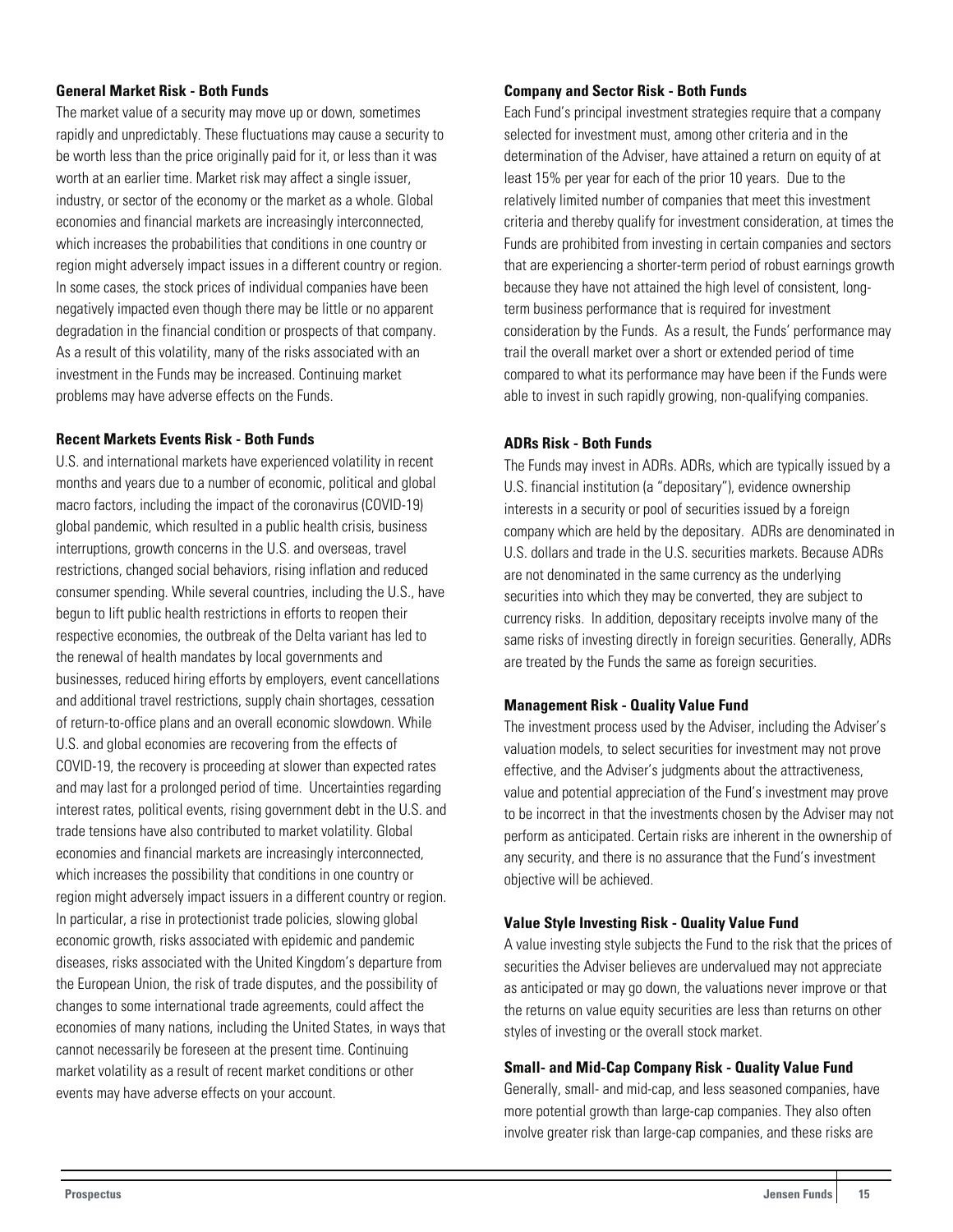passed on to the Fund. Small- and mid-cap companies may not have the management experience, financial resources, product diversification and competitive strengths of large-cap companies, and, therefore, their securities tend to be more volatile than the securities of larger, more established companies, making them less liquid than other securities. Small- and mid-cap company stocks tend to be bought and sold less often and in smaller amounts than larger company stocks. Because of this, if the Fund wants to sell a large quantity of a small- and mid-cap company's stock, it may have to sell at a lower price than the Adviser might prefer, or it may have to sell in smaller than desired quantities over a period of time. An investment in a fund that is subject to these risks may be more suitable for long-term investors who are willing to bear the risk of these fluctuations.

#### **Management Risk - Global Quality Growth Fund**

The Adviser makes all decisions regarding the Fund's investments. Accordingly, the Fund's investment success depends on the skill of the Adviser in evaluating, selecting and monitoring the Fund's assets and investments. The Fund may only invest in those companies that can be purchased at a discount to their intrinsic values as calculated by the Adviser. Since the intrinsic value is calculated from estimated future cash flows, the Adviser's estimate may be in error or change as the forces of economics, competition, inflation, and other factors affect each particular company, and as a result the market price of a company's securities may never reach the Adviser's estimate of its intrinsic value. In addition, because intrinsic value is a function of business performance and does not change as much or as frequently as market value, the relationship between the two is not constant, and this disconnect may result in the market price of a company's securities remaining significantly below the Adviser's estimate of its intrinsic value for extended periods of time. Although each company selected for investment by the Fund must have demonstrated at least a decade of high operating performance that the Adviser believes can be continued by maintaining or increasing its advantage over competitors, there is a risk that other companies engaged in the same business may succeed in gaining a competitive advantage. The Adviser's assessment of its investment criteria for a portfolio company may be incorrect. Certain risks are inherent in the ownership of any security, and there is no assurance that the Fund's investment objective will be achieved.

#### **Newer Fund Risk - Global Quality Growth Fund**

The Fund is newer with a limited operating history, and there can be no assurance that the Fund will grow to or maintain an economically viable size, in which case the Board may determine to liquidate the Fund.

#### **Non-diversification Risk - Global Quality Growth Fund**

The Fund is a non-diversified mutual fund. This means the Fund is not as restricted as some other mutual funds are by the provisions of the 1940 Act with respect to the diversification of its investments. The Fund's "non-diversified status" permits the investment of a greater portion of the Fund's assets in the securities of a smaller number of issuers than would be permissible under a "diversified status." The appreciation or depreciation of a single portfolio security, or the performance of particular sectors of the stock market, may have a greater impact on the NAV of the Fund. Accordingly, the NAV of the Fund may fluctuate more than a comparable "diversified" fund.

## **Foreign Securities and Currency Risk - Global Quality Growth Fund**

Generally, foreign securities are issued by companies organized outside the U.S. and are traded primarily in markets outside the U.S., Foreign securities may be more difficult to sell than U.S. securities. Investments in foreign securities may involve difficulties in receiving or interpreting financial and economic information, possible imposition of taxes, higher brokerage and custodian fees, possible currency exchange controls or other government restrictions, including possible seizure or nationalization of foreign deposits or assets. Foreign securities may also be less liquid and more volatile than U.S. securities. There may also be difficulty in invoking legal protections across borders.

Many of the foreign securities in which the Fund invests will be denominated or quoted in a foreign currency. Changes in foreign currency exchange rates will affect the value of securities denominated or quoted in foreign currencies. Exchange rate movements can be large and can endure for extended periods of time, affecting either favorably or unfavorably the value of the Fund's assets.

#### **Brexit Risk - Global Quality Growth Fund**

The United Kingdom withdrew from the European Union (EU) on January 31, 2020 following a June 2016 referendum referred to as "Brexit." Although the UK and EU have made a trade agreement that was entered into force on May 1, 2021, certain post-EU arrangements were outside the scope of the negotiating mandate and remain unresolved and subject to further negotiation and agreement. There is significant market uncertainty regarding Brexit's ramifications, and the range of possible political, regulatory, economic and market outcomes are difficult to predict. The uncertainty surrounding the UK's economy, and its legal, political, and economic relationship with the remaining member states of the EU, may continue to be a source of instability and cause considerable disruption in securities markets, including increased volatility and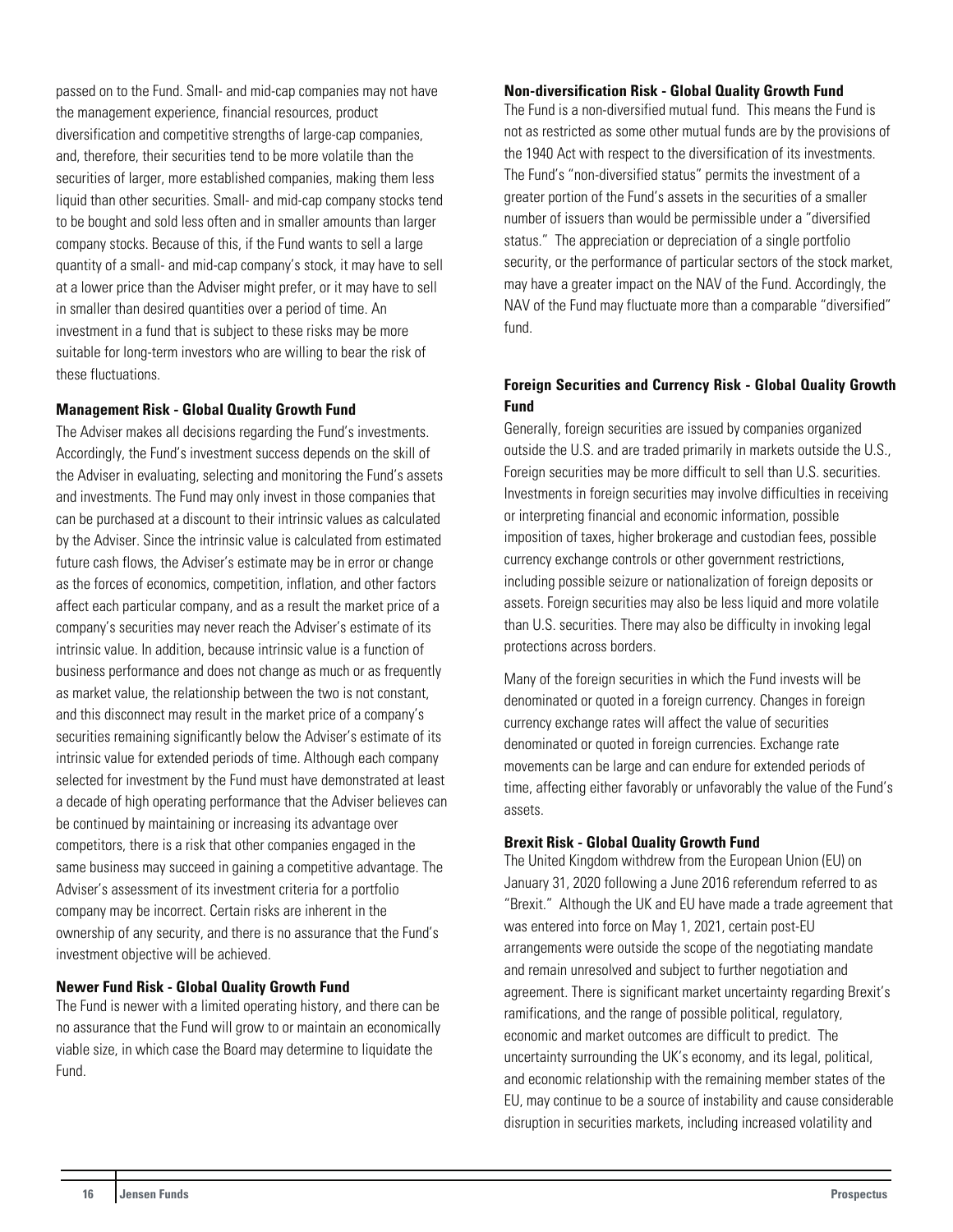illiquidity, as well as currency fluctuations in the British pound's exchange rate against the U.S. dollar.

#### **Emerging Markets Risk - Global Quality Growth Fund**

The risks of foreign investments are usually much greater when they are made in emerging markets. Investments in emerging markets may be considered speculative. Emerging markets are riskier than more developed markets because they tend to develop unevenly and may never fully develop. They are more likely to experience high rates of inflation and currency devaluations, which may adversely affect returns. In addition, many emerging markets have far lower trading volumes and less liquidity than developed markets. Since these markets are often small, they may be more likely to suffer sharp and frequent price changes or long-term price depression because of adverse publicity, investor perceptions or the actions of a few large investors. In addition, traditional measures of investment value used in the U.S., such as price to earnings ratios, may not apply to certain emerging markets. Also, there may be less publicly available information about issuers in emerging markets than would be available about issuers in more developed capital markets, and such issuers may not be subject to accounting, auditing and financial reporting standards and requirements comparable to those to which companies in developed countries are subject. In addition, investments in emerging market countries present risks to a greater degree than those presented by investments in countries with developed securities markets and more advanced regulatory systems.

Many emerging markets have histories of political instability and abrupt changes in policies. As a result, their governments may be more likely to take actions that are hostile or detrimental to private enterprise or foreign investment than those of more developed countries, including expropriation of assets, confiscatory taxation or unfavorable diplomatic developments. Some emerging countries have pervasive corruption and crime that may hinder investments. Certain emerging markets may also face other significant internal or external risks, including the risk of war, and ethnic, religious and racial conflicts. In addition, governments in many emerging market countries participate to a significant degree in their economies and securities markets, which may impair investment and economic growth. National policies that may limit the Fund's investment opportunities include restrictions on investment in issuers or industries deemed sensitive to national interests.

Emerging markets may also have differing legal systems and the existence or possible imposition of exchange controls, custodial restrictions or other laws or restrictions applicable to investments differ from those found in more developed markets. Sometimes, they may lack, or be in the relatively early development of, legal structures governing private and foreign investments and private property. In

addition to withholding taxes on investment income, some emerging market countries may impose different capital gains taxes on foreign investors.

Practices in relation to settlement of securities transactions in emerging market countries involve higher risks than those in developed markets, in part because the Fund will need to use brokers and counterparties that are less well capitalized, and custody and registration of assets in some countries may be unreliable. The possibility of fraud, negligence, and/or undue influence being exerted by the issuer or refusal to recognize ownership exists in some emerging markets, and, along with other factors, could result in ownership registration being completely lost. The Fund would absorb any loss resulting from such registration problems and may have no successful claim for compensation. In addition, communications between parties in the U.S. and parties in emerging market countries may be unreliable, increasing the risk of delayed settlements or losses of security certificates.

#### **GDRs and EDRs Risk - Global Quality Growth Fund**

To the extent the Fund may invest in foreign securities, the Fund may invest in GDRs and EDRs. GDRs and EDRs are receipts issued by foreign banks or trust companies, or foreign branches of U.S. banks that represent an interest in shares of either a foreign or U.S. corporation. GDRs and EDRs may not be denominated in the same currency as the underlying securities into which they may be converted, and are subject to currency risks. Depositary receipts involve many of the same risks of investing directly in foreign securities.

#### **Large-Cap Company Risk - Global Quality Growth Fund**

Larger, more established companies may be unable to respond quickly to new competitive challenges such as changes in consumer tastes or innovative smaller competitors. Also, large-cap companies are sometimes unable to attain the high growth rates of successful, smaller companies, especially during extended periods of economic expansion. The Adviser considers companies with market capitalizations in excess of \$10 billion to be large-cap companies.

#### **Growth Stock Risk - Global Quality Growth Fund**

The prices of growth stocks may be more sensitive to changes in current or expected earnings than the prices of other stocks and may be out of favor with investors at different periods of time. Compared to value stocks, growth stocks may experience larger price swings.

#### **Regulatory Risk- Both Funds**

Legal, tax and regulatory changes could occur that may adversely affect the Funds' ability to pursue its investment strategies and/or increase the costs of implementing such strategies. The potential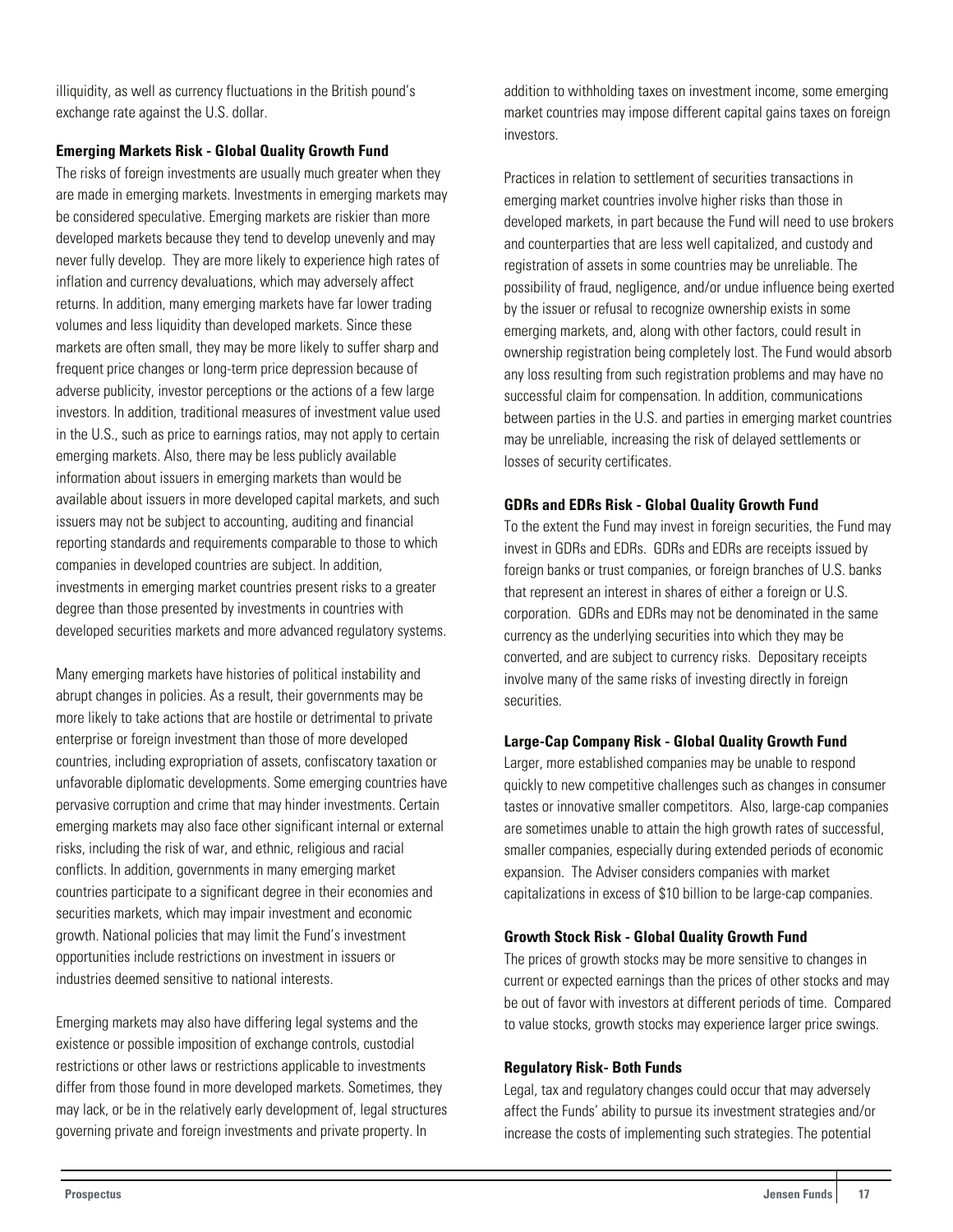<span id="page-18-0"></span>impact that such regulations could have on securities held by the Funds is unknown. No assurance can be made that the U.S. Government or any U.S. regulatory body (or other authority or regulatory body) will not continue to take further legislative or regulatory action in response to the continuing economic turmoil or otherwise, and the effect of such actions, if taken, cannot be known.

#### **Competitive Risk- Both Funds**

Individual companies may report poor results or be negatively affected by industry and/or economic trends and developments. Some individual companies may be unable to respond quickly to new competitive challenges, such as changes in technology and consumer tastes, and also may not be able to attain the high growth rate of other companies, especially during extended periods of economic expansion. Some companies may have limited product lines or financial resources, may be dependent upon a particular niche of the market, and may be dependent upon a small or inexperienced management group.

#### **Other Investment Risks - Both Funds**

The Funds may engage in certain non-principal investment strategies as discussed in this Prospectus. To the extent that the Funds engage in these non-principal strategies, the Funds will be subject to the following risks:

#### **Preferred Stock Risk - Both Funds**

A preferred stock is a blend of the characteristics of a bond and common stock. It may offer the higher yield of a bond and has priority over common stock in equity ownership, but it does not have the seniority of a bond and, unlike common stock, its participation in the issuer's growth may be limited. Generally, preferred stock has preference over common stock in the receipt of dividends or in any residual assets after payment to creditors should the issuer be dissolved. Although the dividend on a preferred stock may be set at a fixed annual rate, in some circumstances it may be changed or deferred by the issuer.

#### **Convertible Securities Risk - Both Funds**

A convertible security is a fixed-income security (a debt instrument or a preferred stock) that may be converted at a stated price within a specified period of time into a certain quantity of the common stock of the same or a different issuer. Convertible securities are senior to common stock in an issuer's capital structure, but are usually subordinated to similar non-convertible securities. While providing a fixed-income stream (generally higher in yield than the income derivable from common stock but lower than that afforded by a similar non-convertible security), a convertible security also gives an investor the opportunity, through its conversion feature, to participate in the capital appreciation of the issuing company depending upon a

market price advance in the convertible security's underlying common stock.

#### **Cybersecurity Risk - Both Funds**

With the increased use of technologies such as the Internet to conduct business, the Funds are susceptible to operational, information security, and related risks. In general, cyber incidents can result from deliberate attacks or unintentional events. Cyber attacks include, but are not limited to, gaining unauthorized access to digital systems (e.g., through "hacking" or malicious software coding) for purposes of misappropriating assets or sensitive information, corrupting data, or causing operational disruption. Cyber attacks may also be carried out in a manner that does not require gaining unauthorized access, such as causing denial-of-service attacks on websites (i.e., efforts to make network services unavailable to intended users). Cyber incidents affecting the Funds or their service providers may cause disruptions and impact business operations, potentially resulting in financial losses, interference with the Fund's ability to calculate its NAV, impediments to trading, the inability of shareholders to transact business, violations of applicable privacy and other laws, regulatory fines, penalties, reputational damage, reimbursement or other compensation costs, or additional compliance costs. Similar adverse consequences could result from cyber incidents affecting issuers of securities in which the Funds invest, counterparties with which the Funds engage in transactions, governmental and other regulatory authorities, exchange and other financial market operators, banks, brokers, dealers, insurance companies and other financial institutions (including financial intermediaries and service providers for shareholders) and other parties. In addition, substantial costs may be incurred in order to prevent any cyber incidents in the future. While the Funds' service providers have established business continuity plans in the event of, and risk management systems to prevent, such cyber incidents, there are inherent limitations in such plans and systems including the possibility that certain risks have not been identified. Furthermore, the Funds cannot control the cyber security plans and systems put in place by its service providers or any other third parties whose operations may affect the Funds or their shareholders. As a result, the Funds and their shareholders could be negatively impacted.

## **International Risk and Foreign Securities Risk - Quality Value Fund**

Although all of the Fund's portfolio securities must be listed on U.S. stock exchanges, including the NYSE and the NASDAQ, the Fund may invest in certain foreign securities, as well as the securities of domestic companies that engage in significant foreign business. These investments involve certain risks, such as: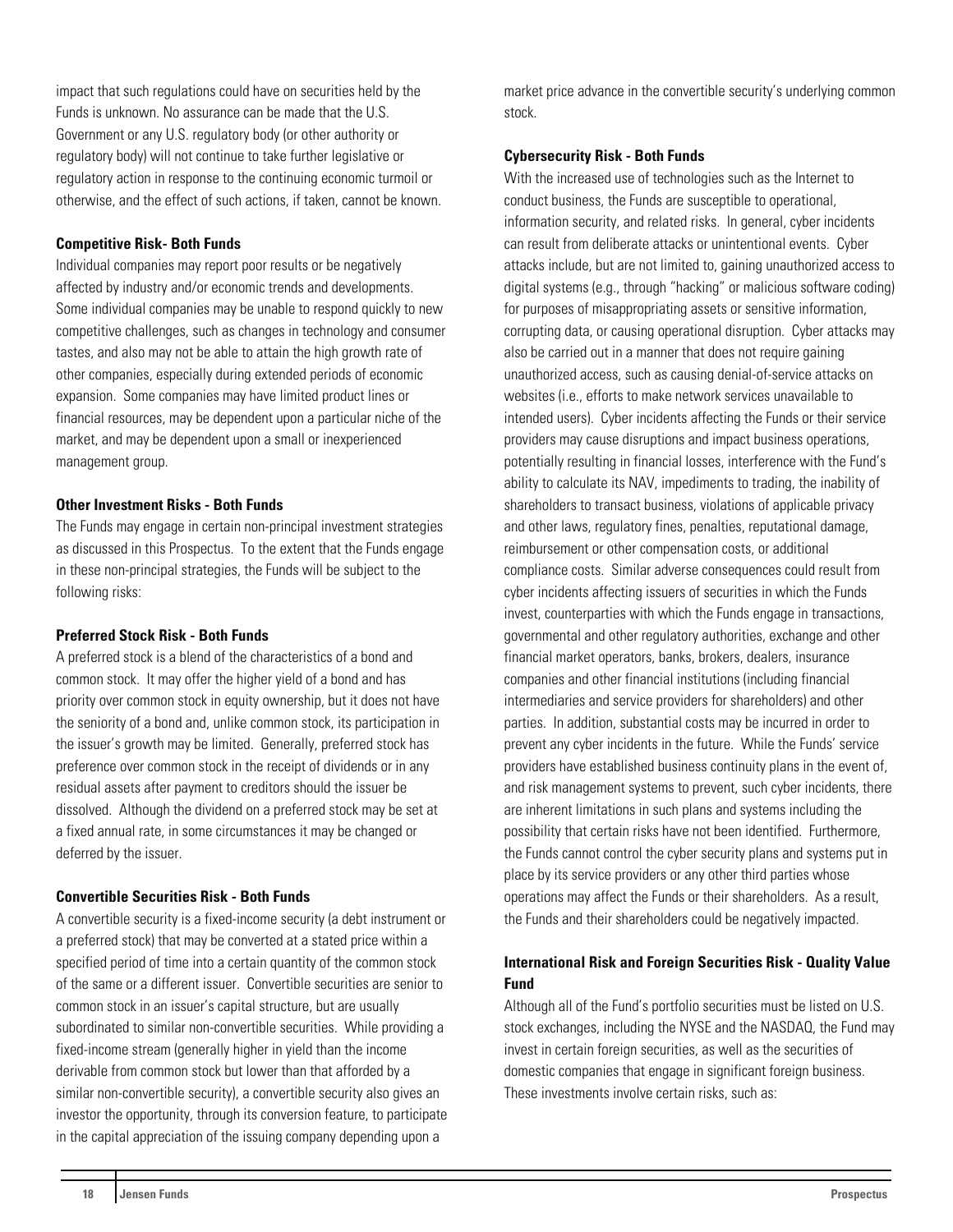- <span id="page-19-0"></span>+ Political or economic instability in the country where the company is headquartered or doing business;
- + Fluctuations in the relative rates of exchange between the currencies of different nations;
- + The difficulty of predicting international trade patterns; and
- + The possibility of imposition of exchange control regulations.

## **Management of the Funds**

#### **Investment Adviser**

The Adviser, Jensen Investment Management, Inc., is located at 5500 Meadows Road, Suite 200, Lake Oswego, Oregon 97035-3623. The investments and business operations of the Funds are managed by the Adviser subject to oversight by the Board of Trustees. The Adviser is also responsible for selecting brokers and dealers to execute the Funds' portfolio transactions.

The Quality Value Fund compensates the Adviser for its services at the annual rate of 0.65% of its average daily net assets, payable on a monthly basis in arrears. The Global Quality Growth Fund compensates the Adviser for its services at the annual rate of 0.75% of its average daily net assets, payable on a monthly basis in arrears. For the fiscal year ended May 31, 2021, the Adviser received management fees of 0.43% (net of fee waivers) of the Quality Value Fund's average daily net assets, and did not receive management fees after fee waivers for the Global Quality Growth Fund.

Subject to the general supervision of the Board of Trustees, the Adviser is responsible for managing the Funds in accordance with their investment objectives and policies and making decisions with respect to, and also orders for, all purchases and sales of portfolio securities. The Adviser also maintains related records for the Funds.

Fund Expenses. The Funds are responsible for their own operating expenses; however, pursuant to an operating expense limitation agreement between the Adviser and the Trust, on behalf of the Funds, the Adviser has agreed to waive its management fees and/or reimburse expenses of each Fund to ensure that the Fund's total annual operating expenses (exclusive of front-end or contingent deferred loads, Rule 12b-1 plan fees, shareholder servicing plan fees, interest (including interest incurred in connection with bank and custody overdrafts), acquired fund fees and expenses, leverage  $(i.e.,$ any expenses incurred in connection with borrowings made by the Funds), tax expenses, dividends and interest expenses on short positions, brokerage commissions, merger or reorganization expenses These securities may also be subject to greater fluctuations in price. With respect to certain foreign countries, there also is a possibility of expropriation, nationalization, confiscatory taxation, political, economic or social instability and diplomatic developments that could affect investments in those countries.

and extraordinary expenses) do not exceed 0.80% of the average daily net assets of the Quality Value Fund through September 30, 2022, or 1.00% of the Global Quality Growth Fund's average daily net assets through September 30, 2022. Any waiver of management fees or payment of expenses made by the Adviser may be reimbursed by a Fund in subsequent years if the Adviser so requests. The Adviser may request recoupment of previously waived fees and paid expenses from a Fund up to three years from the date such fees and expenses were waived or paid, subject to the operating expense limitation agreement, and is permitted to be reimbursed for fee reductions and/or expense payments made in the prior three years, if such reimbursement will not cause the Fund's Total Annual Operating Expenses (after the amount of the reimbursement is taken into account) to exceed the lesser of: (1) the expense limitation in place at the time of the waiver and/or expense payment; or (2) the expense limitation in place at the time of the recoupment. Any such reimbursement will be reviewed and approved by the Board of Trustees. The operating expense limitation agreement can be terminated only by, or with the consent of, the Board of Trustees.

The Board of Trustees most recently approved the Funds' investment advisory agreement with the Adviser on August 4, 2021. A discussion regarding the basis of the approval by the Board of Trustees of the Funds' investment advisory agreement with the Adviser will be included in the Funds' semi-annual report to shareholders for the six-month period ending November 30, 2021.

The Adviser also serves as investment adviser to individual and institutional accounts and was managing assets totaling approximately \$13.5 billion at August 31, 2021. The Adviser also serves as investment adviser to The Jensen Quality Growth Fund Inc., an open-end mutual fund, which is currently offered in a separate prospectus.

Except as noted above, the Quality Value Fund and the Global Quality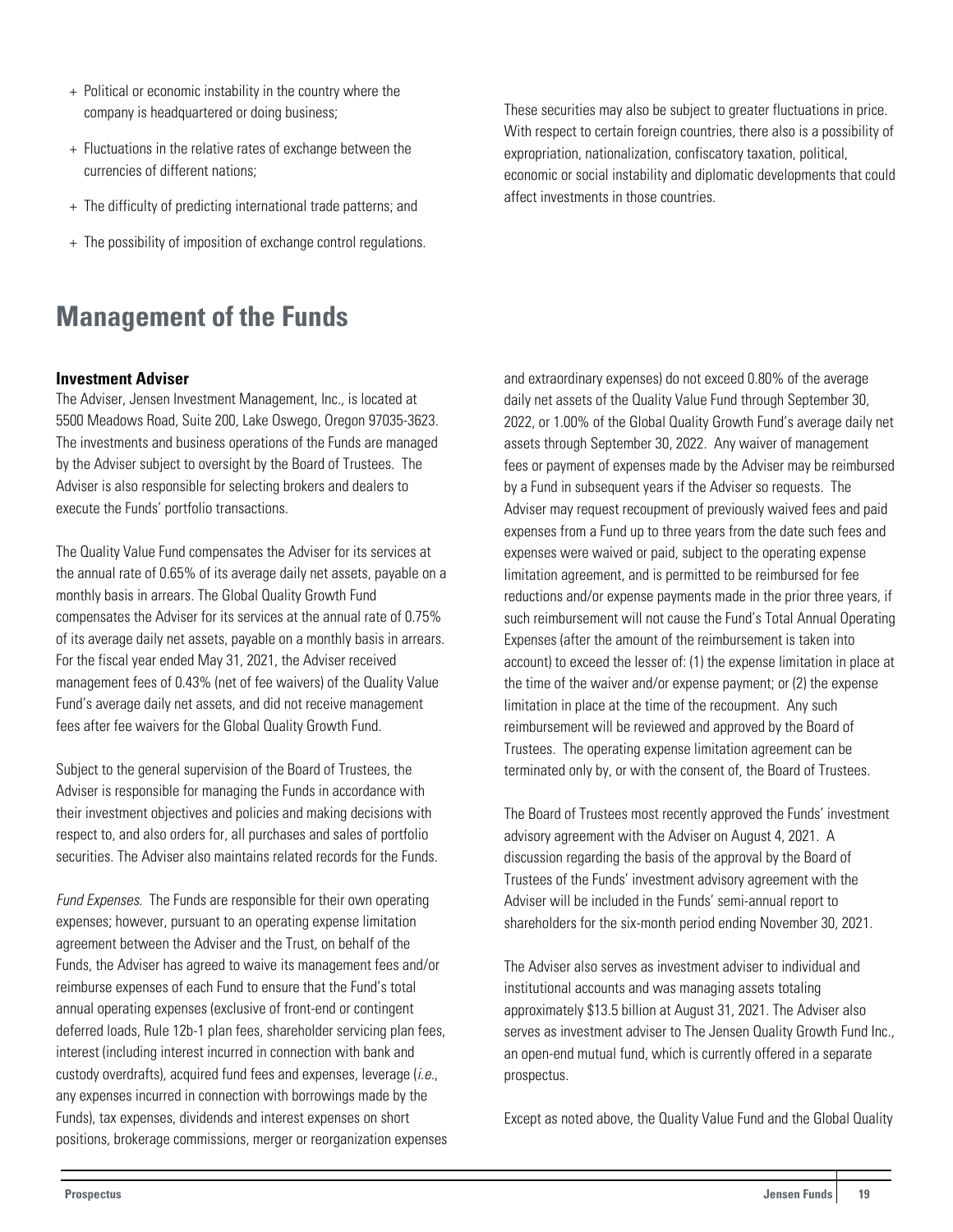<span id="page-20-0"></span>Growth Fund, each as a series of the Trust, do not hold themselves out as related to any other series of the Trust for purposes of investment and investor services, nor do they share the same investment adviser with any other series.

## **Portfolio Managers**

Each Fund is managed by a team composed of the Adviser's investment team for the Funds, which is responsible for all of the Funds' investment decisions. All members of each Fund's portfolio management team share responsibility in managing the Fund and making decisions regarding the Fund's investments. The SAI provides additional information about the investment team's compensation, other accounts managed by each member of the investment team, and each member's ownership of securities in the Fund. The investment team for the Quality Value Fund is composed of Eric H. Schoenstein, Kurt M. Havnaer, Adam D. Calamar and Tyra S. Pratt. The investment team for the Global Quality Growth Fund is composed of Eric H. Schoenstein, Robert D. McIver, Allen T. Bond and Kevin J. Walkush.

Eric H. Schoenstein, Chief Investment Officer, serves as a portfolio manager and oversees the investment process, participating in investment decision-making. Mr. Schoenstein previously held the position of Director of Business Analysis of the Adviser. Mr. Schoenstein, a Vice President of the Adviser, has been a Managing Director of the Adviser since 2003 and has over 34 years of accounting and business analysis experience. He spent nearly 14 years with Arthur Andersen LLP, having served as a Senior Audit Manager providing a wide variety of services to clients in both the public and private sectors, primarily in the manufacturing, transportation and wholesale and retail distribution industries.

Kurt M. Havnaer serves as a portfolio manager, participates in investment decision-making, and has responsibilities for investment research. Mr. Havnaer, CFA, Portfolio Manager, has been employed by the Adviser since December 2005, previously holding the position of Business Analyst through September 2015. Mr. Havnaer has over 33 years of experience in the investment management industry. Prior to joining the Adviser, he spent nine years at Columbia Management Advisors as a high yield analyst and co-portfolio manager. Prior to that, Mr. Havnaer was a portfolio manager, analyst and trader at Safeco Asset Management.

Adam D. Calamar serves as a portfolio manager, participates in investment decision-making, and has responsibilities for investment research. Mr. Calamar, CFA, Portfolio Manager, has been employed by the Adviser since May 2008, and has over 14 years of experience in the investment management industry. Mr. Calamar held the

position of Business Analyst from January 2010 through September 2015, and previously held the position of Manager of Institutional Services where he assisted in relationship management with the company's institutional clients. Mr. Calamar was previously employed by Broadmark Asset Management, LLC. He has been a member of the investment team since September 2013.

Tyra S. Pratt serves as a portfolio manager, participates in investment decision-making, and has responsibilities for investment research. Ms. Pratt, CFA, Portfolio Manager, has been employed by the Adviser since July 2017, previously holding the position of Business Analyst through January 2021, and has 10 years of experience in the investment management industry. Ms. Pratt was previously employed by CTC | myCFO from July 2014 until July 2017. She has been a member of the investment team since 2017.

Robert D. McIver serves as a portfolio manager and participates in investment decision making. Mr. McIver joined the Adviser in September 2004 as Director of Operations and Portfolio Manager and was appointed President and Managing Director of the Adviser in February 2007. Mr. McIver has over 33 years of experience in the banking and investment management business, including 2 years with National Westminster Bank as a corporate banker, 10 years with Schroder Investment Management in London, and two additional years with Schroder & Co. Trust Bank where he served as Chief Investment Officer, Latin America. More recently, he managed two private property management and resort companies in British Columbia, Canada from 2001 - 2004.

Allen T. Bond, Head of Research, serves as a portfolio manager and has served as Vice President and Managing Director of the Adviser since September 2017, participates in investment decision-making, and has responsibilities for investment research. Mr. Bond, CFA, has been employed by the Adviser since February 2007, previously holding the position of Business Analyst through September 2015, and Portfolio Manager since October 2015. Mr. Bond has over 23 years of experience in the investment management industry. Mr. Bond previously served as a Credit Analyst at Washington Mutual where he performed fundamental analysis on investment-grade corporate bond issuers in connection with a fixed-income securities portfolio managed by the insurance company subsidiary of Washington Mutual. Prior to Washington Mutual, Inc., he was a High Yield Credit Analyst and Trader for Columbia Management Group. Mr. Bond began his career as a trader at Ferguson Wellman Capital Management.

Kevin J. Walkush, Head of ESG, serves as a portfolio manager, participates in investment decision-making, and has responsibilities for investment research. Mr. Walkush, Portfolio Manager, has been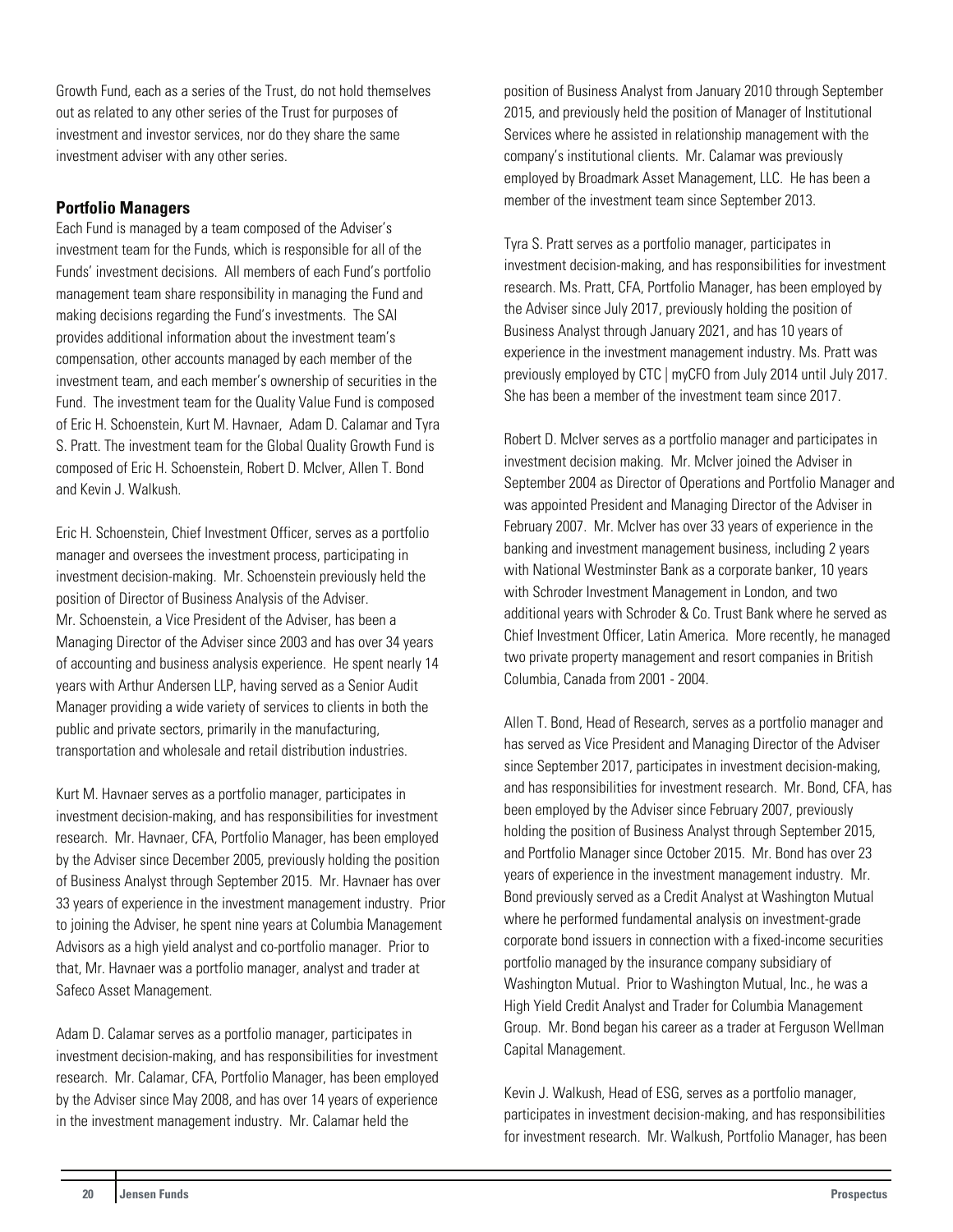<span id="page-21-0"></span>employed by the Adviser since May 2007, previously holding the position of Business Analyst through September 2015. Mr. Walkush has over 17 years of experience in the investment management industry. Mr. Walkush joined the Adviser from Morningstar, Inc. where he held the position of Stock Analyst. In that role, Mr. Walkush provided equity research coverage of industrial, mining and alternative energy stocks. Prior to Morningstar, Inc., Mr. Walkush consulted for Lux Capital where he performed due diligence on

## **Shareholder Information**

## **Choosing a Share Class**

Below is information about the manner in which the Funds offer shares.

The Funds offer Class J, Class I and Class Y shares. The different classes represent investments in the same portfolio of securities, but the classes are subject to different expenses and may have different share prices as outlined below. Each class of shares has different expenses and distribution arrangements to provide for different investment needs. You should always discuss the suitability of your investment with your broker-dealer or financial adviser.

|                                                                                  | Class J                                                               | Class I                                                               | <b>Class Y</b>                                                        |
|----------------------------------------------------------------------------------|-----------------------------------------------------------------------|-----------------------------------------------------------------------|-----------------------------------------------------------------------|
| Initial Sales<br>Charge                                                          | No. Entire<br>purchase price is<br>invested in shares<br>of the Fund. | No. Entire<br>purchase price is<br>invested in shares<br>of the Fund. | No. Entire<br>purchase price is<br>invested in shares<br>of the Fund. |
| Ongoing<br>Distribution<br>and/or<br>Shareholder<br>Service (Rule<br>12b-1 Fees) | 0.25%                                                                 | No.                                                                   | No.                                                                   |
| Shareholder<br>Servicing Fee                                                     | No.                                                                   | 0.10%                                                                 | No.                                                                   |
| Conversion<br>feature <sup>(1)</sup>                                             | Yes.                                                                  | Yes.                                                                  | Yes.                                                                  |

See the section titled "Share Class Conversions" in this Prospectus for more information on the voluntary and/or automatic conversions that apply to each share class.

**Class J Shares.** You may purchase shares of the Funds directly from the Funds. Class J shares of the Funds are sold at the NAV, which means that you pay no sales charges or commissions when you purchase shares. Your share price will be the next NAV calculated after a Fund receives your request in good order.

**Class I Shares.** Unless otherwise exempt from its investment minimum, only investors who are willing to make a significant initial investment may purchase Class I shares of the Funds directly from the Funds. Class I shares of the Funds are sold at the NAV, which means that you pay no sales charges or commissions when you

technology for commercialization. Mr. Walkush has also held various finance and operational roles at Amazon.com and Weyerhaeuser Company.

CFA<sup>®</sup> is a registered trademark owned by the CFA Institute.

investment candidates as well as prepared university-based

purchase shares. Your share price will be the next NAV calculated after a Fund receives your request in good order.

**Class Y Shares.** Class Y shares are available only to institutional and individual investors willing to make a significant initial investment and to employees and clients of the Adviser. Your share price will be the next NAV calculated after a Fund receives your request in good order.

## **Distribution and Shareholder Servicing Plan – Class J Shares**

Each Fund has implemented a Distribution and Shareholder Servicing Plan (the "12b-1 Plan") in accordance with Rule 12b-1 of the 1940 Act. The 12b-1 Plan allows the Funds to pay Rule 12b-1 fees to financial intermediaries (including broker-dealers that sponsor mutual fund supermarket programs) and other service providers for the sale and distribution of Class J shares and for shareholder servicing and maintenance of shareholder accounts. The 12b-1 Plan authorizes and provides for payments of 0.25% per year of a Fund's average daily net assets for Class J shares for sale and distribution services and shareholder servicing. As these fees are paid out of a Fund's assets on an on-going basis, over time these fees will increase the cost of your investment and may cost you more than paying other types of sales charges.

In addition, the Adviser may make substantial payments from its own resources, which include the investment advisory fees received from the Funds and other clients, to compensate those financial intermediaries (including broker-dealers that sponsor mutual fund supermarket programs) and other service providers that provide sales and distribution services and shareholder servicing and account maintenance to a Fund's Class J shares and charge a higher fee than the 0.25% paid by the Class J shares under the 12b-1 Plan. The portion of these fees that are not sub-transfer agency fees and which are in excess of 0.25% is paid by the Adviser and not by a Fund's Class J shares. The fee rates charged by these financial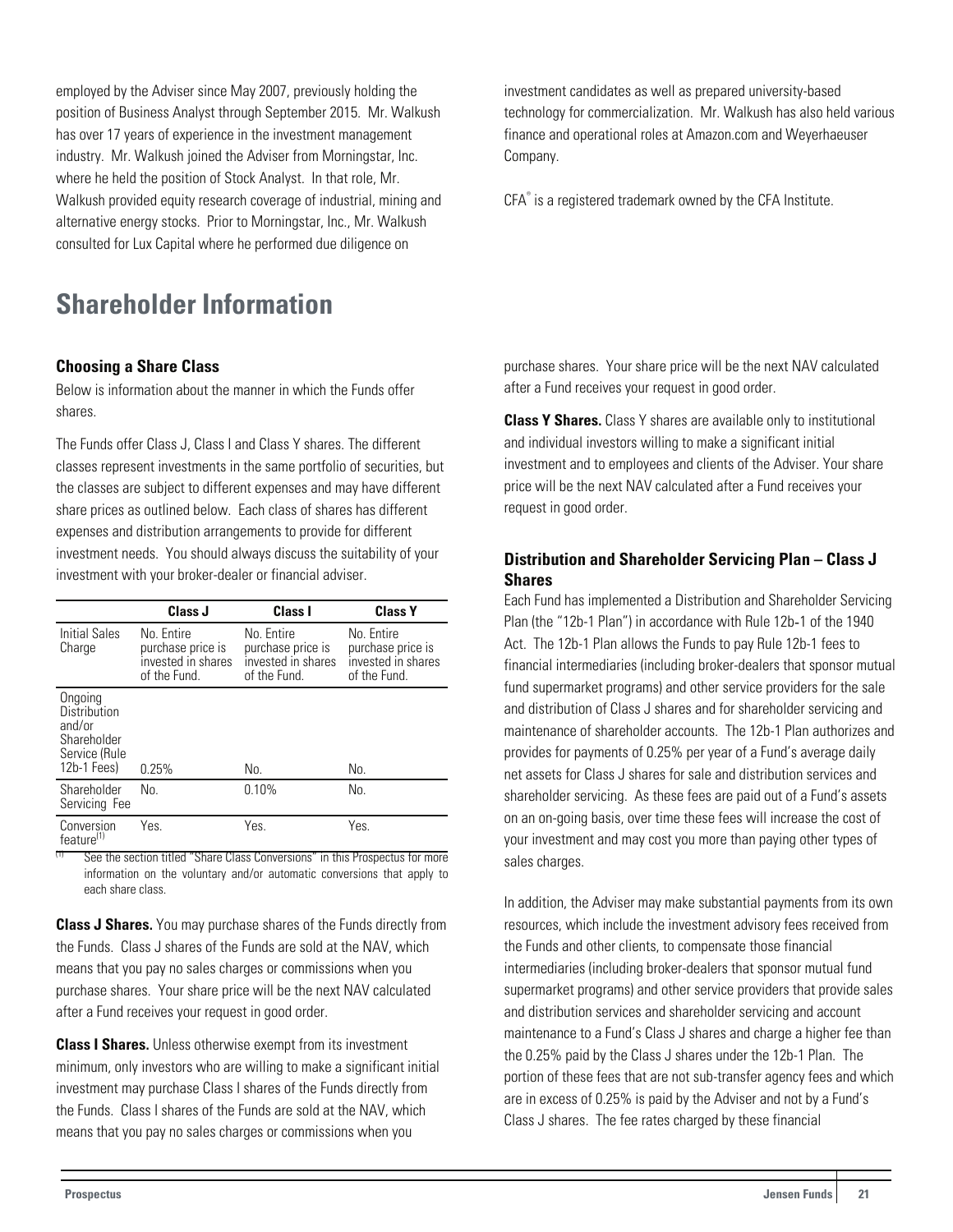<span id="page-22-0"></span>intermediaries vary. The SAI provides more information concerning payments to financial intermediaries. Investors should consult their financial intermediary regarding the amount and other details of the payments the financial intermediary receives for the services it provides to a Fund's Class J shares and other mutual funds available to the financial intermediary's customers. To the extent that these fees received by the financial intermediary for its services to the Funds, or other payments it receives for providing Fund marketing support, are higher than those paid by other mutual funds, it may create an incentive for the financial intermediary and its financial professionals to sell the Funds rather than other mutual funds or to sell Class J shares over other share classes of the Funds for which the intermediary does not receive payment or receives a lower amount.

#### **Shareholder Servicing Plan – Class I Shares**

Each Fund has implemented a Shareholder Servicing Plan (the "Shareholder Servicing Plan") on behalf of its Class I shares that allows the Funds to make payments to financial intermediaries and other service providers for Class I shareholders in return for shareholder servicing and maintenance of a Fund's Class I shareholder accounts. These shareholder servicing and maintenance fees may not exceed 0.10% per year of a Fund's average daily net assets for Class I shares and may not be used to pay for any services in connection with the distribution and sale of Class I shares. Currently, the shareholder servicing fee being charged for each Fund is 0.02% of the Fund's average daily net assets for Class I shares; however, the fee may be increased to 0.10% of the Fund's average daily net assets for Class I shares at any time.

In addition, the Adviser may make payments from its own resources, which include the investment advisory fees received from the Funds and other clients, to compensate any financial intermediaries and other service providers that provide shareholder servicing and account maintenance to a Fund's Class I shares and charge a higher fee than the 0.10% paid by the Class I shares under the Shareholder Servicing Plan. Any portion of these fees in excess of 0.10% is paid by the Adviser and not by a Fund's Class I shares. The fee rates charged by these financial intermediaries vary. The SAI provides more information concerning payments to financial intermediaries. Investors should consult their financial intermediary regarding the details of the payments the financial intermediary receives for providing servicing for a Fund's Class I shares and other mutual funds. These payments made by the Funds to a financial intermediary may be higher than payments made for the same services by other mutual funds that are available to customers of the financial intermediary. In such case, the financial intermediary and its financial professionals may have an incentive to sell the Funds rather than other mutual funds that are available to the financial

intermediary's customers or to sell Class I shares over other share classes of the Funds or which the intermediary does not receive payment or receives a lower amount.

## **Pricing of Fund Shares**

The price of each class of Fund shares is its NAV. The NAV of each class of shares is calculated at the close of regular trading hours of the NYSE (generally 4:00 p.m., Eastern Time) each day the NYSE is open. Your purchase and redemption requests are priced at the next NAV calculated after receipt of a properly completed purchase or redemption order. If the NYSE closes early, the Funds will calculate the NAV at the closing time on that day. If an emergency exists as permitted by the SEC, the NAV may be calculated at a different time. The NAV for each class is calculated by dividing the total value of each Fund's securities and other assets that are allocated to the class, less the liabilities allocated to that class, by the total number of shares outstanding for the class. Due to the fact that different expenses are charged to a Fund's share classes, the NAVs of the different classes of a Fund may vary.

Each equity security owned by a Fund that is listed on a national securities exchange, except for portfolio securities listed on NASDAQ, is valued at its last sale price on that exchange on the date as of which assets are valued.

If a security is listed on more than one exchange, the Funds will use the price on the exchange that the Funds generally consider to be the principal exchange on which the security is traded. Portfolio securities listed on NASDAQ will be valued at the NASDAQ Official Closing Price, which may not necessarily represent the last sale price. If there has been no sale on such exchange or on NASDAQ on such day, the security is valued at the mean between the most recent quoted bid and asked prices at the close of the exchange on such day or the security shall be valued at the latest sales price on the "composite market" for the day such security is being valued. The composite market is defined as a consolidation of the trade information provided by national securities and foreign exchanges and over-the-counter markets as published by an approved independent pricing service (a "Pricing Service").

Foreign securities will be priced in their local currencies as of the close of their primary exchange or market or as of the close of the NYSE, generally 4:00 p.m. Eastern Time, whichever is earlier. Foreign securities, currencies and other assets denominated in foreign currencies are then translated into U.S. dollars at the exchange rate of such currencies against the U.S. dollar using the applicable currency exchange rates as of the close of the NYSE, generally 4:00 p.m. Eastern Time. The Global Quality Growth Fund invests in securities that trade on exchanges that are open on days when the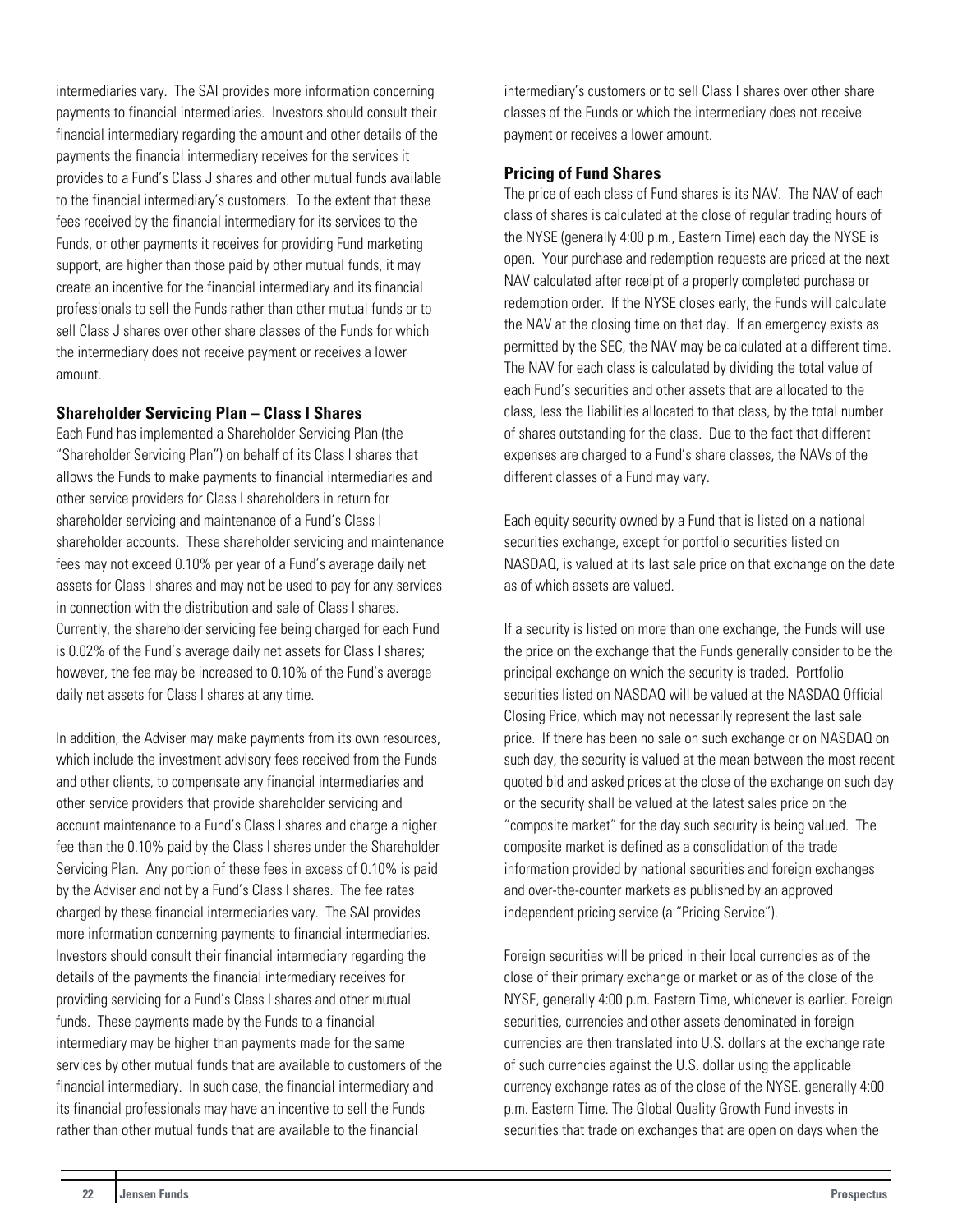<span id="page-23-0"></span>Fund is not priced, which may cause the Fund's NAV to change during times when the Fund is not available for purchase or sale.

Debt securities, including short-term debt instruments having a maturity of 60 days or less, are valued at the mean in accordance with prices supplied by a Pricing Service. Pricing Services may use various valuation methodologies such as the mean between the bid and the asked prices, matrix pricing and other analytical pricing models as well as market transactions and dealer quotations. If a price is not available from a Pricing Service, the most recent quotation obtained from one or more broker-dealers known to follow the issue will be obtained. Quotations will be valued at the mean between the bid and the offer. Any discount or premium is accreted or amortized using the "constant yield" method until maturity.

Money market funds, demand notes and repurchase agreements are valued at cost. If cost does not represent current market value, the securities will be priced at fair value.

If market quotations are not readily available, a security or other asset will be valued at its fair value as determined under fair value pricing procedures approved by the Board of Trustees. These fair value procedures will also be used to price a security when corporate events, events in the securities market and/or world events cause the Adviser to believe that a security's last sale price may not reflect its actual fair value. The intended effect of using fair value pricing procedures is to ensure that the Funds are accurately priced.

The market value of the securities in a Fund's portfolio changes daily and the NAV of each class of Fund shares changes accordingly. The NAV will not be calculated on days that the NYSE is closed for trading.

## **Fair Value Pricing**

The Quality Value Fund normally invests in common stock of domestic issuers listed on U.S. stock exchanges, including the NYSE or the NASDAQ, the majority of which are small- and mid-capitalization, liquid securities. The Global Quality Growth Fund invests in common stock of domestic issuers listed on U.S. stock exchanges, including the NYSE or the NASDAQ, the majority of which are largecapitalization, highly liquid securities. Nonetheless, these securities may at times not have market quotations readily available, including, but not limited to, such instances where the market quotation for a security has become stale, sales of a security have been infrequent, or where there is a thin market in the security. To address these situations, the Board of Trustees has developed procedures which utilize fair value pricing when reliable market quotations are not readily available or the Funds' Pricing Service does not provide a valuation (or provides a valuation that, in the judgment of the

Adviser, does not represent the security's fair value), or when, in the judgment of the Adviser, events have rendered the market value unreliable. Valuing securities at fair value involves reliance on judgment. Fair value determinations are made in good faith in accordance with procedures adopted by the Board of Trustees. When a security is fair valued, it is priced at the amount that the owner of the security might reasonably expect to receive upon its current sale.

The Global Quality Growth Fund also invests in common stock of foreign issuers listed on U.S. and foreign exchanges, the majority of which are large-capitalization, highly liquid securities. The occurrence of certain events after the close of foreign markets, but prior to the time the Global Quality Growth Fund's NAV is calculated (such as a significant surge or decline in the U.S. or foreign markets) often will result in an adjustment to the trading prices of foreign securities when foreign markets open on the following business day. In the absence of a price or the occurrence of events that occur after a foreign exchange closes that affect the value of a foreign security held by the Global Quality Growth Fund, the security will be valued at fair value. In such cases, use of fair valuation can reduce an investor's ability to seek profit by estimating the Global Quality Growth Fund's NAV in advance of the time the NAV is calculated.

Because fair value pricing is subjective in nature, there can be no assurance that a Fund could purchase or sell a portfolio security at the price used to calculate the Fund's NAV. There can be significant deviations between a fair value price at which a portfolio security is being carried and the price at which it is purchased or sold. Furthermore, changes in the fair valuation of portfolio securities may be less frequent and of greater magnitude than changes in the price of portfolio securities valued using market quotations.

The Board of Trustees reviews the fair value pricing policy periodically. See the SAI for more information about the pricing of the Funds' shares.

## **How to Purchase Shares**

Shares of the Funds are sold at the NAV, which means that you pay no sales charges or commissions when you purchase shares. Your share price will be the next NAV calculated after a Fund receives your request in good order. Forms are available by request and at www.jenseninvestment.com.

In compliance with the Uniting and Strengthening America by Providing Appropriate Tools Required to Intercept and Obstruct Terrorism Act of 2001 (the "USA PATRIOT Act"), U.S. Bancorp Fund Services, LLC, the Funds' transfer agent (the "Transfer Agent"), will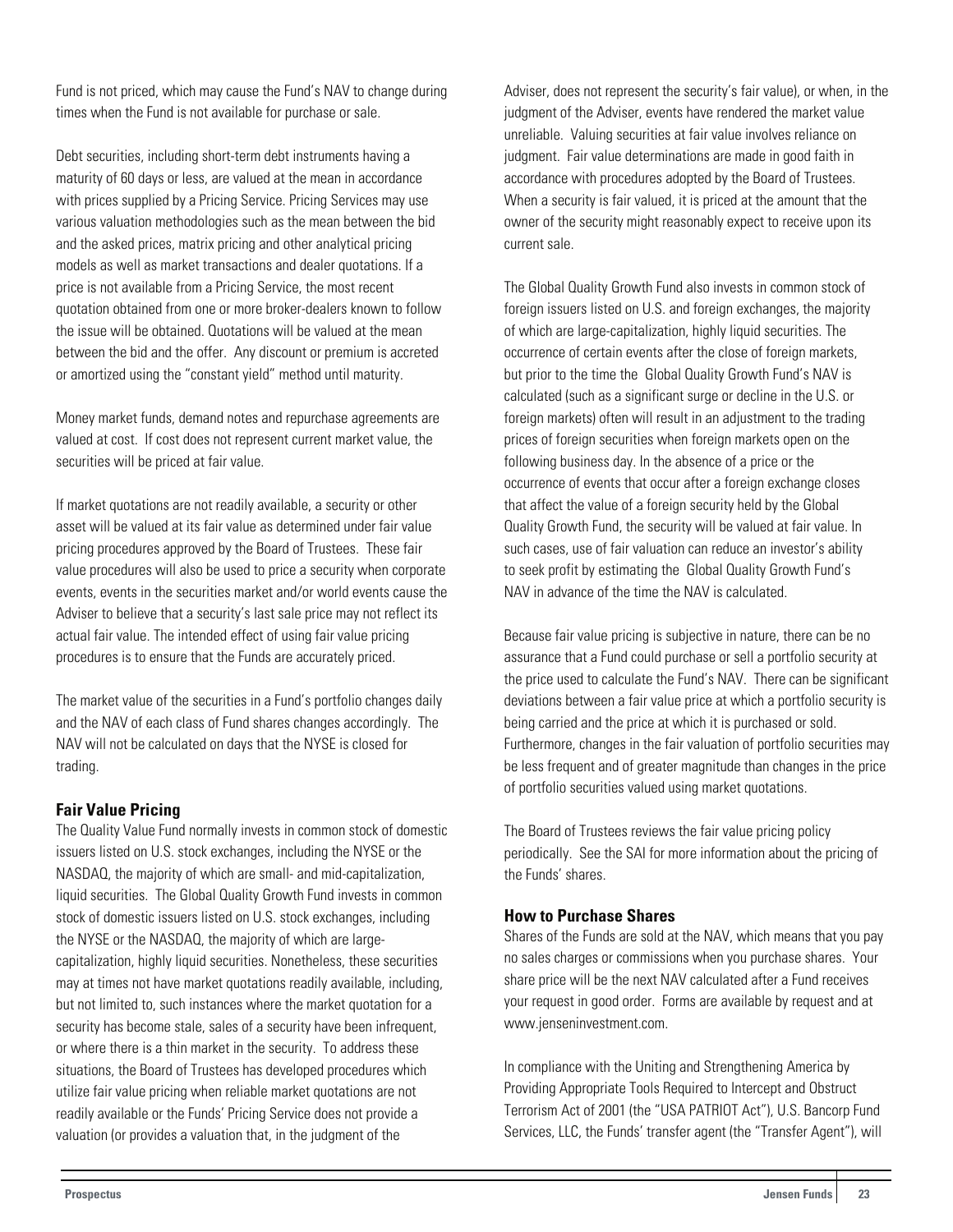verify certain information on your account application as part of the Funds' anti-money laundering program. As requested on the application, you must supply your full name, date of birth, social security number and permanent street address. If you are opening the account in the name of a legal entity  $(e.g.,$  partnership, limited liability company, business trust, corporation, etc.), you must also supply the identity of the beneficial owners. Mailing addresses containing only a P.O. Box will not be accepted. Please contact the Transfer Agent at 800-992-4144 if you need additional assistance when completing your account application.

If we cannot confirm your identity through reasonable means, your account will be rejected or you will not be allowed to perform a transaction on the account until such information is received. The Funds also reserve the right to close the account within five business days if clarifying information or documentation is not received. In the rare event that we are unable to verify your identity, the Funds reserve the right to redeem your account at the current day's net asset value.

When making a purchase request, make sure your request is in good order. For purchases made through the Transfer Agent, "good order" means your purchase request includes:

- + The *name* of the Fund and class of shares you are investing in;
- + The dollar amount of shares to be purchased;
- + Account application form or investment stub; and
- + Check payable to "Jensen Quality Value Fund" or "Jensen Global Quality Growth Fund."

For information about your financial intermediary's requirements for purchases in good order, please contact your financial intermediary.

#### **Share Classes and Minimum Investments**

Class J shares are available to retail investors and assessed a combined distribution and shareholder servicing fee of 0.25% per year of a Fund's average daily net assets for Class J shares. Class I shares are available to institutions and individuals willing to make a significant initial investment. Class I shares are assessed a shareholder servicing fee not to exceed 0.10% per year of a Fund's average daily net assets for Class I shares. Currently, the shareholder servicing fee being charged is 0.02% of a Fund's average daily net assets for Class I shares; however, the fee may be increased to 0.10% of a Fund's average net assets attributable to the Class I shares at any time. Class I shares are not subject to any distribution fees. Class Y shares are available only to institutional and individual investors willing to make a significant initial investment and to employees of the Adviser. Class Y shares are not subject to any distribution or shareholder servicing fees.

Except as described in this section, the minimum investment amount for Fund shares is as follows:

|         | Initial Investment | Additional Investment |
|---------|--------------------|-----------------------|
| Class J | \$2,500            | \$100                 |
| Class I | \$250,000          | \$100                 |
| Class Y | \$1,000,000        | \$100                 |

These minimums may be waived for accounts held in qualified retirement or profit sharing plans, and/or omnibus accounts established by financial intermediaries where the investment in a Fund is expected to meet the minimum investment amount within a reasonable time period as determined by the Adviser. Registered investment advisors and broker-dealers may generally meet the minimum investment amount by aggregating multiple accounts with common ownership or discretionary control within the Fund(s).

Current and former employees of the Adviser and their spouses (including domestic partners) and children, as well as employee benefit plans sponsored by the Adviser, may purchase Class Y shares and are not subject to any minimum initial investment amount. Subsequent investments by such shareholders are subject to the \$100 minimum described above.

The Funds reserve the right to waive the minimum initial investment or minimum subsequent investment amounts at its discretion. Shareholders will be given at least 30 days' written notice of any increase in the minimum dollar amount of initial or subsequent investments.

#### **Financial Intermediaries**

You may also purchase shares of the Funds through a third-party financial intermediary, such as a broker-dealer, financial institution or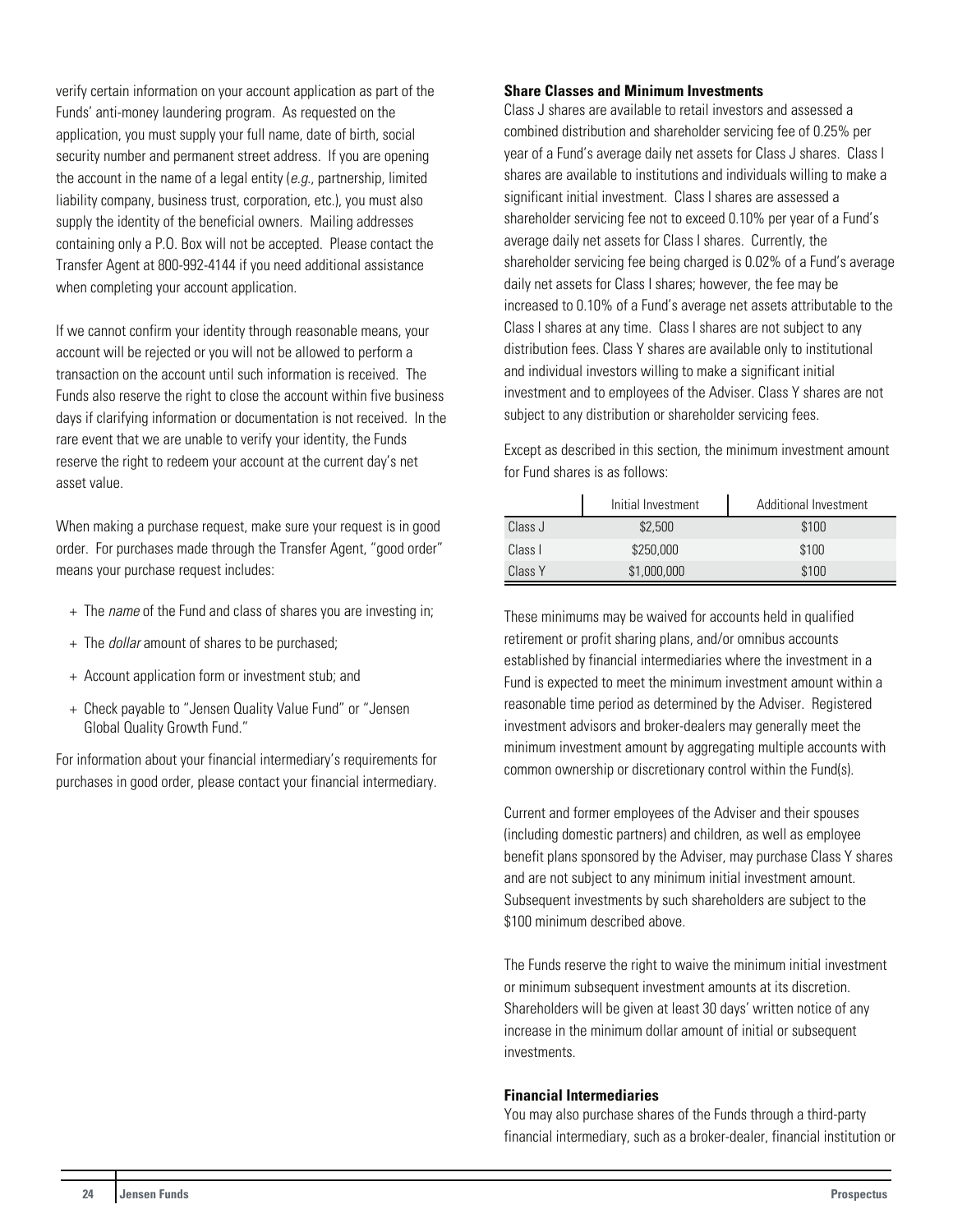other financial service firm. When you purchase shares of the Funds through a financial intermediary, the financial intermediary may be listed as the shareholder of record of the shares. In addition, a financial intermediary may use procedures and impose restrictions that are different from those applicable to shareholders that invest in the Funds directly. The Funds may make arrangements with certain financial intermediaries ("Authorized Intermediaries") to receive purchase and redemption orders on its behalf. Authorized Intermediaries may be authorized to designate other intermediaries to receive purchase and redemption requests on behalf of the Funds. The Funds will be deemed to have received a purchase order when an Authorized Intermediary, or, if applicable, its designee receives the order. Purchase requests submitted to an Authorized Intermediary or its designee after the Authorized Intermediary's or designee's imposed cut-off time may not be received by the Funds prior to the Funds' cut-off time at the close of regular trading (generally 4:00 p.m., Eastern time) on that day. Such purchase requests will be processed at the NAV calculated at the close of regular trading on the next day that the NYSE is open for business. For more information about your financial intermediary's rules and procedures, whether your financial intermediary is an Authorized Intermediary, and whether your financial intermediary imposes cutoff times for the receipt of orders that are earlier than the cut-off times established by the Funds, contact your financial intermediary directly.

The price per share you will receive will be the NAV next computed after your request is received in good order by an Authorized Intermediary (or its authorized designee).

If you intend to invest in the Funds through a financial intermediary, you should read the program materials provided by the financial intermediary as a supplement to this Prospectus. Financial intermediaries may charge you transaction-based fees or other charges for the services they provide to you. These charges are not reflected in the fee table or expense example in this Prospectus, and such charges are retained by the financial intermediary and are not paid to the Funds or the Adviser.

#### **Buying Shares by Mail**

Complete an application and send it, with a check for at least the minimum amount made payable to the applicable Fund, to one of the addresses below. To make additional investments once you have opened your account, write your account number on the check and send it together with the Invest by Mail form from your most recent confirmation statement received from the Transfer Agent. If you do not have the Invest by Mail form, include the applicable Fund name and your name, address, and account number on a separate piece of paper and mail it with your check made payable to the Fund to:

#### **By Mail:**

[Name of Fund] c/o U.S. Bank Global Fund Services PO Box 701 Milwaukee, WI 53201-0701

#### **By Overnight or Express Mail:**

[Name of Fund] c/o U.S. Bank Global Fund Services 615 East Michigan Street Milwaukee, WI 53202

The Funds do not consider the U.S. Postal Service or other independent delivery services to be its agents. Therefore, deposit in the mail or with such services, or receipt at the Transfer Agent's post office box, of purchase orders or redemption requests does not constitute receipt by the Transfer Agent. Receipt of purchase orders or redemption requests is based on when the order is received at the Transfer Agent's offices.

The Funds will not accept payment in cash or money orders. To prevent check fraud, the Funds will not accept third-party checks, Treasury checks, credit card checks, traveler's checks or starter checks for the purchase of shares. The Funds are unable to accept post-dated checks or any conditional order or payment. All purchases must be in U.S. dollars drawn on a domestic financial institution.

## **NOTE: The Transfer Agent will charge your account a \$25 fee for any payment returned. In addition, you will be responsible for any losses suffered by the Funds as a result.**

#### **Buying Shares by Wire**

If you are making an initial investment in the Funds by wire transfer, please contact the Funds by telephone before you wire funds to make arrangements with a telephone service representative to submit your completed application via mail, overnight delivery or facsimile. Upon receipt of your application, your account will be established and a service representative will contact you to provide your new account number and wiring instructions. If you do not receive this information within one business day, you may call the Transfer Agent toll free at 800-992-4144. You may then contact your bank to wire funds according to the instructions you were given. Your purchase will be placed as of the date the funds are received provided the funds are received before the close of the market. If the funds are received after the close of the market, your shares will be purchased using the next business day's closing NAV. The Funds and U.S. Bank National Association are not responsible for the consequences of delays resulting from the banking or Federal Reserve wire system, or from incomplete wiring instructions.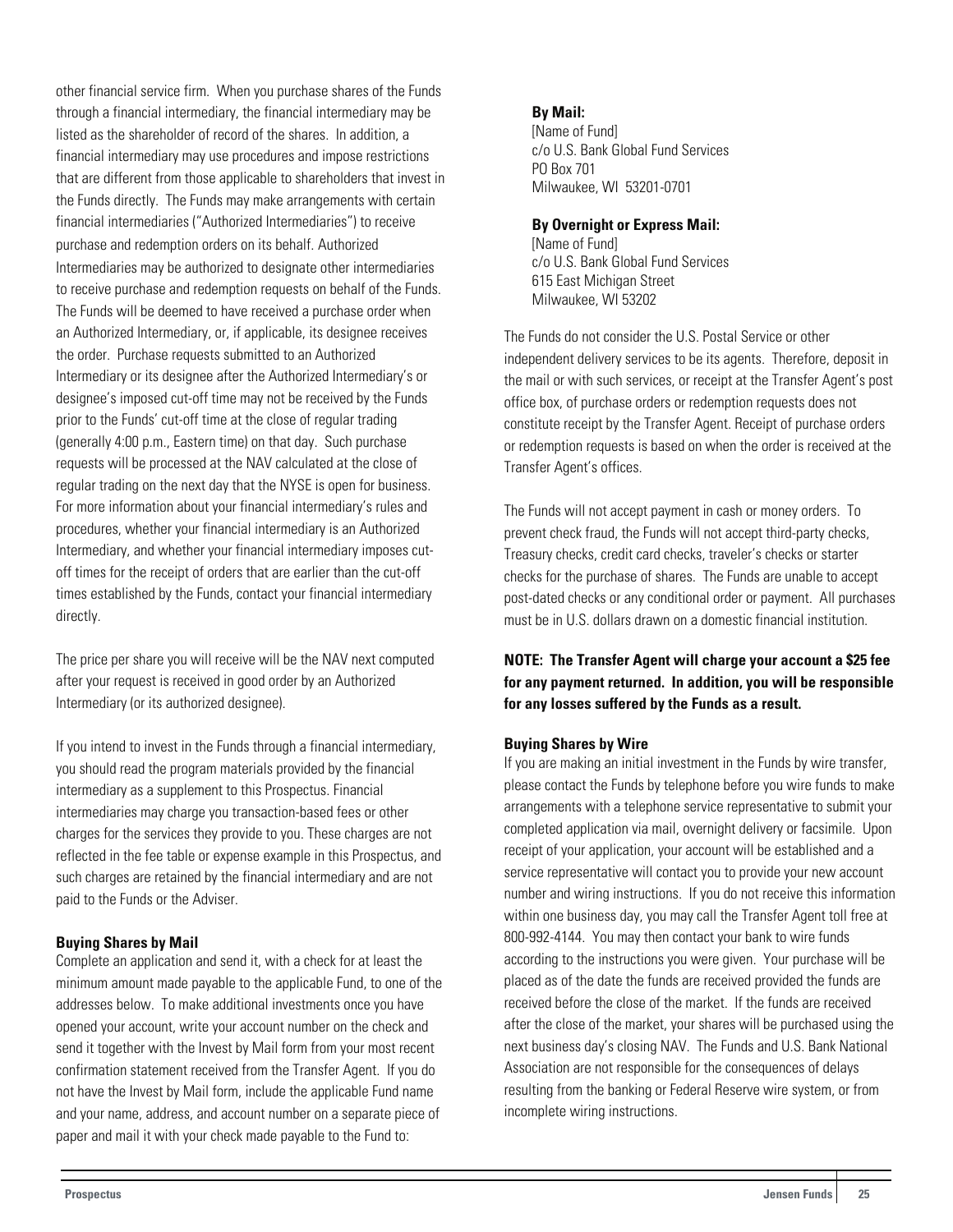For subsequent investments by wire, please contact the Transfer Agent at 800-992-4144 prior to sending your wire. This will alert the Funds to your intention and will ensure proper credit when your wire is received. Instruct your bank to wire transfer your investment to:

U.S. Bank National Association 777 E. Wisconsin Ave Milwaukee, Wisconsin 53202 ABA Number: 075000022 For credit to U.S. Bancorp Fund Services, LLC Account Number: 112-952-137 Further credit to: [Name of Fund] Shareholder account name and account number

#### **Buying Shares by Telephone**

If you have established bank instructions on your account and have not declined telephone transaction privileges on your New Account Application Form, you may purchase additional shares of the Funds, in amounts of \$100 or more, by calling the Transfer Agent toll free at 800-992-4144. You must also have submitted a voided check or a savings deposit slip to have banking information established on your account. If your account has been open for at least 7 business days, this option allows you to move money from your bank account to a Fund account upon request. Only bank accounts held at domestic financial institutions that are Automated Clearing House ("ACH") members may be used for telephone transactions.Shares will be purchased in your account at the applicable price determined on the day of your order, as long as your order is received by the Transfer Agent or an Authorized Intermediary prior to the close of the NYSE (generally 4:00 p.m., Eastern Time). If your payment is rejected by your bank, the Transfer Agent will charge your account a \$25 fee. In addition to the fee, you will also be responsible for any resulting loss incurred by the Funds.

#### **Automatic Investment Program (Class J shares only)**

You may purchase Class J shares automatically from your bank under the automatic investment program, which allows monies to be transferred directly from your checking or savings account to invest in Class J shares.

- + Purchases may be made on a monthly basis.
- + To be eligible, your account must be maintained at a domestic financial institution that is an ACH member.
- + You may sign up for the automatic investment program by completing an application form.
- + Minimum initial investment is \$100 (for automatic investment program only).
- + Minimum subsequent investment is \$100.

Please call our shareholder services at 800-992-4144 for more information about participating in the program. Any request to change or terminate your Automatic Investment Plan should be submitted to the Transfer Agent five days prior to the effective date of the request. The Transfer Agent will charge your account a \$25 fee for any ACH payment that is not honored.

#### **Anti-Money Laundering Program**

The Trust has established an Anti-Money Laundering Compliance Program as required by the USA PATRIOT Act and related anti-money laundering laws and regulations. To ensure compliance with these laws, the Account Application asks for, among other things, the following information for all "customers" seeking to open an "account" (as those terms are defined in rules adopted pursuant to the USA PATRIOT Act):

- + full name;
- + date of birth (individuals only);
- + Social Security or taxpayer identification number; and
- + permanent street address (a P.O. Box alone is not acceptable).

If you are opening an account in the name of a legal entity  $(e.g., a$ partnership, limited liability company, business trust, corporation, etc.), you must also supply the identity of the beneficial owners of the legal entity. Accounts opened by entities, such as corporations, limited liability companies, partnerships or trusts, will require additional documentation. Please note that if any information listed above is missing, your Account Application will be returned and your account will not be opened. In compliance with the USA PATRIOT Act and other applicable anti-money laundering laws and regulations, the Transfer Agent will verify the information on your application. The Funds reserve the right to request additional clarifying information to form a reasonable belief as to the true identity of a customer. In the rare event that we are unable to verify your identity, the Funds reserve the right to redeem your account at the current day's net asset value. If you require additional assistance when completing your application, please contact the Transfer Agent at 800-992-4144.

#### **Choosing a Distribution Option**

When you complete your account application, you may choose from four distribution options.

- **1.** You may invest all net investment income distributions and net capital gains distributions in additional shares of the Funds. This option is assigned automatically if no other choice is made.
- **2.** You may elect to receive net investment income distributions and net capital gains distributions in cash.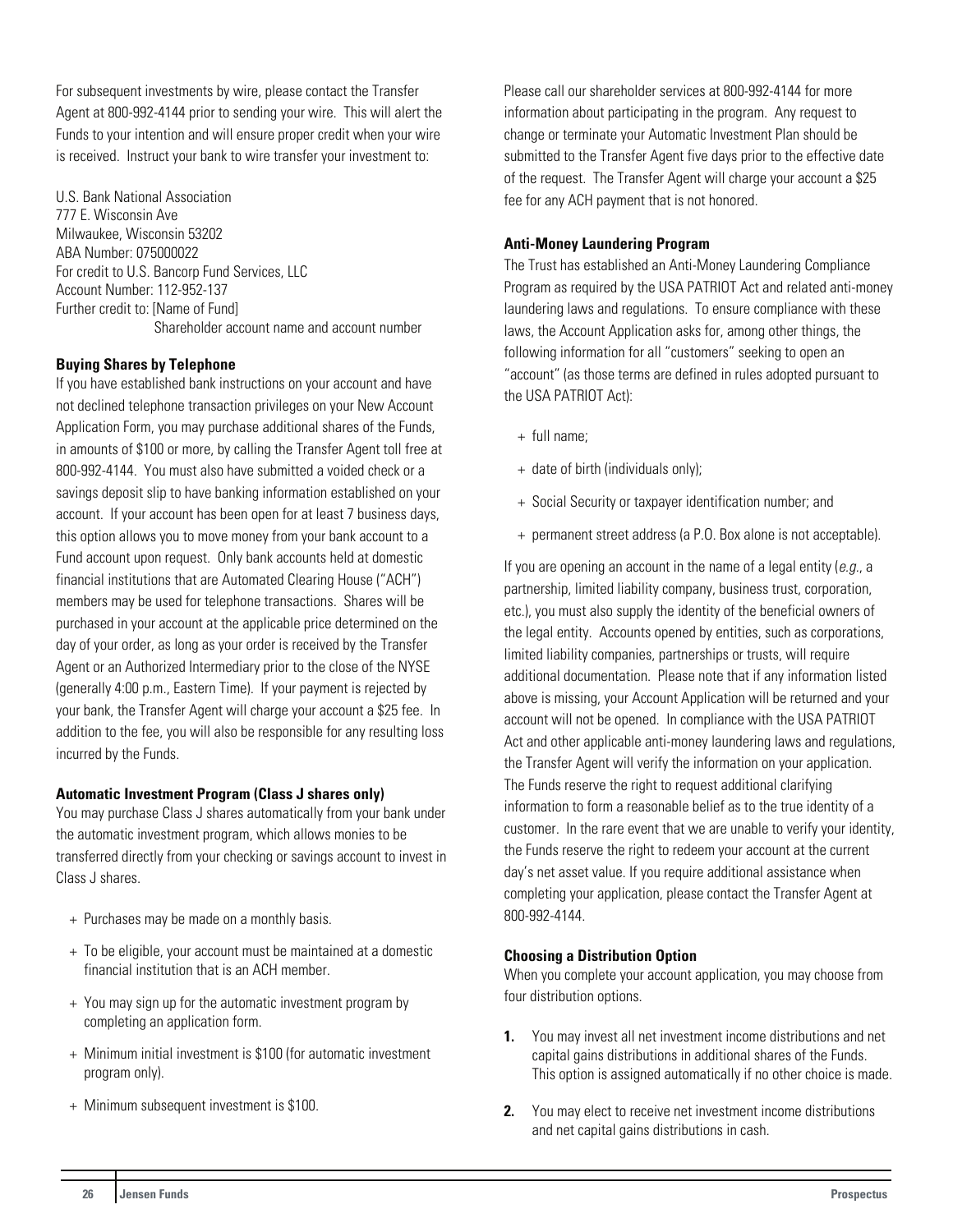- **3.** You may elect to receive net investment income distributions in cash and to reinvest net capital gains distributions in additional shares of the Funds.
- **4.** You may elect to invest net investment income distributions in additional shares of the Funds and receive net capital gains distributions in cash.

If you elect to receive distributions by check and the post office cannot deliver such check, or if such check remains uncashed for six months, the Funds reserve the right to reinvest the distribution check in your account at the Funds then current NAV per share and to reinvest all subsequent distributions in shares of the Funds until an updated address is received. You may change your election at any time. Your request for a change must be received by the Transfer Agent in writing or by telephone at least five (5) days prior to the record date for the distribution for which a change is requested.

#### **Retirement Plans**

Tax-deferred retirement plans including IRAs, Keogh plan accounts, SEP accounts and other ERISA-qualified plans may invest in the Funds, subject to the other requirements of the Funds. If a plan has already been established with a custodian or trustee, the plan may purchase shares of the Funds in the same manner as any other shareholder, subject to any special charges imposed by the plan's custodian or trustee.

If you want to establish an IRA naming the Transfer Agent as custodian, please call our shareholder services at 800-992-4144 for information and forms.

#### **Additional Purchase Information**

The Funds reserve the right to reject your purchase order and suspend the offering of a Fund's shares to you if management determines the rejection or suspension is in the best interests of the Fund.

Shares of the Funds have not been registered for sale outside of the U.S., Puerto Rico and the U.S. Virgin Islands. The Funds generally do not sell shares to investors residing outside the U.S., even if they are U.S. citizens or lawful permanent residents, except with respect to investors with U.S. military APO or FPO addresses.

#### **Stock Certificates**

The issuance of Fund shares is recorded on the books of the Funds in full and fractional shares carried to the third decimal place. For investor convenience and to avoid additional operating costs, the Funds do not expect to issue share certificates.

#### **Exchanging Shares**

You may exchange all or a portion of your investment from a Fund to the same share class in an identically registered account of any other mutual fund managed by the Adviser. Any new account established through an exchange will be subject to the minimum investment requirements described above. Exchanges will be executed on the basis of the relative NAV of the shares exchanged. An exchange of Fund shares for shares of another fund is considered to be a sale of shares for federal income tax purposes which may result in the recognition of a taxable gain or loss. Call the Funds (toll-free) at 800-992-4144 to learn more about exchanges.

## **The Funds and the Transfer Agent are available to assist you in opening accounts and when purchasing, exchanging or redeeming shares.**

#### **Share Class Conversions**

Shareholders of Class J shares may be or become eligible to invest in Class I shares or Class Y shares of the Funds. Holders of Class I shares may be or become eligible to invest in Class Y shares of the Funds. Such shareholders may convert their shares into shares of the other share class provided that following the conversion the shareholder meets the then-applicable eligibility requirements for the share class. Neither the Class I shares nor Class Y shares is subject to any sales charges or Rule 12b-1 distribution fees. The conversion will be executed on the basis of the respective NAVs of the share classes.

Investors who hold Class I shares of a Fund through a fee-based program of a financial intermediary, but who subsequently become ineligible to participate in the program or withdraw from the program, may be subject to conversion of their Class I shares by their program provider to another class of shares of the same Fund having expenses (including Rule 12b-1 fees) that may be higher than the expenses of the Class I shares. Investors should contact their program provider to obtain information about their eligibility for the provider's program and the class of shares they would receive upon such a conversion.

A share conversion from one class of shares of a Fund to a different class of the same Fund will generally not result in the recognition of a capital gain or loss for federal income tax purposes.

#### **Closure of a Fund**

The Board of Trustees retains the right to close a Fund (or partially close a Fund) to new purchases if it is determined to be in the best interest of Fund shareholders. Based on market and Fund conditions, the Adviser may recommend to the Board of Trustees that a Fund be closed to new investors, all investors or certain classes of investors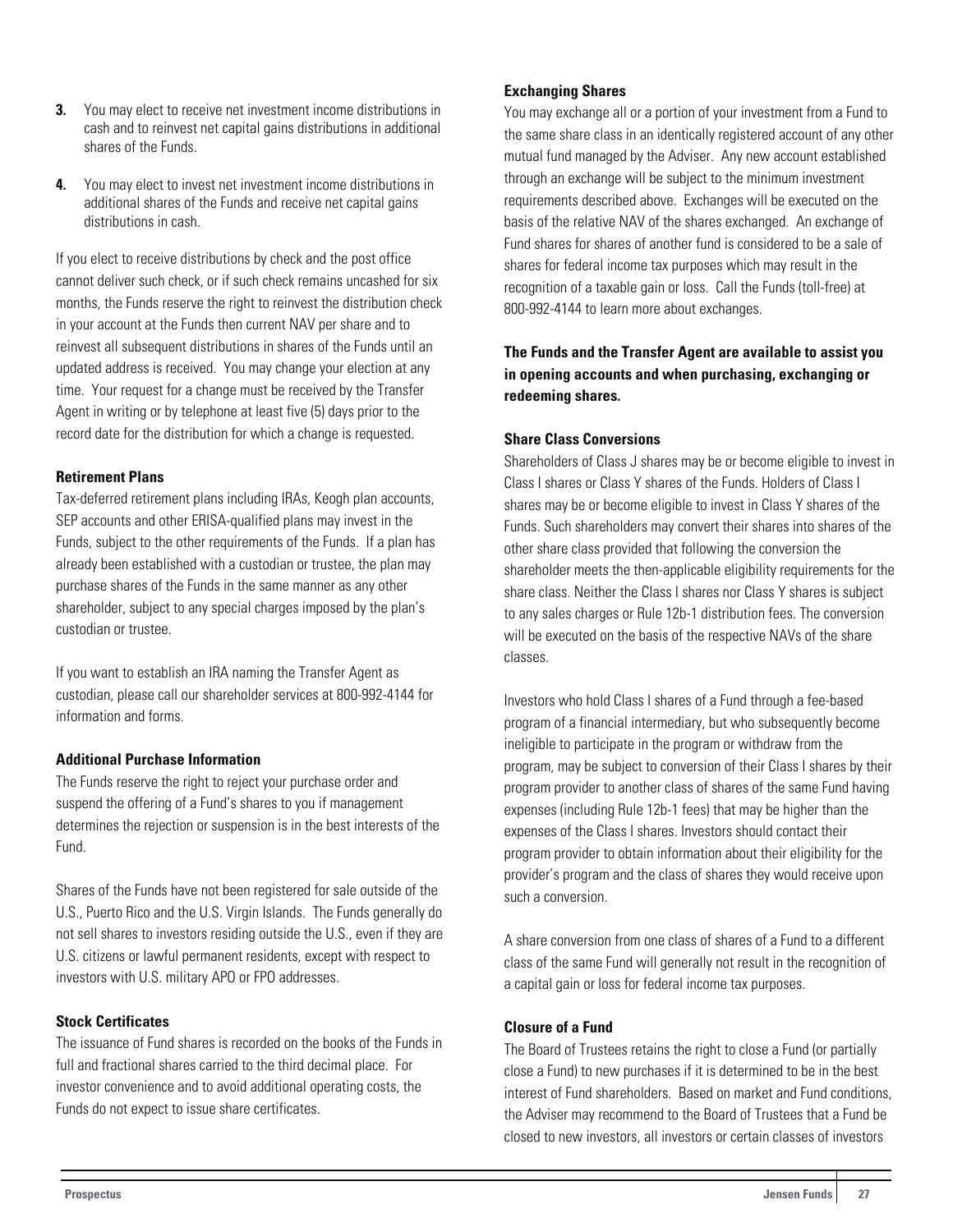<span id="page-28-0"></span>(such as fund supermarkets) at any time. If a Fund is closed to new purchases it will continue to honor redemption requests, unless the right to redeem Fund shares has been temporarily suspended as permitted by federal law.

## **Householding**

In an effort to decrease costs, the Funds have reduced the number of duplicate prospectuses, supplements and certain other shareholder documents you receive and sends only one copy of each of these documents to those addresses shared by two or more accounts. Call toll-free at 800-992-4144 to request individual copies of these documents or if your shares are held through a financial institution please contact them directly. The Funds will begin sending individual copies 30 days after receiving your request. This policy does not apply to account statements.

## **Lost Shareholders, Inactive Accounts and Unclaimed Property.**

It is important that the Funds maintain a correct address for each shareholder. An incorrect address may cause a shareholder's account statements and other mailings to be returned to the Funds. Based upon statutory requirements for returned mail, the Funds will attempt to locate the shareholder or rightful owner of the account. If the Funds are unable to locate the shareholder, then they will determine whether the shareholder's account can legally be considered abandoned. Your mutual fund account may be transferred to the state government of your state of residence if no activity occurs within your account during the "inactivity period" specified in your state's abandoned property laws. The Funds are legally obligated to escheat (or transfer) abandoned property to the appropriate state's unclaimed property administrator in accordance with statutory requirements. The shareholder's last known address of record determines which state has jurisdiction. Please proactively contact the Transfer Agent toll-free at 800-992-4144 at least annually to ensure your account remains in active status.

If you are a resident of the state of Texas, you may designate a representative to receive notifications that, due to inactivity, your mutual fund account assets may be delivered to the Texas Comptroller. Please contact the Transfer Agent if you wish to complete a Texas Designation of Representative form.

## **How to Redeem Shares**

You may redeem Fund shares on any business day the NYSE is open. Shares of the Funds are redeemed at the next NAV calculated after a Fund has received your redemption request in good order. Payment is typically made within one to three business days of receipt of a valid redemption request.

## **Redemption by Mail**

You may mail your redemption request to:

#### **By Mail:**

[Name of Fund] c/o U.S. Bank Global Fund Services PO Box 701 Milwaukee, WI 53201-0701

#### **By Overnight or Express Mail:**

[Name of Fund] c/o U.S. Bank Global Fund Services 615 East Michigan Street Milwaukee, WI 53202

The Funds and the Transfer Agent do not consider the U.S. Postal Service or other independent delivery services to be their agents. Therefore, deposit in the mail or with such services, or receipt at the Transfer Agent's post office box, of purchase orders or redemption requests does not constitute receipt by the Transfer Agent. Receipt of purchase orders or redemption requests is based on when the order is received at the Transfer Agent's offices.

It is important that your redemption request be mailed to the correct address and be in good order. If a redemption request is inadvertently sent to the Funds at their corporate address, it will be forwarded to the Transfer Agent, but the effective date of the redemption will be delayed. No redemption will be made until a request is submitted in good order.

A redemption request made through the Transfer Agent is considered to be in "good order" if the following information is included:

- + The name of the shareholder;
- + The *name* of the Fund and class of shares:
- + The dollar amount or number of shares being redeemed;
- + The account registration number; and
- + The signatures of all registered shareholders as registered, providing a signature guarantee(s) if applicable (see "Signature Guarantee" below).

The Funds reserve the right to change the requirements of "good order." Shareholders will be given advance notice if the requirements of "good order" change. For information about your financial intermediary's requirements for redemption requests in good order, please contact your financial intermediary.

Redemption requests for accounts registered in the names of corporations, fiduciaries and institutions may require additional redemption documents, such as corporate resolutions, certificates of incumbency or copies of trust documents. Please contact the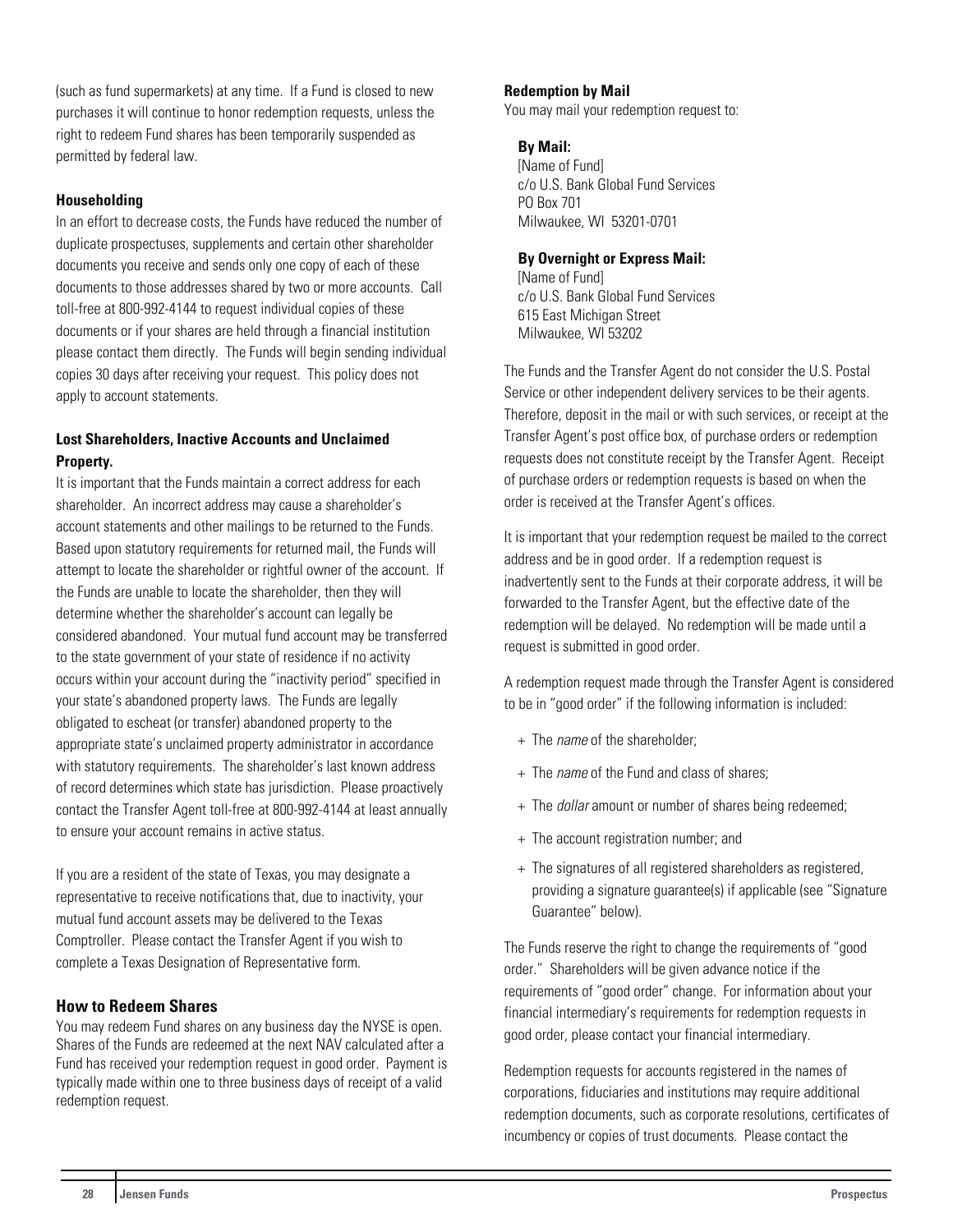Transfer Agent if your account is registered in one of these categories.

You may receive proceeds of your sale by a check sent to the address of record, electronically via the ACH network using the previously established bank instructions or federal wire transfer to your preestablished bank account. The Funds typically expect that it will take one to three business days following the receipt of your redemption request to pay out redemption proceeds, regardless of whether the redemption proceeds are paid by check, ACH transfer or wire. Please note that wires are subject to a \$15 fee. There is no charge to have proceeds sent via ACH; however, funds are typically credited to your bank within two to three business days after redemption. Proceeds will be processed within seven calendar days after a Fund receives your redemption request, unless the Fund has suspended your right of redemption or postponed the payment date as permitted under the federal securities laws.

The Funds typically expect they will hold cash or cash equivalents to meet redemption requests. A Fund may also use the proceeds from the sale of portfolio securities to meet redemption requests if consistent with the management of the Fund. These redemption methods will be used regularly and may also be used during periods of stressed market conditions.

#### **Redemptions In-Kind**

The Funds generally pay redemption proceeds in cash. However, the Trust has filed a notice of election under Rule 18f-1 under the 1940 Act with the SEC, under which the Trust has reserved the right to satisfy redemption requests in-kind under certain circumstances, meaning that redemption proceeds are paid in liquid securities with a market value equal to the redemption price. If a Fund pays your redemption proceeds by a distribution of securities, you could incur brokerage or other charges when converting the securities to cash. These securities redeemed in-kind remain subject to general market risks until sold. For federal income tax purposes, redemptions in-kind are taxed in the same manner to a redeeming shareholder as redemptions made in cash. In addition, sales of such in-kind securities may generate taxable gains. Any redemptions in-kind are generally paid using a pro-rata portion of all liquid securities held by a Fund.

Redemptions in-kind are typically used to meet redemption requests that represent a large percentage of a Fund's net assets in order to minimize the effect of large redemptions on the Fund and its remaining shareholders. Redemptions in-kind may also be used during periods of stressed market conditions. The Funds have in place a line of credit that may be used to meet redemption requests during periods of stressed market conditions.

#### **IRA Redemption**

If you hold your Fund shares through an IRA, you must indicate on your written redemption request whether or not to withhold federal income tax. If your redemption request fails to make an indication, your redemption proceeds will be subject to withholding at a current withholding rate of 10%. Shares held in IRA accounts may be redeemed by telephone at 800-992-4144. Investors will be asked whether or not to withhold taxes from any redemption.

IRA accounts will be charged a \$15 annual maintenance fee.

#### **Redemption by Telephone**

Unless you have declined telephone transaction privileges on your New Account Application Form, you may redeem shares in any amount not less than \$100 and not more than \$50,000, by instructing the Transfer Agent by telephone at 800-992-4144. A signature verification from a Signature Validation Program member or other acceptable form of authentication from a financial institution source may be required of all shareholders in order to add or change telephone redemption privileges on an existing account.

Neither the Funds nor any of their service providers will be liable for any loss or expense in acting upon instructions that are reasonably believed to be genuine, subject to applicable law. To confirm that all telephone instructions are genuine, the Funds will use reasonable procedures, such as requesting:

- + That you correctly state your Fund account number;
- + The name in which your account is registered;
- + The Social Security or tax identification number under which the account is registered; and
- + The address of the account holder, as stated in the New Account Application Form.

Telephone redemptions must be received by or prior to the close of the NYSE (generally 4:00 p.m., Eastern time). During periods of high market activity, shareholders may encounter higher than usual call waits. Please allow sufficient time to place your telephone redemption. Once a telephone redemption has been placed, it cannot be canceled or modified after the close of regular trading on the NYSE (generally 4:00 p.m., Eastern time). If an account has more than one owner or authorized person, the Funds will accept telephone instructions from any one owner or authorized person. Telephone redemptions will not be made if you have notified the Transfer Agent of a change of address within 15 calendar days before the redemption request.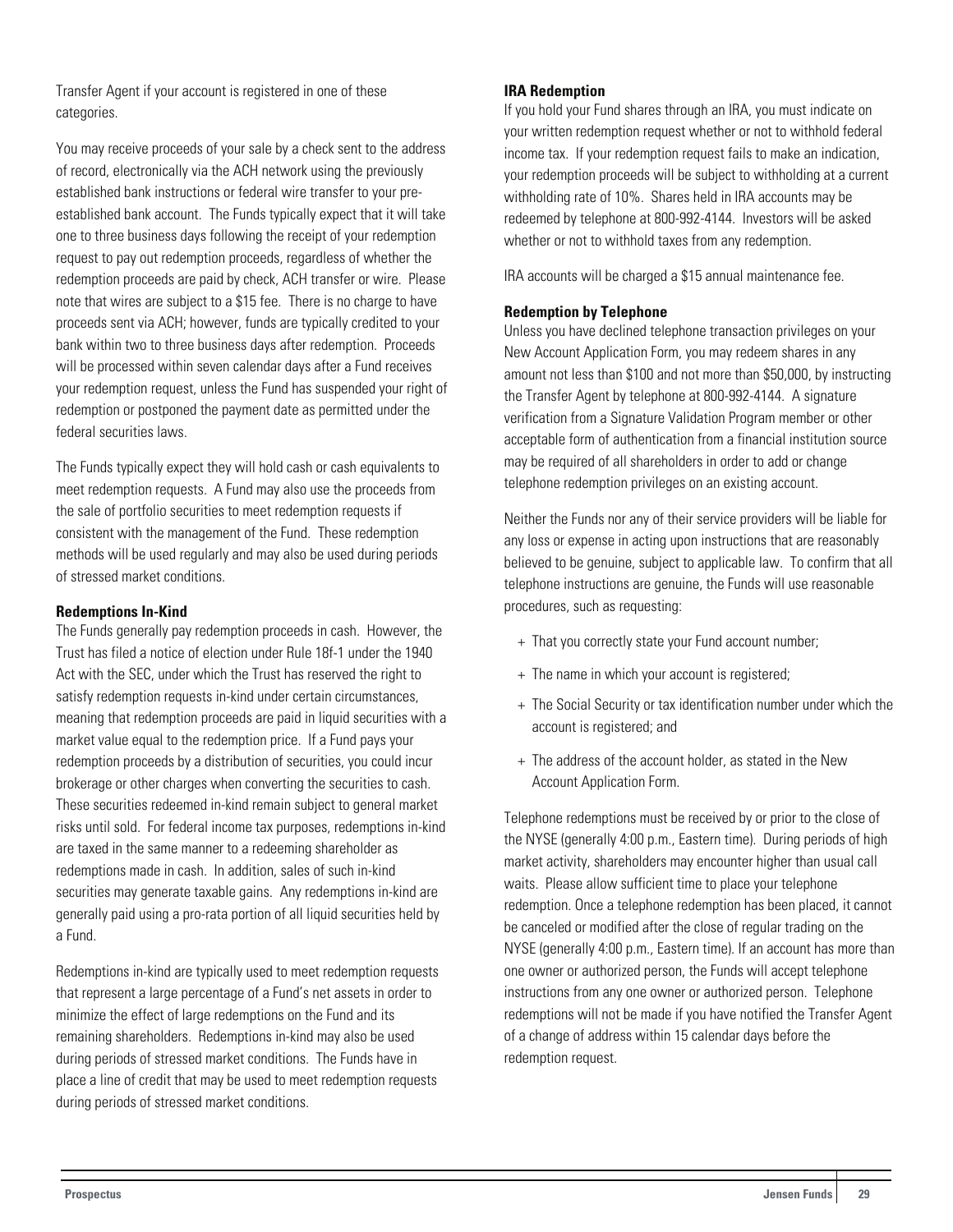#### **Systematic Withdrawal Program**

The Funds offer a systematic withdrawal plan (the "SWP") whereby shareholders or their representatives may request a redemption in a specific dollar amount be sent to them each month, calendar quarter or annually. Investors may choose to have a check sent to the address of record, or proceeds may be sent to a pre-designated bank account via the ACH network. To start the SWP, your account must have Fund shares with a value of at least \$10,000, and the minimum amount that may be withdrawn each month, calendar quarter or year is \$500. This program may be terminated or modified by the Funds at any time. Any request to change or terminate your SWP should be communicated in writing or by telephone to the Transfer Agent no later than five days before the next scheduled withdrawal. A withdrawal under the SWP involves a redemption of Fund shares, and may result in a capital gain or loss for federal income tax purposes. In addition, if the amount withdrawn exceeds the amounts credited to your account, the account ultimately may be depleted. Please call 800-992-4144 for additional information regarding the SWP.

#### **Signature Guarantee**

The Transfer Agent may require a signature guarantee for certain redemption requests. Signature guarantees can be obtained from domestic banks, brokers, dealers, credit unions, national securities exchanges, registered securities associations, clearing agencies and savings associations, as well as from participants in the New York Stock Exchange Medallion Signature Program and the Securities Transfer Agents Medallion Program ("STAMP"), but not from a notary public. A signature guarantee, from either a Medallion program member or a non-Medallion program member, of each owner is required in the following situations:

- + If ownership is being changed on your account;
- + When redemption proceeds are payable or sent to any person, address or bank account not on record;
- + When a redemption request is received by the Transfer Agent and the account address has changed within the last 15 calendar days; and
- + For redemptions over \$50,000 from any shareholder account.

The Funds reserve the right to require a signature guarantee or other acceptable signature verification under other circumstances. Nonfinancial transactions including establishing or modifying certain services on an account may require a signature guarantee, a signature verification from a Signature Validation Program member, or other acceptable form of authentication from a financial institution source. Signature guarantees may be obtained from domestic banks, brokers, dealers, credit unions, national securities exchanges, registered securities associations, clearing agencies and savings

associations, as well as from participants in the New York Stock Exchange Medallion Signature Program and STAMP but not from a notary public.

#### **Redemption Price and Payment for Fund Shares**

Redemption requests are processed at the NAV next computed after the Transfer Agent or other authorized agent receives a redemption request in good order (as defined above). If your redemption request is received by the Transfer Agent or other authorized agent in good order before the close of regular trading hours on the NYSE (generally 4:00 p.m., Eastern time), the request is effective on the day received. If your redemption request is received in good order after the close of regular trading hours on the NYSE, it is effective on the next business day.

Payment for your redeemed Fund shares will be mailed to you generally within one to three business days, but no later than the seventh day after your redemption request is received in good order by the Transfer Agent. However, if any portion of the shares to be redeemed represents an investment made by check or electronic funds transfer through the ACH network, a Fund may delay the payment of the redemption proceeds until the Transfer Agent is reasonably satisfied that the purchase amount has been collected. This may take up to 12 calendar days from the date you purchased shares. You may avoid these delays by purchasing shares of a Fund by wire transfer. The Funds may, however, suspend your right of redemption or postpone the payment date at times when the NYSE is closed or during certain other periods as permitted under the federal securities laws.

The Funds may be required to withhold federal income tax (backup withholding) from distribution payments and redemption proceeds if you do not provide a Fund with a correct social security or other taxpayer identification number and certain certifications or the Internal Revenue Service ("IRS") notifies the Funds that you are subject to backup withholding. See "Distributions and Taxes" in this Prospectus for more information. Securities received in-kind remain subject to general market risks until sold. For federal income tax purposes, redemptions in-kind are taxed in the same manner to a redeeming shareholder as redemptions made in cash. In addition, sales of such securities received in-kind may generate taxable gains.

Your redemption payment will be mailed by check to the account name(s) and address exactly as registered. You may also request payment by wire transfer or electronic funds transfer through the ACH network to your predetermined bank account. There is no charge for redemption payments that are mailed or sent via ACH. ACH payments are usually available within two business days. Redemption payments sent by wire transfer must be at least \$1,000, and the Funds' Transfer Agent currently charges \$15 for each wire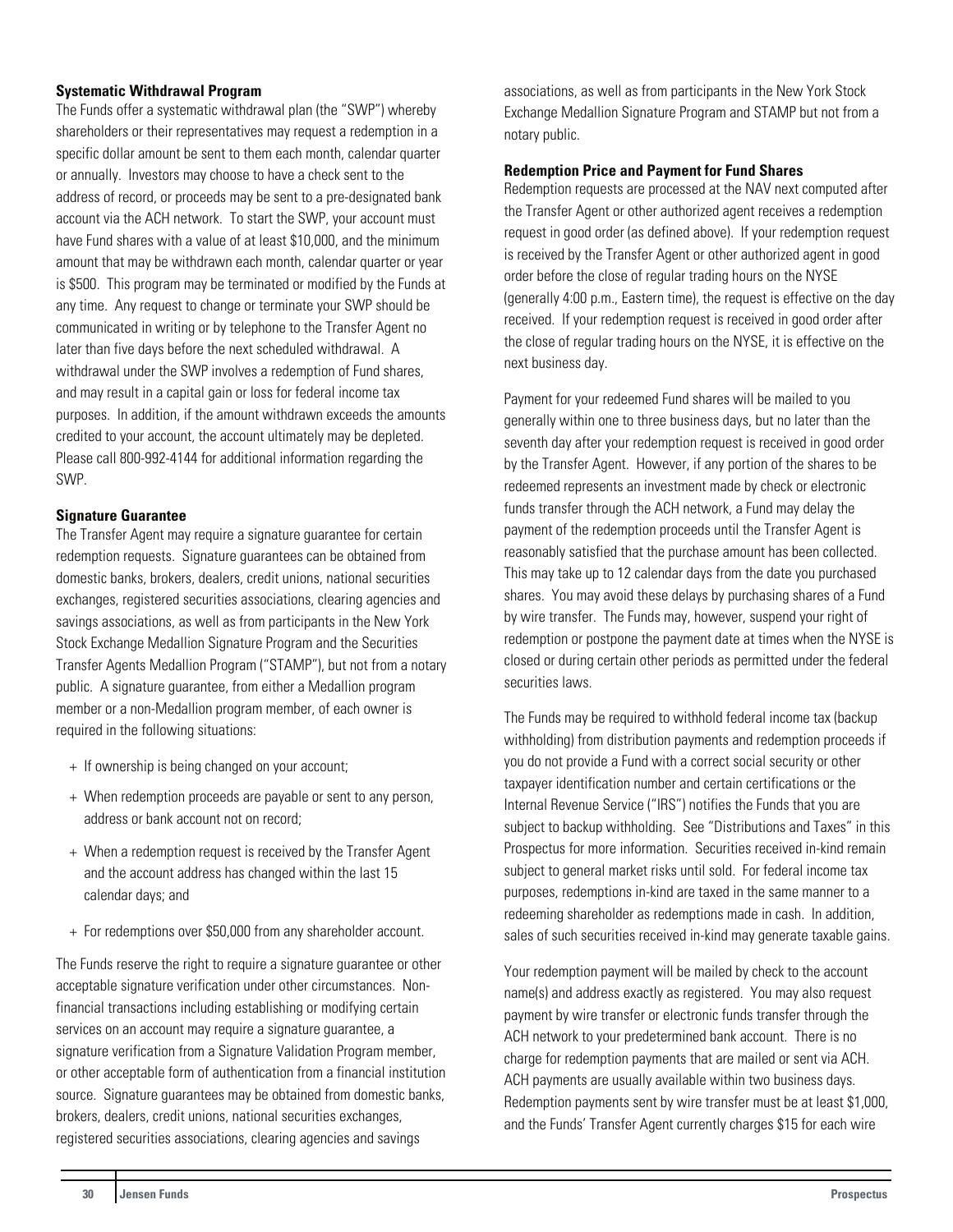In addition, the Funds may institute a policy whereby they automatically redeem shares if an account balance drops below a specified amount as a result of redemptions by the shareholder. If

**Redemptions at the Option of the Funds**

such a policy is instituted, the Funds may not implement such redemption if the decrease in the account balance was caused by any reason other than shareholder redemptions. As of the date of this Prospectus, the Funds have not instituted such a policy. However, the Trust's Declaration of Trust authorizes the Board of Trustees to institute such a policy if the board determines that such a policy is in the best interests of a Fund and its shareholders. A redemption by a Fund may result in the recognition of a taxable capital gain or loss for federal income tax purposes.

<span id="page-31-0"></span>transfer which, for financial intermediaries, may be paid for by the Funds. Your bank may also impose an incoming wire charge. Wire fees are charged against the account only in the case of dollar specific redemptions. In the case of share specific or complete liquidation, fees are deducted from the redemption proceeds.

#### **Financial Intermediaries**

You may also redeem your shares of the Funds through a third-party financial intermediary, such as a broker-dealer, financial institution or other financial service firm. Such financial intermediaries are authorized to designate other financial intermediaries to receive redemption orders on behalf of the Funds. If you purchased your shares of the Funds through a financial intermediary, your redemption order must be placed through the same financial intermediary. The Funds will be deemed to have received the redemption order when such financial intermediary receives the order. A financial intermediary may use procedures and impose restrictions (and possibly charge fees) that are different from those applicable to shareholders who redeem directly from the Funds.

#### **Market Timing**

The Funds are designed for long-term investors. Investors who engage in frequent purchases and redemptions of Fund shares, referred to as "market timing," may dilute the value of Fund shares, interfere with the efficient management of a Fund's portfolio and increase a Fund's brokerage and administrative costs. The Board of Trustees has adopted a policy regarding such market timing. The Quality Value Fund believes that its investment strategy is not attractive to market timing investors because its portfolio holdings

## **Distribution and Servicing of Shares**

## **Distributor**

The Trust has entered into a Distribution Agreement (the "Distribution Agreement") with Quasar Distributors, LLC

are primarily of domestic issuers, which eliminates "time-zone arbitrage" that may be associated with funds that have significant holdings in foreign securities traded on foreign exchanges. The Global Quality Growth Fund believes that its investment strategy is not attractive to market timing investors because the Fund's investments are primarily large capitalization "blue chip" companies that have historically exhibited a relatively low level of the short-term volatility usually sought by market-timing investors. As a result, the Funds do not currently impose any trading restrictions or redemption fees on Fund shareholders.

#### **Additional Redemption Information**

Neither the Funds, the Adviser nor the Transfer Agent will be liable for any loss, cost or expense of acting on written instructions believed by the party receiving the instructions to be genuine and in accordance with the procedures described in this Prospectus.

#### **General Transaction Policies**

The Funds reserve the right to:

- + Vary or waive any minimum investment requirement.
- + Redeem all shares in your account if your balance falls below a Fund's minimum for the applicable class of shares. If, within 60 days of a Fund's written request, you have not increased your account balance, you may be required to redeem your shares. The Funds will not require you to redeem shares if the value of your account drops below the investment minimum due to fluctuations of NAV.
- + Delay paying redemption proceeds for up to seven days after receiving a request, if an earlier payment could adversely affect the Funds.
- + Modify or terminate the Automatic Investment Plan at any time.

Your broker-dealer or other financial service firm may establish policies that differ from those of the Funds. For example, the financial service firm may charge transaction fees, set higher minimum investments, or impose certain limitations on buying or selling shares in addition to those identified in this Prospectus. Contact your broker-dealer or other financial service firm for details.

("Distributor"), 111 East Kilbourn Avenue, Suite 2200, Milwaukee, Wisconsin 53202, pursuant to which the Distributor acts as the Funds' principal underwriter, provides certain administration services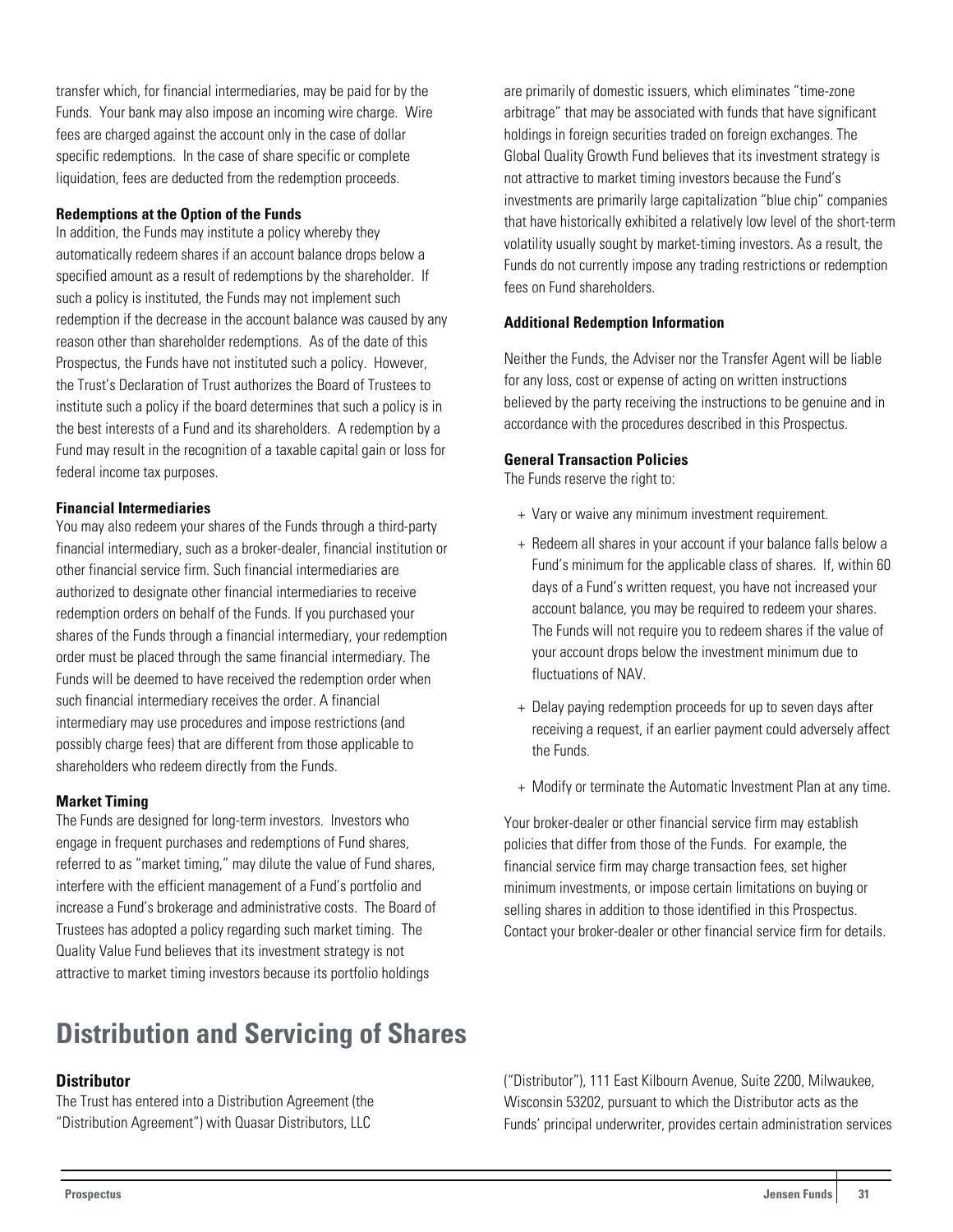<span id="page-32-0"></span>and promotes and arranges for the sale of the Funds' shares. The offering of the Funds' shares is continuous, and the Distributor distributes the Funds' shares on a best efforts basis. The Distributor is not obligated to sell any certain number of shares of the Funds. The Distributor is a registered broker-dealer and member of the Financial Industry Regulatory Authority, Inc.

## **Sub-Transfer Agency Fees – Class J Shares**

The Funds' Class J shares may make payments to certain financial intermediaries who have chosen to maintain an "omnibus account" with a Fund, which is a single account in a Fund that contains the combined investment in Class J shares for all of a financial

## **Distributions and Taxes**

## **Distributions**

The Funds declare and make distributions from their investment company taxable income (which includes, but is not limited to, dividends, interest, net short-term capital gain and net foreign currency gain) on a quarterly basis and declare and distribute any net capital gain (the excess of net long-term capital gain over net shortterm capital loss) realized by the Funds at least on an annual basis. These distributions are paid in additional Fund shares unless the shareholder elects in writing or by telephone to receive distributions in cash as described above in "How to Purchase Shares – Choosing a Distribution Option."

If you elect to receive distributions of investment company taxable income and/or net capital gain paid in cash and the U.S. Postal Service is unable to deliver the check or the check remains outstanding for six months, the Funds reserve the right to reinvest the check in your account at a Fund's then-current NAV per share and reinvest all subsequent distributions in Fund shares.

The Funds will notify you following the end of each calendar year of the amounts of investment company taxable income and net capital gain distributions paid (or deemed paid) for the year.

#### **Federal Income Tax Consequences**

Changes in income tax laws, potentially with retroactive effect, could impact the Funds' investments or the tax consequences to you of investing in the Funds. Some of the changes could affect the timing, amount and tax treatment of each Fund's distributions made to shareholders. Please consult your tax adviser before investing.

Each Fund intends to qualify at all times and elect to be taxed as a regulated investment company ("RIC") under Subchapter M of the

intermediary's customers. In turn, these financial intermediaries provide shareholder recordkeeping and servicing to their individual customers who are beneficial owners of a Fund via these omnibus accounts. If made, these payments by a Fund, commonly known as "sub-transfer agency fees," to such financial intermediaries for the shareholder recordkeeping and servicing they provide to their individual customers who are indirect Fund shareholders will approximate the fees that would be paid by a Fund to its Transfer Agent for maintaining and servicing these accounts if the financial intermediaries' customers were instead direct shareholders of the Fund.

Internal Revenue Code of 1986, as amended. By qualifying and electing to be taxed as a RIC and satisfying certain other requirements, a Fund will not be subject to federal income or excise taxes to the extent a Fund distributes sufficient amounts of its investment company taxable income and net capital gain to its shareholders.

The taxation of distributions from the Funds is the same whether such distributions are paid in cash or in additional Fund shares. Distributions are generally taxable when received. However, distributions declared in October, November, or December to shareholders of record and paid in January of the following year are taxable as if received on December 31.

For federal income tax purposes, distributions of investment company taxable income (which includes, but is not limited to, interest, dividends, net short-term capital gain and net gain from foreign currency transactions) are generally taxable to a Fund's shareholders as ordinary income. For non-corporate shareholders, to the extent that distributions of investment company taxable income are attributable to and reported as "qualified dividend" income, such income is currently taxable at long-term capital gain rates, if the shareholder meets certain holding period requirements with respect to its shares. For corporate shareholders, a portion of a Fund's distributions of investment company taxable income may qualify for the dividends-received deduction to the extent a Fund receives dividends directly or indirectly from U.S. corporations, reports the amount distributed as eligible for the deduction and the corporate shareholder meets certain holding period requirements with respect to its shares. To the extent that the Funds' distributions of investment company taxable income are attributable to net short-term capital gain, such distributions will be treated as ordinary income and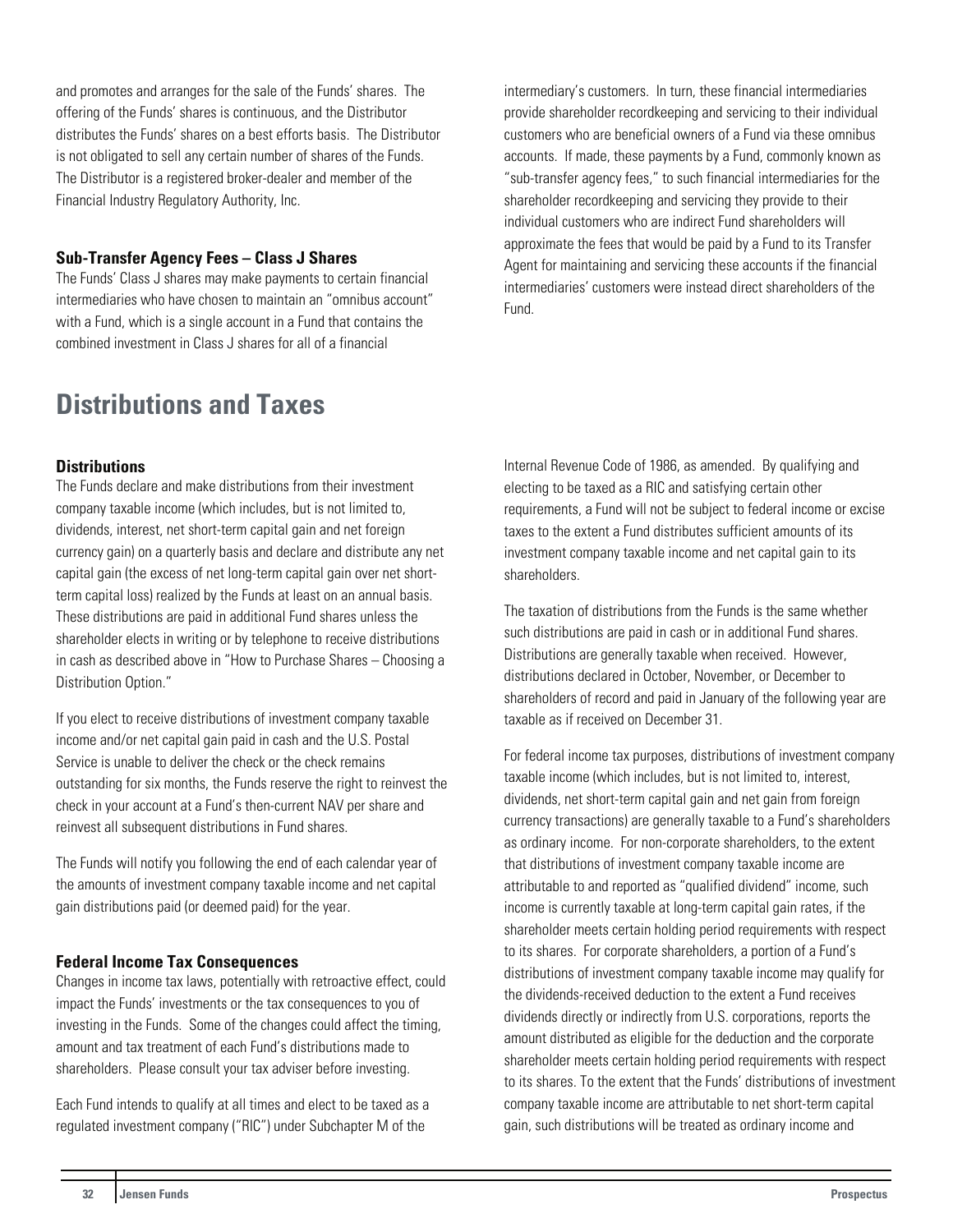generally cannot be offset by a shareholder's capital losses from other investments.

Distributions of the Funds' net capital gain (net long-term capital gain less net short-term capital loss) are generally taxable to a Fund's shareholders as long-term capital gain regardless of the length of time that a shareholder has owned Fund shares. Distributions of net capital gain are not eligible for qualified dividend income treatment or the dividends-received deduction referred to in the previous paragraph.

Shareholders who sell, exchange, or redeem shares generally will have a capital gain or loss from the sale, exchange, or redemption. The amount of the gain or loss and the applicable rate of tax will depend upon the amount paid for the shares, the amount received from the sale, exchange, or redemption (including redemptions in kind), and how long the shares were held by a shareholder. Gain or loss realized upon a sale, exchange, or redemption of Fund shares will generally be treated as a long-term capital gain or loss if the shares have been held for more than one year and as a short-term capital gain or loss if the shares have been held for one year or less. Any loss arising from the sale, exchange, or redemption of shares held for six months or less, however, is treated as a long-term capital loss to the extent of any distributions of net capital gain received or deemed to be received with respect to such shares. In determining the holding period of such shares for this purpose, any period during which your risk of loss is offset by means of options, short sales, or similar transactions is not counted. If you purchase a Fund's shares (through reinvestment of distributions or otherwise) within 30 days before or after selling, exchanging, or redeeming shares of the same Fund at a loss, all or part of that loss will not be deductible and will instead increase the basis of the new shares to preserve the loss until a future sale, exchange, or redemption.

Federal law requires the Funds to withhold a percentage of all distributions and redemption proceeds paid to shareholders that have not provided the Funds with their correct Social Security number or other taxpayer identification number or certified to the Funds that backup withholding does not apply. Each prospective shareholder is asked to certify on its application to open an account that the Social Security number or other taxpayer identification number provided is correct and that the prospective shareholder is not subject to backup withholding for previous under-reporting of income to the IRS. The Funds generally do not accept an application to open an account that does not comply with these requirements.

In general, qualified REIT dividends that an investor receives directly from a REIT are automatically eligible for the 20% qualified business income deduction. The IRS has issued final Treasury Regulations that permit a dividend or part of a dividend paid by a RIC and reported as

a "section 199A dividend" to be treated by the recipient as a qualified REIT dividend for purposes of the 20% qualified business income deduction, if certain holding period and other requirements have been satisfied by the recipient with respect to its Fund shares. The final Treasury Regulations do not extend such conduit treatment to qualified publicly traded partnership income, as defined under Section 199A of the Code, earned by a RIC. Therefore, non-corporate shareholders may not include any qualified publicly traded partnership income earned through a Fund in their qualified business income deduction. The IRS and Treasury Department are continuing to evaluate whether it is appropriate to provide such conduit treatment.

In addition to the federal income tax, certain individuals, trusts and estates may be subject to a Net Investment Income ("NII") tax of 3.8%. The NII tax is imposed on the lesser of: (i) a taxpayer's investment income, net of deductions properly allocable to such income; or (ii) the amount by which such taxpayer's modified adjusted gross income exceeds certain thresholds (\$250,000 for married individuals filing jointly, \$200,000 for unmarried individuals and \$125,000 for married individuals filing separately). A Fund's distributions are includable in a shareholder's investment income for purposes of this NII tax. In addition, any capital gain realized by a shareholder upon a sale, exchange or redemption of Fund shares is includable in such shareholder's investment income for purposes of this NII tax.

The Funds are required to report to certain shareholders and the IRS the cost basis of Fund shares acquired on or after January 1, 2012 when those shareholders subsequently sell, exchange or redeem those shares. The Funds will determine the cost basis of such shares using the loss/gain utilization method unless you elect in writing any alternate IRS-approved cost basis method. Please see the SAI for more information regarding cost basis reporting.

The federal income tax status of all distributions made by the Funds for the preceding year will be annually reported to shareholders. Additional tax information may be found in the SAI.

You may also be subject to state or local taxes with respect to distributions from the Funds or sales, exchanges, or redemptions of Fund shares. You are advised to consult your tax adviser with respect to state and local tax consequences of owning shares of the Funds.

**This tax discussion is only a brief summary of some of the important federal income tax considerations generally affecting the Funds and their shareholders. There may be other foreign, federal, state or local tax considerations applicable to a particular shareholder. Prospective investors**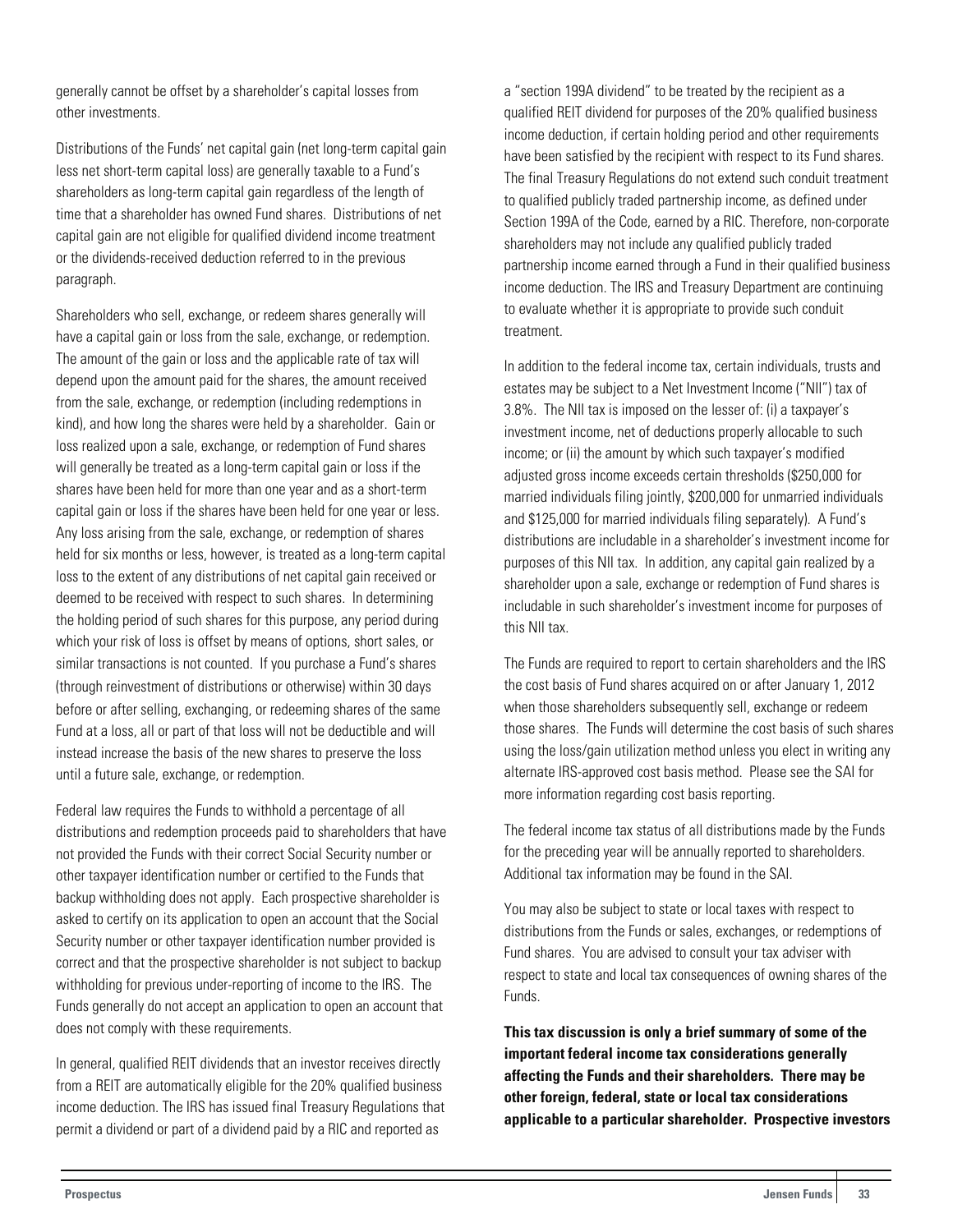**in the Funds are urged to consult their tax advisers prior to purchasing shares of the Funds.**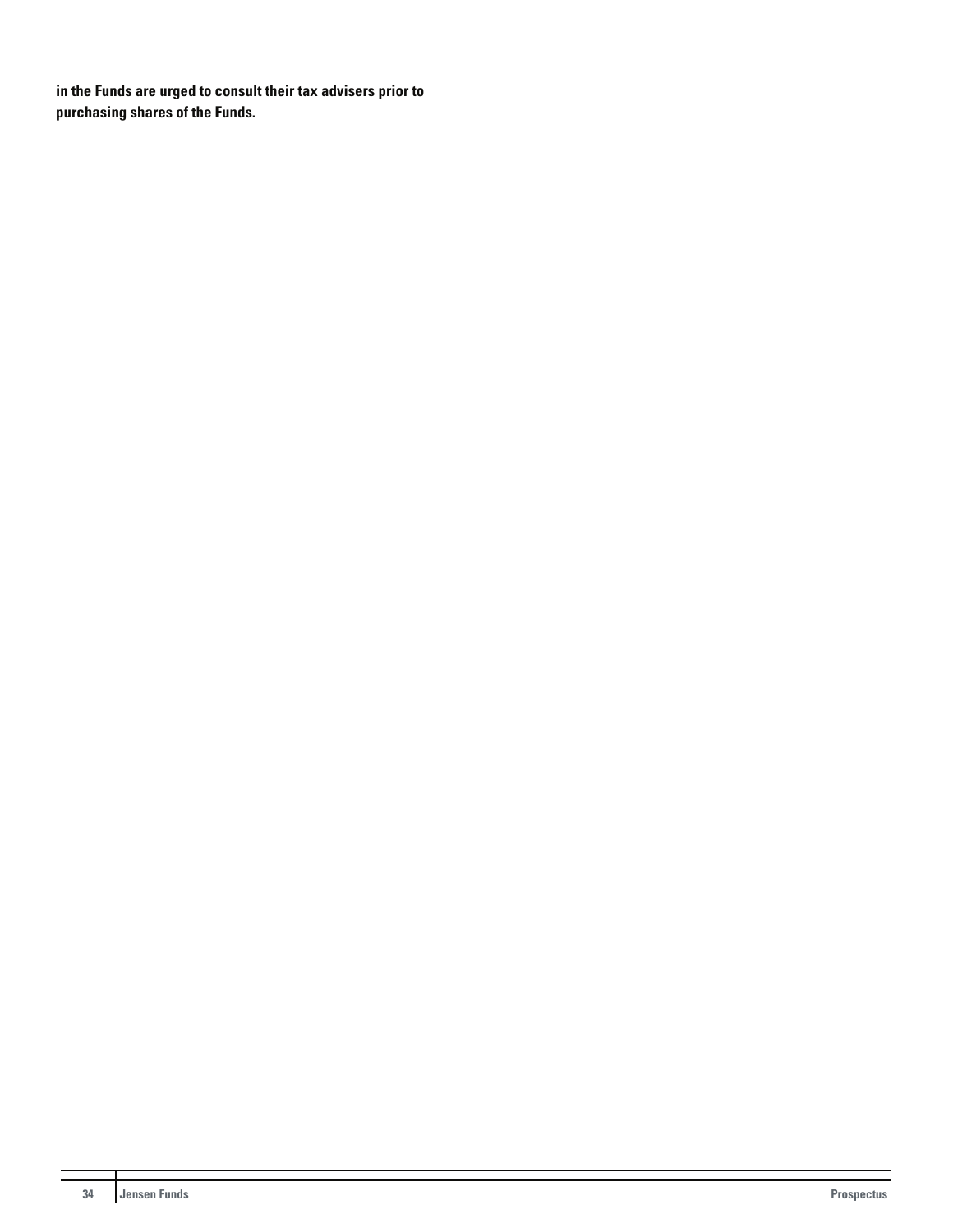## <span id="page-35-0"></span>**Confirmation and Statements**

The Transfer Agent will send you a statement of your account after every transaction affecting your share balance or account registration. Please allow seven to ten business days for the Transfer Agent to confirm your order. The Transfer Agent will send a quarterly account statement to you, regardless of whether you have purchased or redeemed any shares during the quarter. Generally, a statement with tax information will be mailed to you by January 31 of each year. A copy of the tax statement also is filed with the IRS.

The Funds' audited annual report and unaudited semi-annual report are available by contacting 1-800-992-4144 or by sending an e-mail request to funds@jenseninvestment.com. Each of these reports includes a statement listing the Fund's portfolio securities.

## **Disclosure of Portfolio Holdings Information**

The Funds' complete portfolio holdings are filed with the SEC within 60 days of the end of each fiscal quarter in the annual report and semi-annual report to Fund shareholders on Form N-CSR and in the holdings report on Part F of Form N-PORT. The Funds also disclose their portfolio holdings as of each calendar quarter end on their website at www.jenseninvestment.com. The portfolio holdings information is normally updated within 10 days after each quarter end and remains posted on the website until replaced with the next calendar quarter's portfolio holdings

## **Shareholder Inquiries**

Shareholder inquiries are answered promptly. Any inquiries you have should be addressed to U.S. Bank Global Fund Services at 615 E. Michigan Street, Milwaukee, Wisconsin 53202 (telephone 800-992-4144).

In addition, you may review your account information online by visiting https://www.jenseninvestment.com/contact-us/ and clicking on the US Bank Investor Portal or visiting https://www.secureaccountview.com/BFWeb/clients/jen sen/index directly.

information. Portfolio holdings information posted on the Funds' website may be separately provided to any person commencing the day after it is first published on the website. A further description of the Funds' policies and procedures with respect to the disclosure of each Fund's portfolio securities is available in the SAI.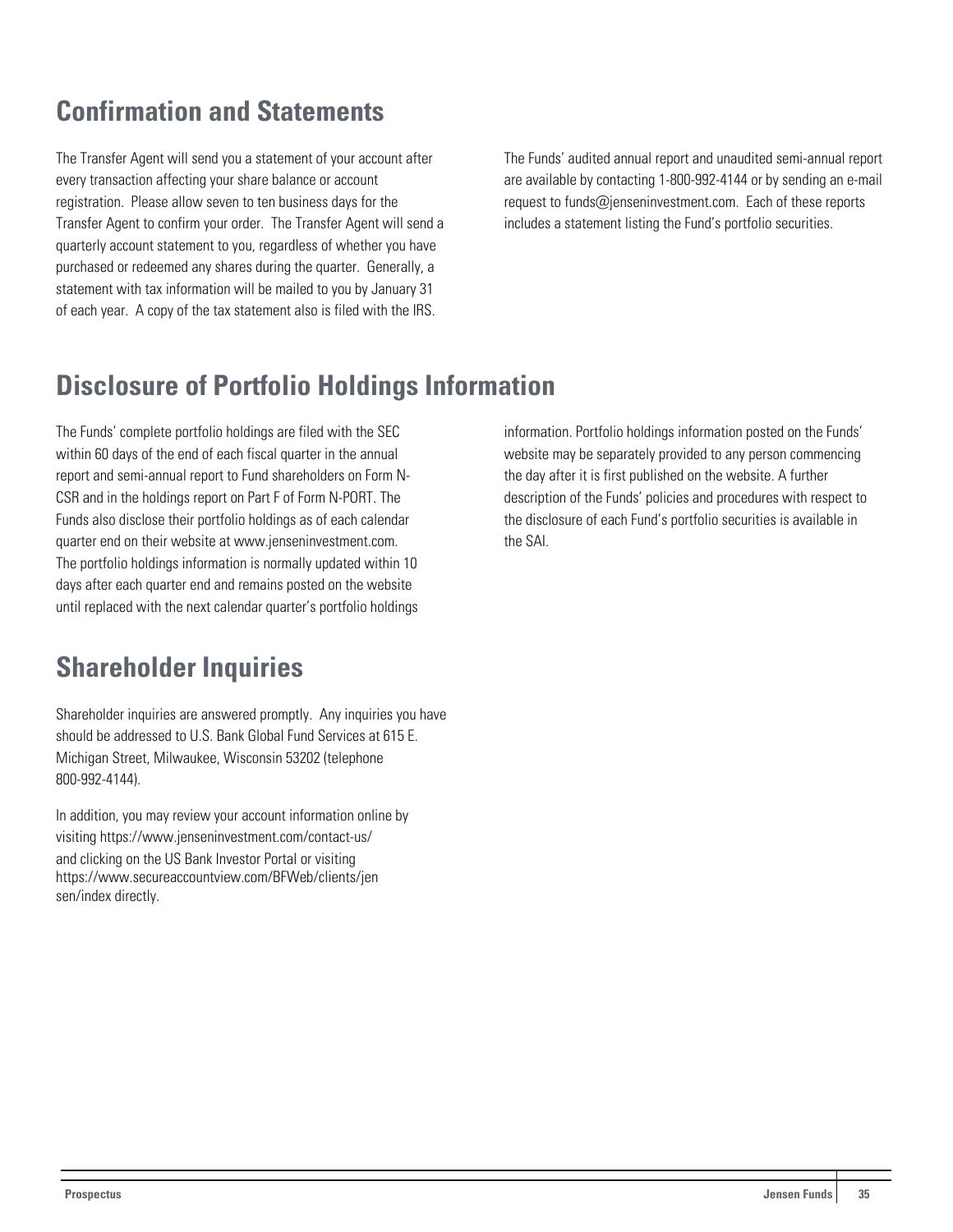## <span id="page-36-0"></span>**Financial Highlights**

The following financial highlights tables show the financial performance of the Quality Value Fund's Class J, Class I and Class Y shares for the fiscal years ended May 31, 2017, 2018, 2019, 2020 and 2021. The following financial highlights tables show the financial performance of the Global Quality Growth Fund's Class J, Class I and Class Y shares for the fiscal period from April 15, 2020 (the commencement of operations) through May 31, 2020 and for the fiscal year ended May 31, 2021. Certain information reflects financial results for a single Fund share. The total return in the table represents the rate that you would have earned or lost on an investment in a Fund (assuming you reinvested all distributions). This information has been audited by Cohen & Company, Ltd., the independent registered public accounting firm of the Funds, whose report, along with the Funds' financial statements, are included in the Funds' 2021 Annual Report to Shareholders, which is available free of charge upon request.

#### **Jensen Quality Value Fund - Class J Shares**

|                                                      | Year Ended May 31, |         |         |         |     |         |
|------------------------------------------------------|--------------------|---------|---------|---------|-----|---------|
|                                                      | 2021               | 2020    | 2019    | 2018    |     | 2017    |
| Per Share Data:                                      |                    |         |         |         |     |         |
| Net asset value, beginning of period                 | \$12.17            | \$12.24 | \$12.59 | \$12.14 |     | \$10.74 |
| Income from investment operations:                   |                    |         |         |         |     |         |
| Net investment income <sup>(1)</sup>                 | 0.06               | 0.08    | 0.10    | 0.11    |     | 0.15    |
| Net realized and unrealized gain on investments      | 5.43               | 0.41    | 0.22    | 0.86    |     | 1.40    |
| Total from investment operations                     | 5.49               | 0.49    | 0.32    | 0.97    |     | 1.55    |
| <b>Less distributions:</b>                           |                    |         |         |         |     |         |
| Dividends from net investment income                 | (0.06)             | (0.08)  | (0.10)  | (0.08)  |     | (0.15)  |
| Distributions from net realized gain on investments  | (0.13)             | (0.48)  | (0.57)  | (0.44)  |     |         |
| <b>Total distributions</b>                           | (0.19)             | (0.56)  | (0.67)  | (0.52)  |     | (0.15)  |
| Net asset value, end of period                       | \$17.47            | \$12.17 | \$12.24 | \$12.59 |     | \$12.14 |
| Total return                                         | 45.37%             | 3.72%   | 2.89%   | 7.98%   |     | 14.52%  |
| <b>Supplemental data and ratios:</b>                 |                    |         |         |         |     |         |
| Net assets, end of period (000's)                    | \$37,105           | \$6,569 | \$2,444 | \$2,482 |     | \$2,598 |
| Ratio of expenses to average net assets              |                    |         |         |         |     |         |
| Before waivers and reimbursements of expenses        | 1.25 %             | 1.57%   | 1.50%   | 1.51%   |     | 1.68%   |
| After waivers and reimbursements of expenses         | 1.05 %             | 1.05%   | 1.05%   | 1.11%   | (2) | 1.25%   |
| Ratio of net investment income to average net assets |                    |         |         |         |     |         |
| Before waivers and reimbursements of expenses        | 0.18%              | 0.16%   | 0.39%   | 0.50%   |     | 0.88%   |
| After waivers and reimbursements of expenses         | 0.38%              | 0.68%   | 0.84%   | 0.90%   | (2) | 1.31%   |
| Portfolio turnover rate                              | 18.15%             | 36.19%  | 42.51%  | 44.29%  |     | 71.33%  |

(1) Per share amounts are calculated using the average shares outstanding method.

(2) Effective September 30, 2017, the expense cap for Class J shares was decreased from 1.00% to 0.80% excluding Rule 12b-1 fees of 0.25%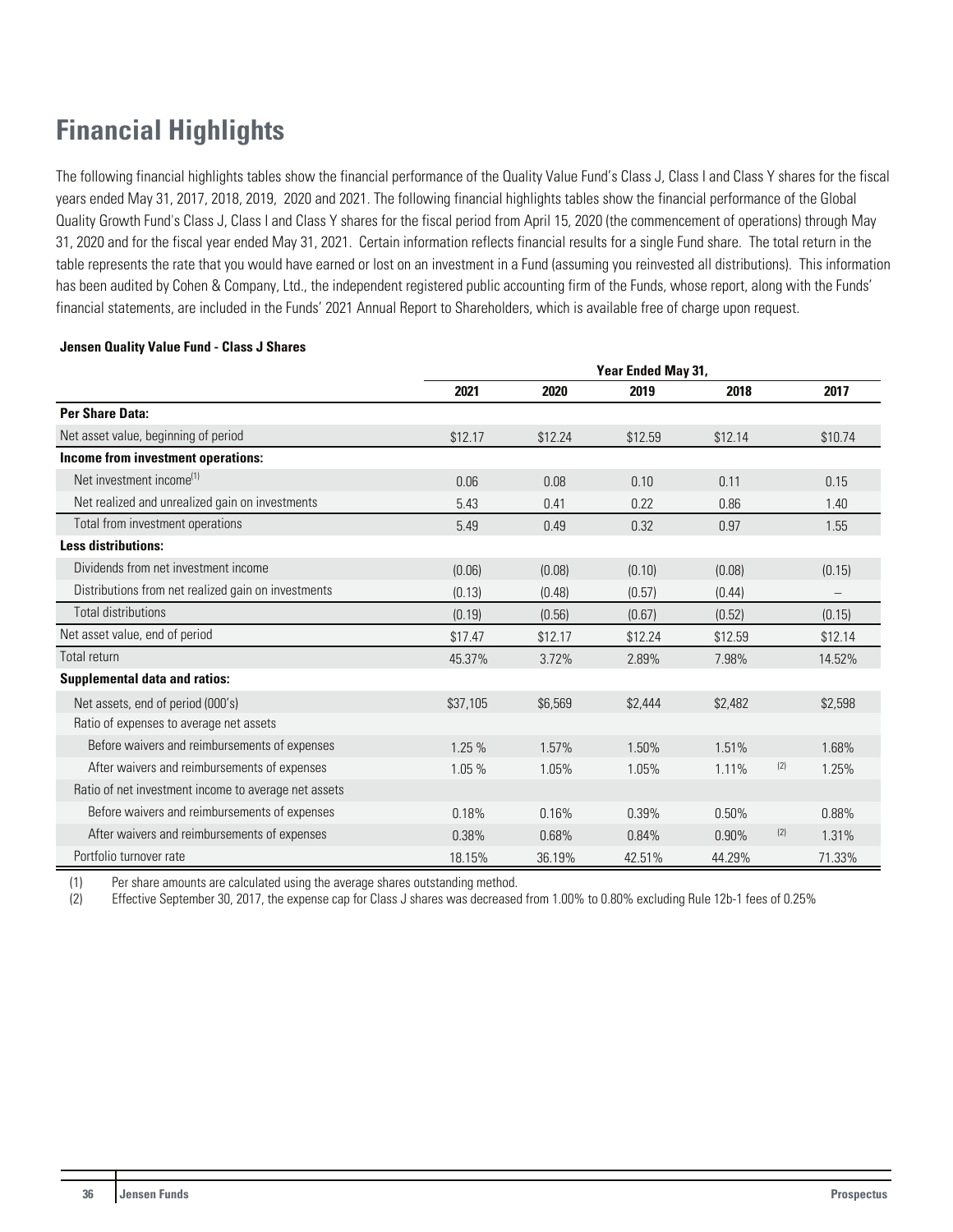#### **Jensen Quality Value Fund - Class I Shares**

|                                                      | Year Ended May 31, |         |          |          |     |                          |
|------------------------------------------------------|--------------------|---------|----------|----------|-----|--------------------------|
|                                                      | 2021               | 2020    | 2019     | 2018     |     | 2017                     |
| Per Share Data:                                      |                    |         |          |          |     |                          |
| Net asset value, beginning of period                 | \$12.13            | \$12.18 | \$12.52  | \$12.08  |     | \$10.69                  |
| Income from investment operations:                   |                    |         |          |          |     |                          |
| Net investment income <sup>(1)</sup>                 | 0.09               | 0.12    | 0.13     | 0.14     |     | 0.16                     |
| Net realized and unrealized gain on investments      | 5.42               | 0.39    | 0.23     | 0.85     |     | 1.40                     |
| Total from investment operations                     | 5.51               | 0.51    | 0.36     | 0.99     |     | 1.56                     |
| <b>Less distributions:</b>                           |                    |         |          |          |     |                          |
| Dividends from net investment income                 | (0.08)             | (0.08)  | (0.13)   | (0.11)   |     | (0.17)                   |
| Distributions from net realized gain on investments  | (0.13)             | (0.48)  | (0.57)   | (0.44)   |     | $\overline{\phantom{m}}$ |
| Total distributions                                  | (0.21)             | (0.56)  | (0.70)   | (0.55)   |     | (0.17)                   |
| Net asset value, end of period                       | \$17.43            | \$12.13 | \$12.18  | \$12.52  |     | \$12.08                  |
| Total return                                         | 45.80 %            | 3.88%   | 3.25%    | 8.15%    |     | 14.73%                   |
| <b>Supplemental data and ratios:</b>                 |                    |         |          |          |     |                          |
| Net assets, end of period (000's)                    | \$44,113           | \$2,491 | \$33,470 | \$32,555 |     | \$30,550                 |
| Ratio of expenses to average net assets              |                    |         |          |          |     |                          |
| Before waivers and reimbursements of expenses        | 1.00%              | 1.23%   | 1.27%    | 1.28%    |     | 1.46%                    |
| After waivers and reimbursements of expenses         | 0.82%              | 0.82%   | 0.82%    | 0.91%    | (2) | 1.10%                    |
| Ratio of net investment income to average net assets |                    |         |          |          |     |                          |
| Before waivers and reimbursements of expenses        | 0.42%              | 0.51%   | 0.62%    | 0.73%    |     | 1.05%                    |
| After waivers and reimbursements of expenses         | 0.60%              | 0.92%   | 1.07%    | 1.10%    | (2) | 1.41%                    |
| Portfolio turnover rate                              | 18.15%             | 36.19%  | 42.51%   | 44.29%   |     | 71.33%                   |

(1) Per share amounts are calculated using the average shares outstanding method.<br>(2) Effective September 30, 2017, the expense cap for Class I shares was decreased Effective September 30, 2017, the expense cap for Class I shares was decreased from 1.00% to 0.80% excluding shareholder servicing fees of up to 0.10%.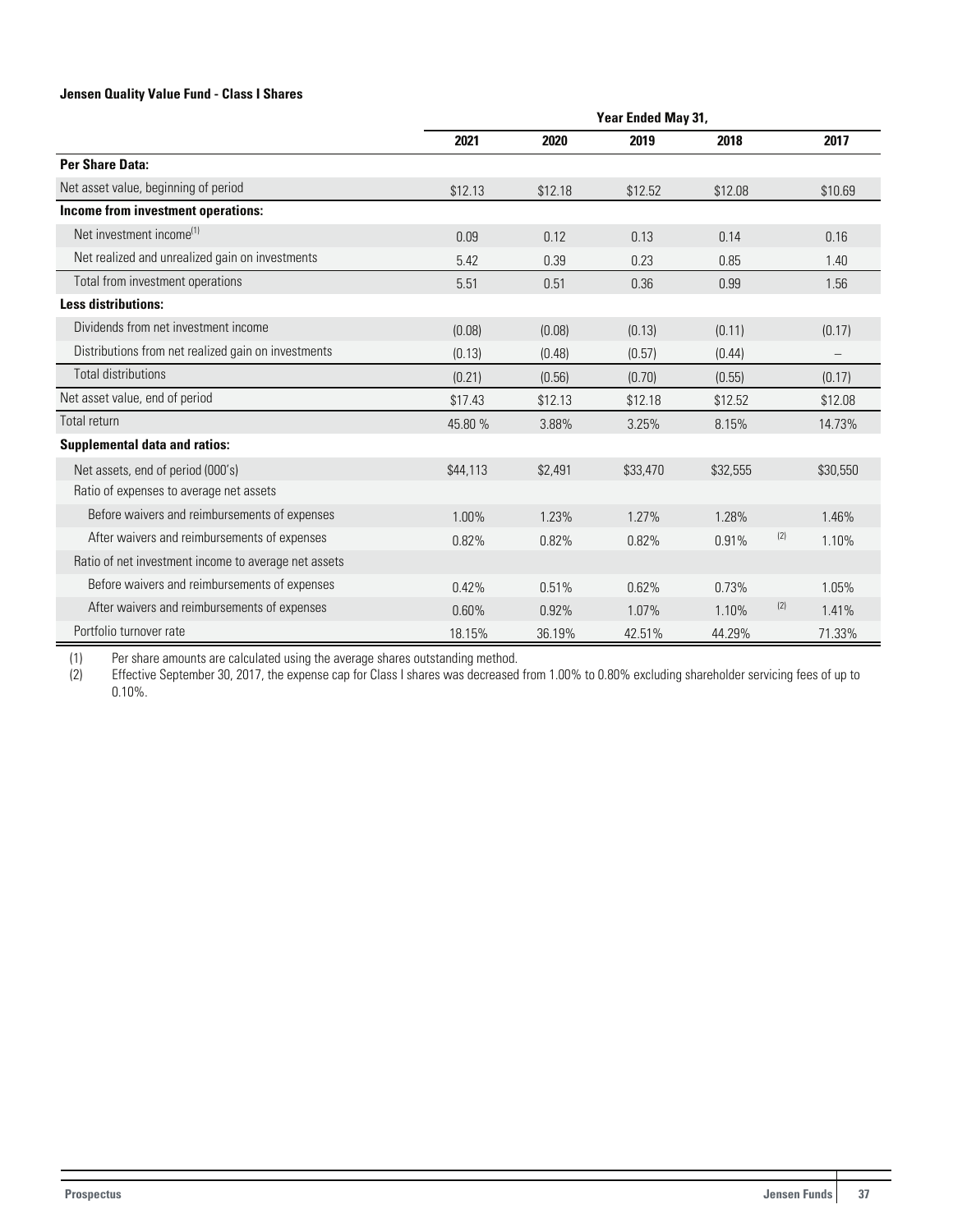#### **Jensen Quality Value Fund - Class Y Shares**

|                                                        | <b>Year Ended</b><br>May 31, 2021 | <b>Period ended</b><br>May 31, 2020 <sup>(1)</sup> |
|--------------------------------------------------------|-----------------------------------|----------------------------------------------------|
| Per Share Data:                                        |                                   |                                                    |
| Net asset value, beginning of period                   | \$12.11                           | \$13.38                                            |
| Income from investment operations:                     |                                   |                                                    |
| Net investment income <sup>(2)</sup>                   | 0.10                              | 0.04                                               |
| Net realized and unrealized gain (loss) on investments | 5.40                              | (1.28)                                             |
| Total from investment operations                       | 5.50                              | (1.24)                                             |
| <b>Less distributions:</b>                             |                                   |                                                    |
| Dividends from net investment income                   | (0.09)                            | (0.03)                                             |
| Distributions from net realized gain on investments    | (0.13)                            |                                                    |
| <b>Total distributions</b>                             | (0.22)                            | (0.03)                                             |
| Net asset value, end of period                         | \$17.39                           | \$12.11                                            |
| Total return <sup>(3)</sup>                            | 45.72%                            | $-9.24%$                                           |
| <b>Supplemental data and ratios:</b>                   |                                   |                                                    |
| Net assets, end of period (000's)                      | \$50,693                          | \$35,326                                           |
| Ratio of expenses to average net assets                |                                   |                                                    |
| Before waivers and reimbursements of expenses          | 1.05%                             | (4)<br>1.52%                                       |
| After waivers and reimbursements of expenses           | 0.80%                             | (4)<br>0.80%                                       |
| Ratio of net investment income to average net assets   |                                   |                                                    |
| Before waivers and reimbursements of expenses          | 0.40%                             | (4)<br>0.23%                                       |
| After waivers and reimbursements of expenses           | 0.65%                             | (4)<br>0.95%                                       |
| Portfolio turnover rate                                | 18.15%                            | (3)<br>36.19%                                      |

(1) Class Y shares commenced operations on January 15, 2020.

(2) Per share amounts are calculated using the average shares outstanding method.

(3) Not annualized for periods less than one year.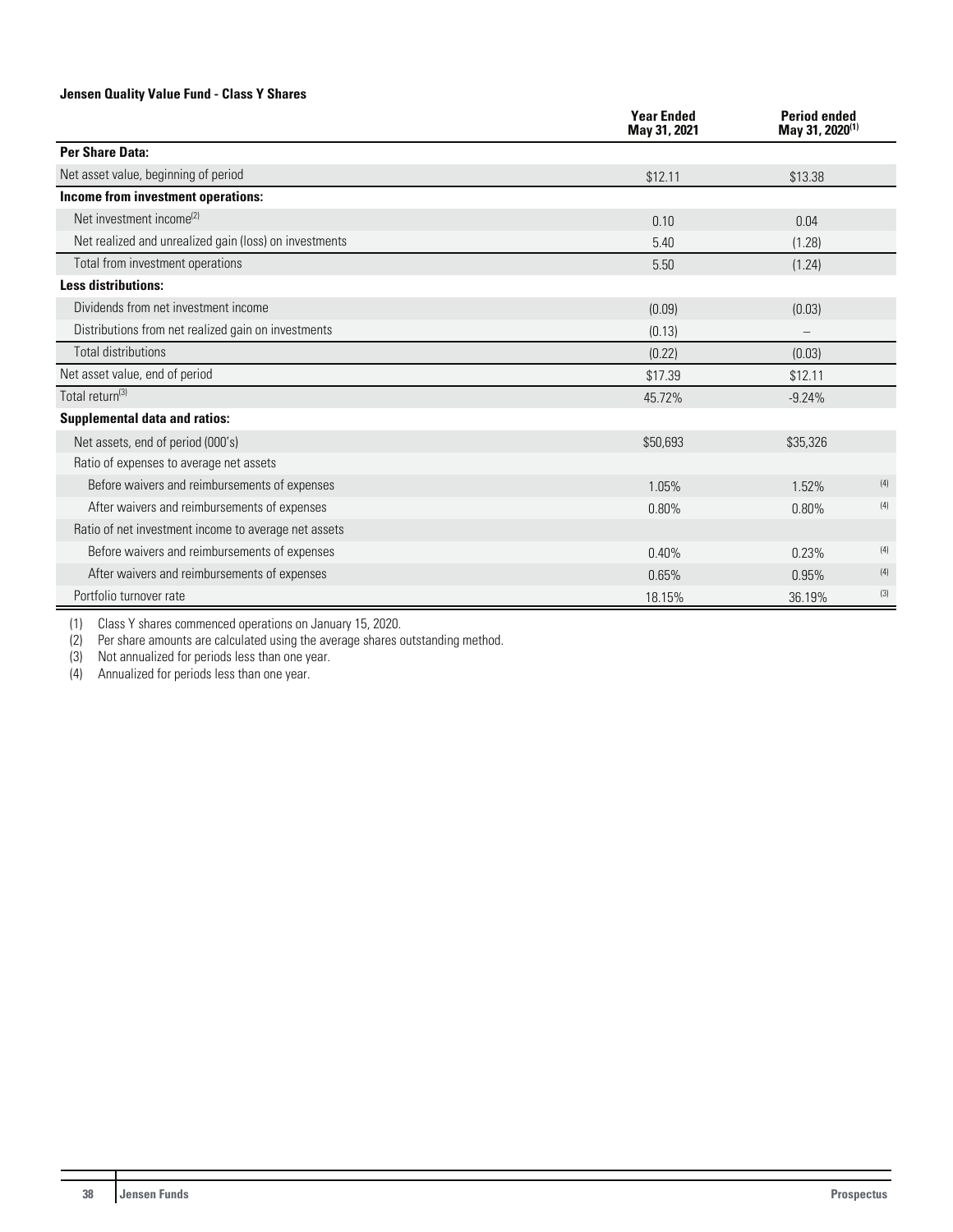## **Jensen Global Quality Growth Fund - Class J Shares**

|                                                             | <b>Year Ended</b><br>May 31, 2021 | <b>Period ended</b><br>May 31, 2020 <sup>(1)</sup> |     |
|-------------------------------------------------------------|-----------------------------------|----------------------------------------------------|-----|
| <b>Per Share Data:</b>                                      |                                   |                                                    |     |
| Net asset value, beginning of period                        | \$10.81                           | \$10.00                                            |     |
| Income from investment operations:                          |                                   |                                                    |     |
| Net investment income <sup>(2)</sup>                        | 0.06                              | 0.02                                               |     |
| Net realized and unrealized gain on investments             | 3.38                              | 0.79                                               |     |
| Total from investment operations                            | 3.44                              | 0.81                                               |     |
| <b>Less distributions:</b>                                  |                                   |                                                    |     |
| Dividends from net investment income                        | (0.05)                            |                                                    |     |
| Total distributions                                         | (0.05)                            |                                                    |     |
| Net asset value, end of period                              | \$14.20                           | \$10.81                                            |     |
| Total return <sup>(3)</sup>                                 | 31.94%                            | 8.10%                                              |     |
| <b>Supplemental data and ratios:</b>                        |                                   |                                                    |     |
| Net assets, end of period (000's)                           | \$1,700                           | \$454                                              |     |
| Ratio of expenses to average net assets                     |                                   |                                                    |     |
| Before waivers and reimbursements of expenses               | 2.68%                             | 33.40%                                             | (4) |
| After waivers and reimbursements of expenses                | 1.25%                             | 1.25%                                              | (4) |
| Ratio of net investment income (loss) to average net assets |                                   |                                                    |     |
| Before waivers and reimbursements of expenses               | $(0.92)\%$                        | $(30.52)\%$                                        | (4) |
| After waivers and reimbursements of expenses                | 0.51%                             | 1.63%                                              | (4) |
| Portfolio turnover rate                                     | 4.05%                             | 0.00%                                              | (3) |

(1) The Fund commenced operations on April 15, 2020.

(2) Per share amounts are calculated using the average shares outstanding method.

(3) Not annualized for periods less than one year.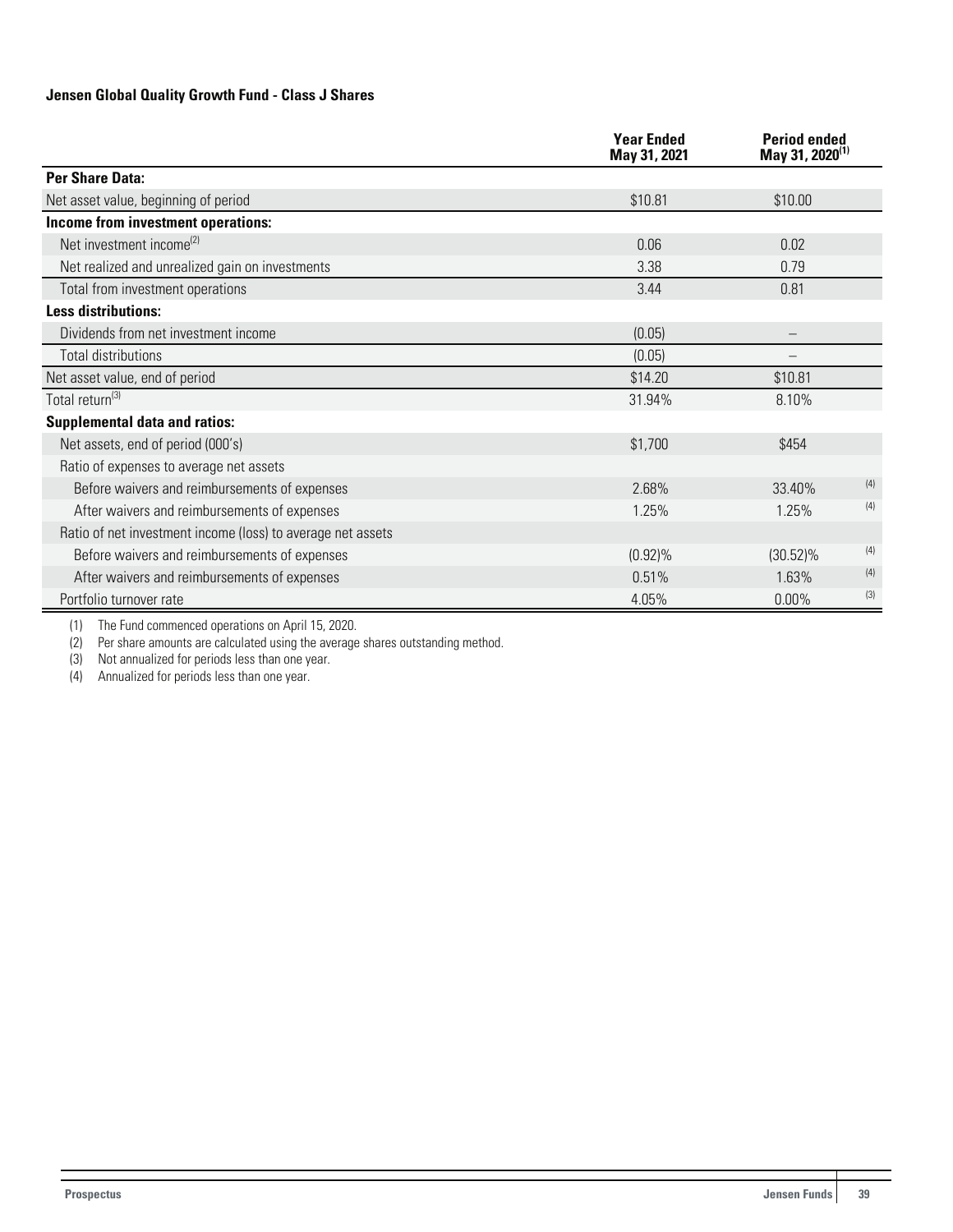## **Jensen Global Quality Growth Fund - Class I Shares**

|                                                             | <b>Year Ended</b><br>May 31, 2021 | <b>Period ended</b><br>May 31, 2020 <sup>(1)</sup> |     |
|-------------------------------------------------------------|-----------------------------------|----------------------------------------------------|-----|
| <b>Per Share Data:</b>                                      |                                   |                                                    |     |
| Net asset value, beginning of period                        | \$10.81                           | \$10.00                                            |     |
| Income from investment operations:                          |                                   |                                                    |     |
| Net investment income <sup>(2)</sup>                        | 0.11                              | 0.02                                               |     |
| Net realized and unrealized gain on investments             | 3.37                              | 0.79                                               |     |
| Total from investment operations                            | 3.48                              | 0.81                                               |     |
| <b>Less distributions:</b>                                  |                                   |                                                    |     |
| Dividends from net investment income                        | (0.08)                            |                                                    |     |
| Total distributions                                         | (0.08)                            |                                                    |     |
| Net asset value, end of period                              | \$14.21                           | \$10.81                                            |     |
| Total return <sup>(3)</sup>                                 | 32.27%                            | 8.10%                                              |     |
| <b>Supplemental data and ratios:</b>                        |                                   |                                                    |     |
| Net assets, end of period (000's)                           | \$1,842                           | \$227                                              |     |
| Ratio of expenses to average net assets                     |                                   |                                                    |     |
| Before waivers and reimbursements of expenses               | 2.11%                             | 33.49%                                             | (4) |
| After waivers and reimbursements of expenses                | 1.02%                             | 1.02%                                              | (4) |
| Ratio of net investment income (loss) to average net assets |                                   |                                                    |     |
| Before waivers and reimbursements of expenses               | $(0.28)\%$                        | $(30.60)\%$                                        | (4) |
| After waivers and reimbursements of expenses                | 0.81%                             | 1.87%                                              | (4) |
| Portfolio turnover rate                                     | 4.05%                             | $0.00\%$                                           | (3) |

(1) The Fund commenced operations on April 15, 2020.

(2) Per share amounts are calculated using the average shares outstanding method.

(3) Not annualized for periods less than one year.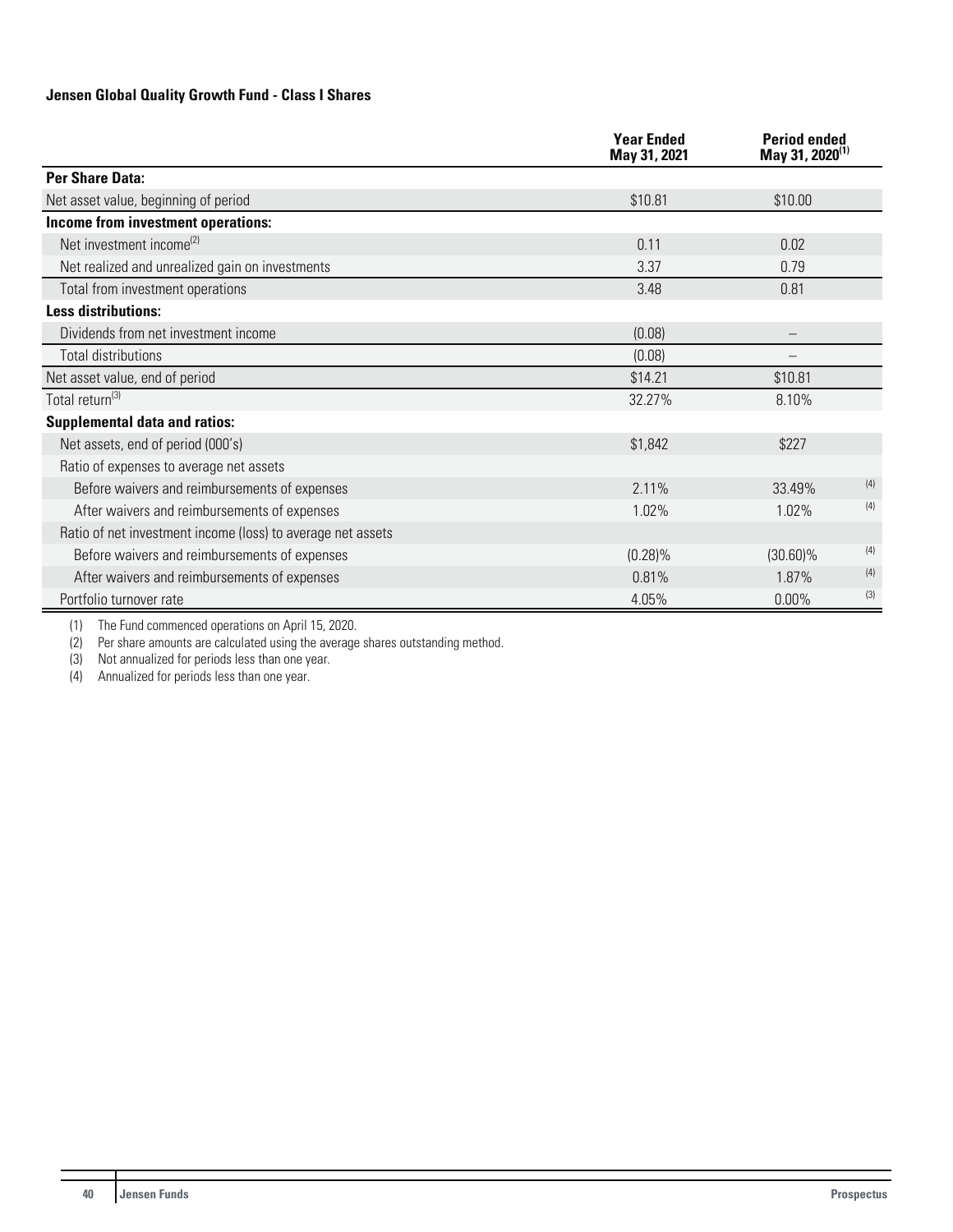#### **Jensen Global Quality Growth Fund - Class Y Shares**

|                                                             | <b>Year Ended</b><br>May 31, 2021 | <b>Period ended</b><br>May 31, 2020 <sup>(1)</sup> |     |
|-------------------------------------------------------------|-----------------------------------|----------------------------------------------------|-----|
| Per Share Data:                                             |                                   |                                                    |     |
| Net asset value, beginning of period                        | \$10.81                           | \$10.00                                            |     |
| Income from investment operations:                          |                                   |                                                    |     |
| Net investment income <sup>(2)</sup>                        | 0.11                              | 0.03                                               |     |
| Net realized and unrealized gain on investments             | 3.37                              | 0.78                                               |     |
| Total from investment operations                            | 3.48                              | 0.81                                               |     |
| <b>Less distributions:</b>                                  |                                   |                                                    |     |
| Dividends from net investment income                        | (0.08)                            |                                                    |     |
| <b>Total distributions</b>                                  | (0.08)                            |                                                    |     |
| Net asset value, end of period                              | \$14.21                           | \$10.81                                            |     |
| Total return <sup>(3)</sup>                                 | 32.29%                            | 8.10%                                              |     |
| <b>Supplemental data and ratios:</b>                        |                                   |                                                    |     |
| Net assets, end of period (000's)                           | \$23,555                          | \$1,206                                            |     |
| Ratio of expenses to average net assets                     |                                   |                                                    |     |
| Before waivers and reimbursements of expenses               | 2.15%                             | 32.29%                                             | (4) |
| After waivers and reimbursements of expenses                | 1.00%                             | 1.00%                                              | (4) |
| Ratio of net investment income (loss) to average net assets |                                   |                                                    |     |
| Before waivers and reimbursements of expenses               | $(0.32)\%$                        | $(29.29)\%$                                        | (4) |
| After waivers and reimbursements of expenses                | 0.83%                             | 2.00%                                              | (4) |
| Portfolio turnover rate                                     | 4.05%                             | $0.00\%$                                           | (3) |

(1) The Fund commenced operations on April 15, 2020.

(2) Per share amounts are calculated using the average shares outstanding method.

(2) Per share amounts are calculated using the ave<br>(3) Not annualized for periods less than one year.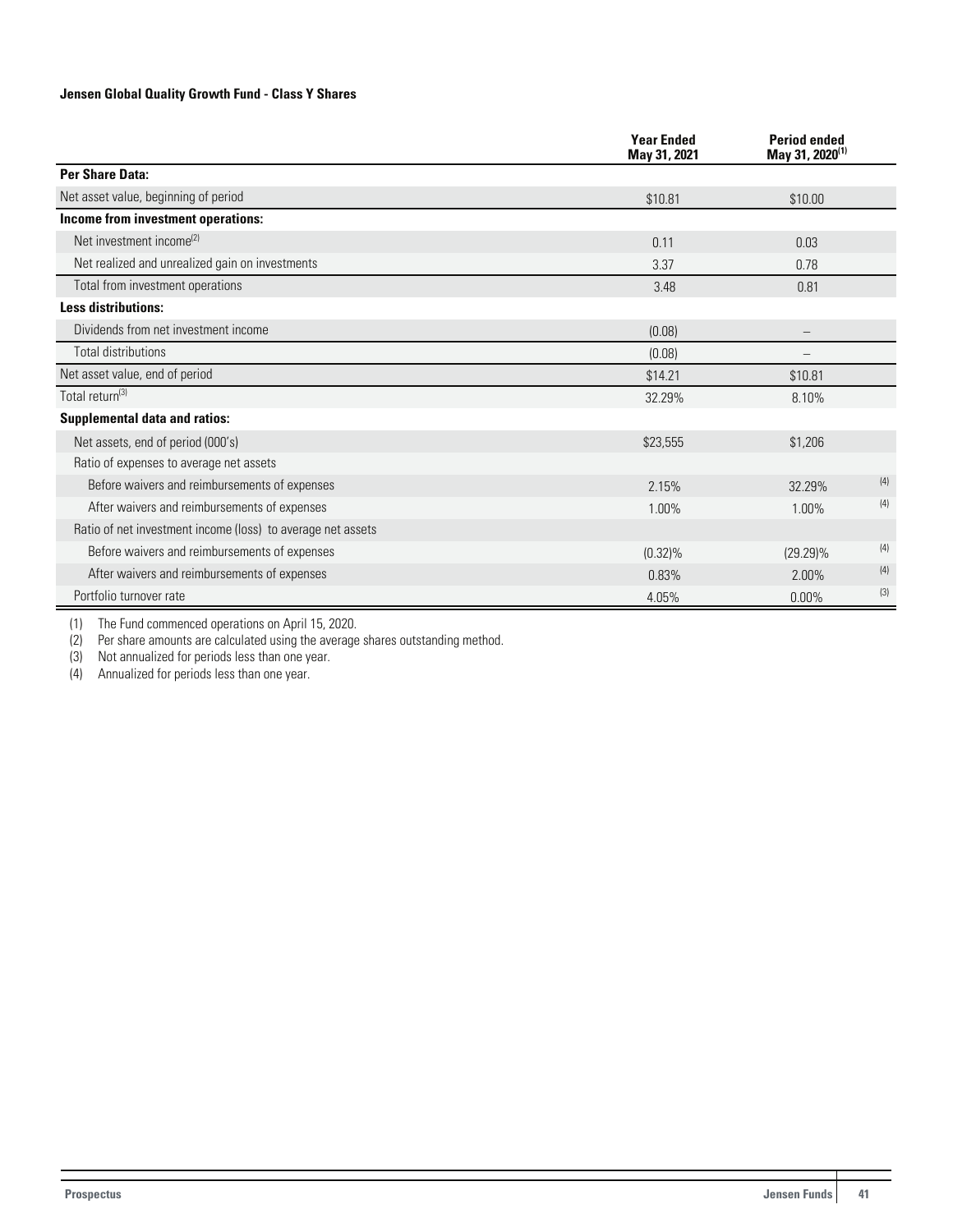## **Jensen Quality Value Fund Jensen Global Quality Growth Fund**

## **Investment Adviser**

Jensen Investment Management, Inc. 5500 Meadows Road, Suite 200 Lake Oswego, OR 97035-3623 Telephone: 503-726-4384 800-221-4384 www.jenseninvestment.com

### **Independent Registered Public Accounting Firm**

Cohen & Company, Ltd. 1350 Euclid Avenue, Suite 800 Cleveland, OH 44115

## **Legal Counsel**

Godfrey & Kahn, S.C. 833 East Michigan Street, Suite 1800 Milwaukee, WI 53202-3590

## **Custodian**

U.S. Bank National Association Custody Operations 1555 North RiverCenter Drive, Suite 302 Milwaukee, WI 53212-3958

#### **Transfer Agent, Fund Administrator and Fund Accountant**

U.S. Bancorp Fund Services, LLC 615 East Michigan Street Milwaukee, WI 53202-5207 Telephone: 800-992-4144

## **Distributor**

Quasar Distributors, LLC 111 East Kilbourn Avenue, Suite 2200 Milwaukee, WI 53202-5207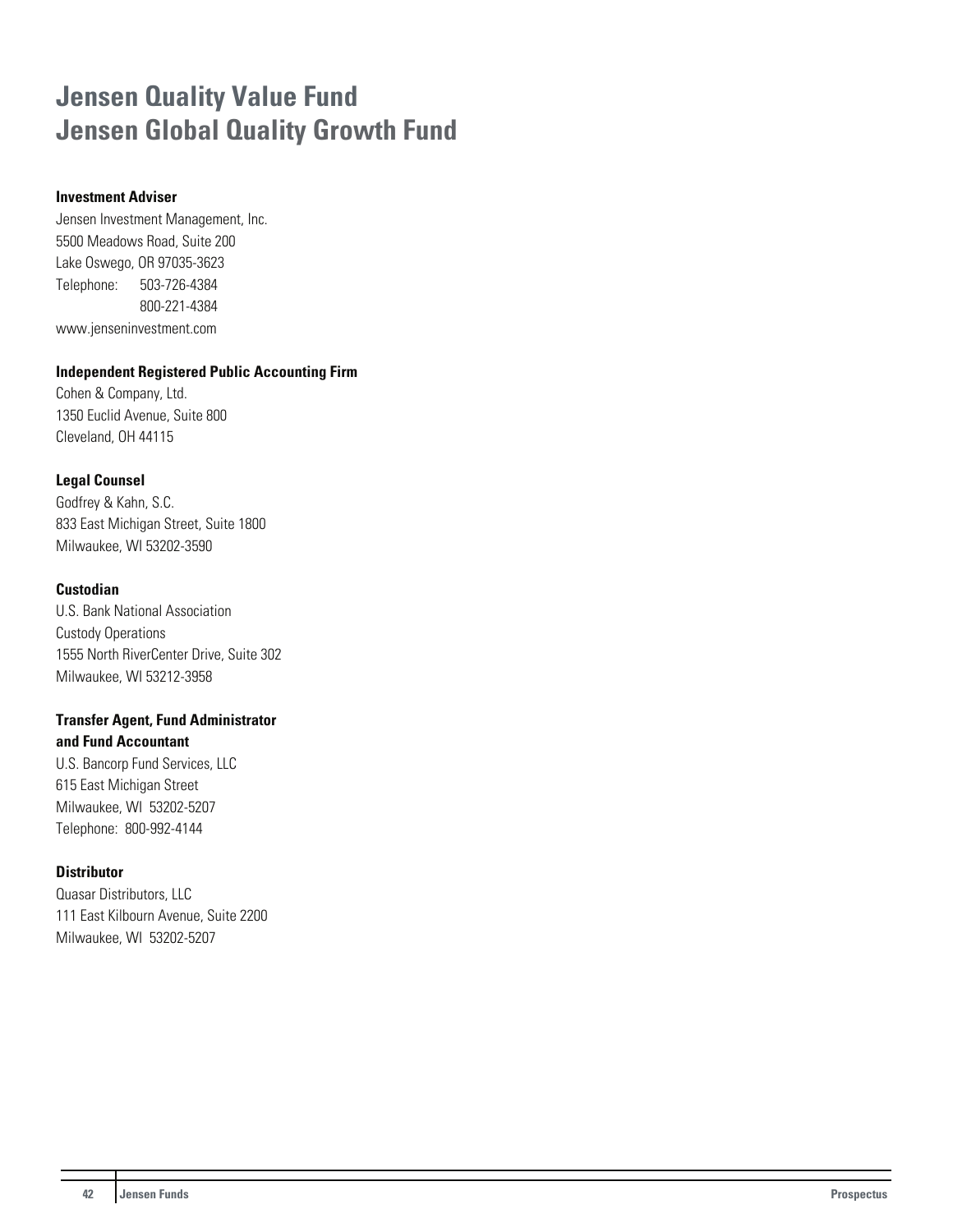## <span id="page-43-0"></span>**Notice of Privacy Policy**

The Funds collect non-public personal information about you from the following sources:

- information we receive about you on applications or other forms;
- information you give us orally; and/or
- information about your transactions with us or others.

**We do not disclose any non-public personal information about our shareholders or former shareholders without the shareholder's authorization, except as permitted by law or in response to inquiries from governmental authorities. We may share information with affiliated parties and unaffiliated third parties with whom we have contracts for servicing the Funds.**

**We will provide unaffiliated third parties with only the information necessary to carry out their assigned responsibility. All shareholder records will be disposed of in accordance with applicable law. We maintain physical, electronic and procedural safeguards to protect your non-public personal information and require third parties to treat your non-public personal information with the same high degree of confidentiality.**

**In the event that you hold shares of the Funds through a financial intermediary, including, but not limited to, a broker-dealer, bank or trust company, the privacy policy of your financial intermediary would govern how your non-public personal information would be shared with unaffiliated third parties.**